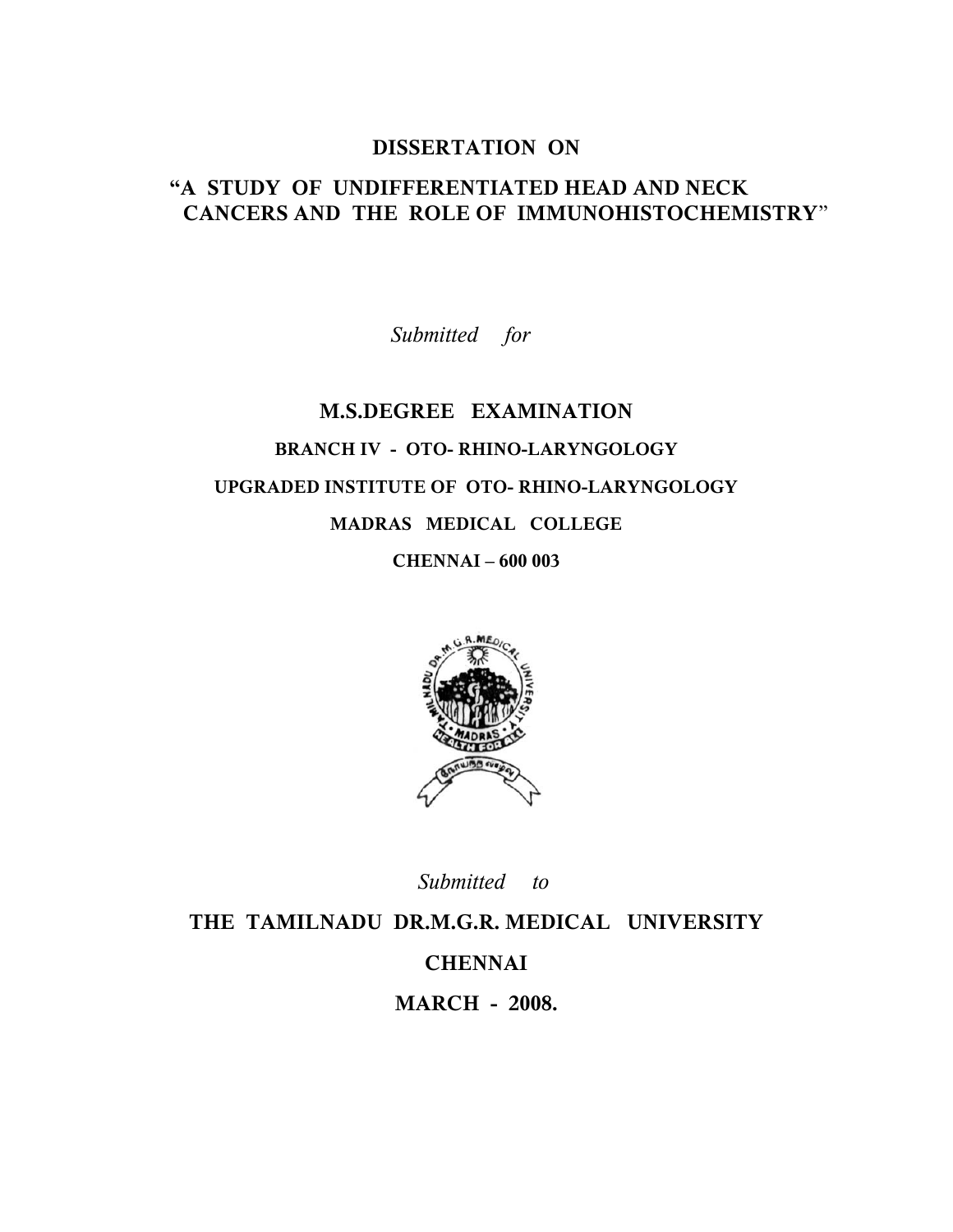## **ACKNOWLEDGEMENT**

I sincerely thank my beloved **DIRECTOR and PROFESSOR** of the Upgraded Institute of Otorhinolaryngology, Madras Medical College**,**

**Dr. S. AMMAMUTHU**, **MS,DLO**., for his encouragement, motivation and guidance from the beginning to the completion of the dissertation.

My sincere thanks to **Dr. A.K. SUKUMARAN**, **MS, DLO**, Additional Professor of ENT , Upgraded Institute of Otorhinolaryngology for his valuable guidance and advice.

I also thank **Dr. KULASEKARAN, MS, DLO**, Additional Professor of ENT, **Dr U. VENKATESAN,MS,DLO**, Additional Professor of ENT Upgraded Institute of Otorhinolaryngology

 .I profoundly thank the **DIRECTOR AND PROFESSOR** of the Institute of Pathology **Dr. A.V.SHANTHI, MD.,** for her advise and help in the use of the facilities in the pathology department.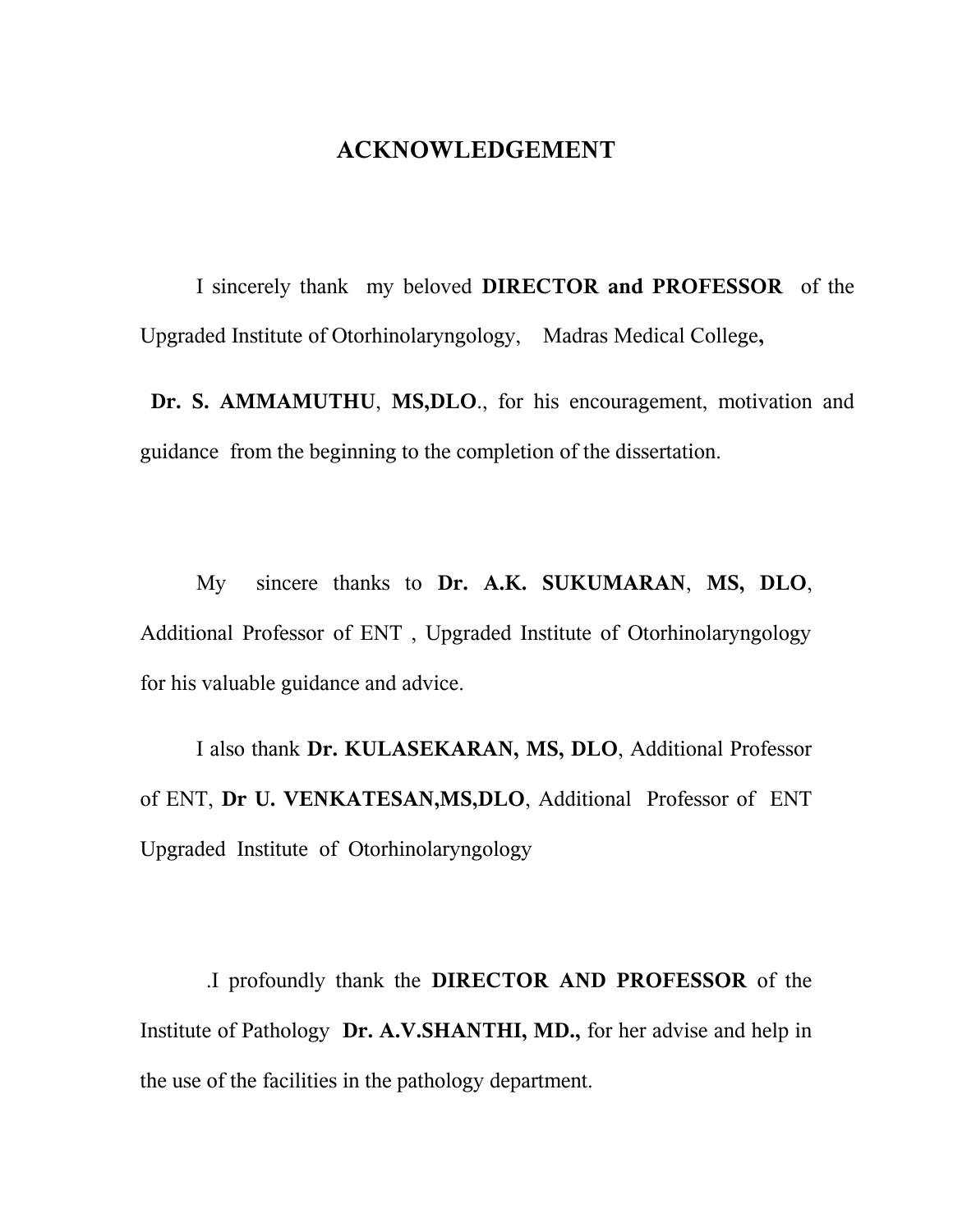My sincere thanks to **Dr. P.P.SUNDARAM**, **MD**(Pathology), **PROFESSOR** of pathology & VICE-PRINCIPAL of Stanley Medical College for his advise and help in the utilization of the facilities in pathology department at Stanley Medical College.

I also thank all **the Assistant Professors** of Upgraded Institute of Otorhinolaryngology for their advises and support to this study.

I am extremely grateful to **Dr. T.P. KALANITHI. M.D ,The Dean ,** Madras Medical College for having permitted to utilize the facilities in the institution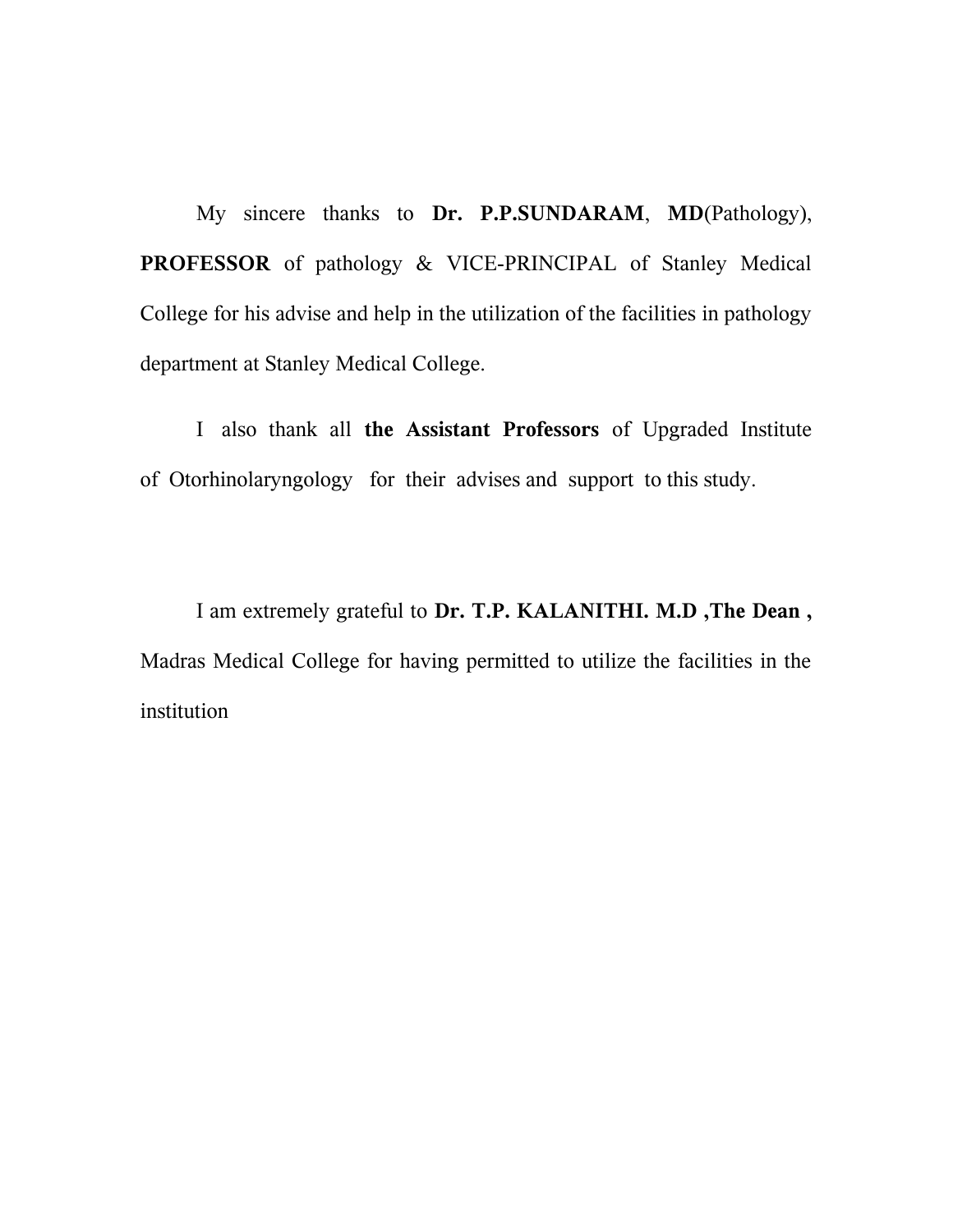## **CONTENTS**

| <b>CHAPTER No:</b> | TITIAE                       |             |
|--------------------|------------------------------|-------------|
| Page no            |                              |             |
| 1.                 | Introduction                 | $\mathbf 1$ |
| 2.                 | Aims of the study            | 3           |
| 3.                 | Review of the literature     |             |
|                    | i. Maligmant tumors of the   |             |
|                    | head and neck                | 4           |
|                    | ii. Lymphoma                 | 21          |
|                    | iii. Immunohistochemistry    | 32          |
|                    |                              |             |
| 4.                 | <b>Materials and Methods</b> | 42          |
| 5.                 | Results and analysis         | 47          |
| 6.                 | Discussion                   | 60          |
| 7.                 | Conclusion                   | 66          |
| 8.                 | Bibliography                 |             |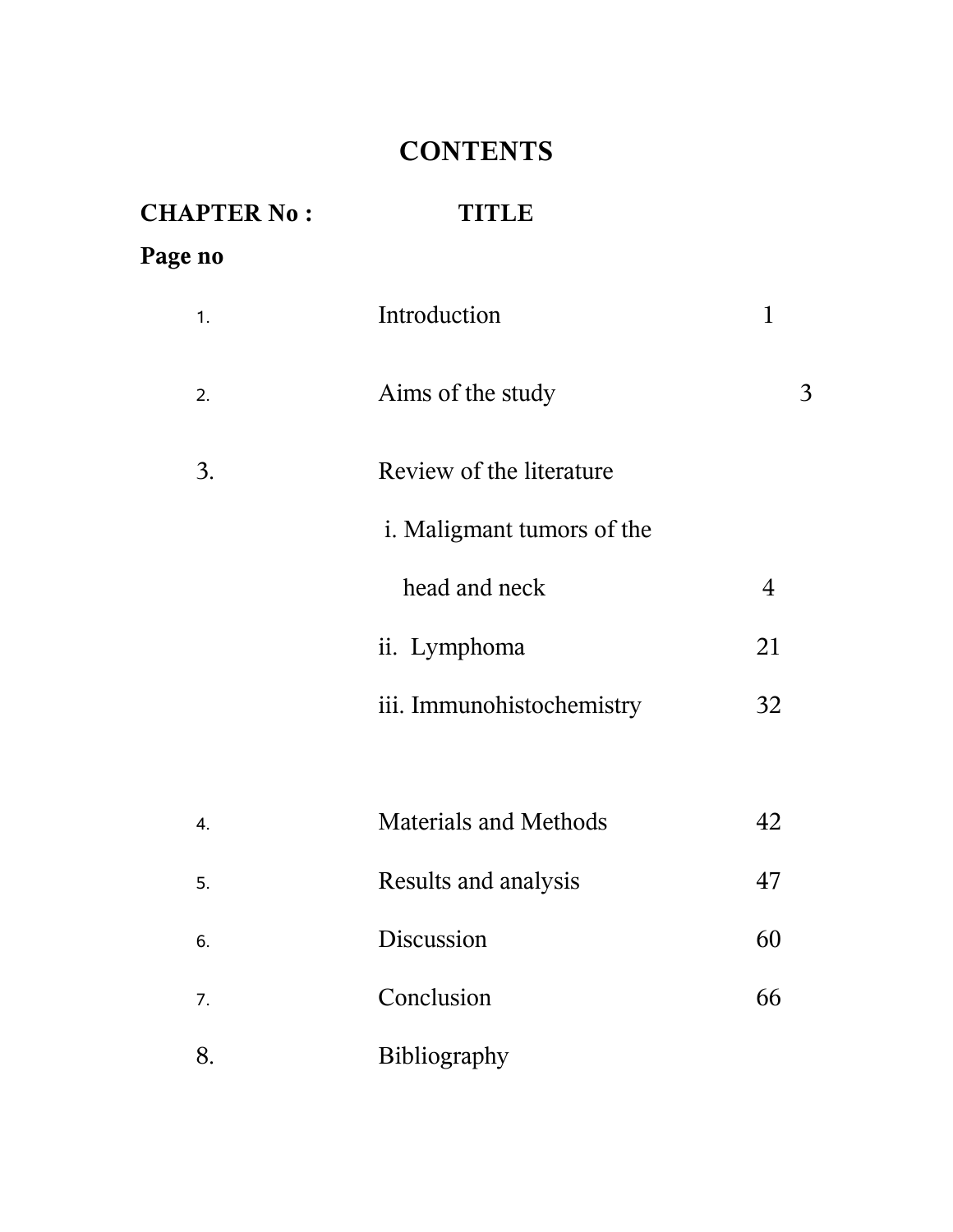#### **INTRODUCTION**

Cancers of head and neck refers to neoplasm arising from below the skull base to the region of thoracic inlet. They are diverse group of diseases each with distinct epidemiologic, anatomic and pathologic features. They show wide variation in natural history, prognosis and treatment considerations.

India is one of the high incidence zones for head and neck cancers. In India, the most common head and neck cancers are those of oral cavity and pharynx. Age adjusted incidence for these sites in Indian population as follows

Males : 10.8 to 38.8/1 lakh population

Females : 6 to 15/ 1 lakh population

Some tumor groups challenge routine histopathological classification of Malignancies. Because of the absence of cell morphological differentiation that characterizes their lymphoid, epithelial or mesenchymal origin.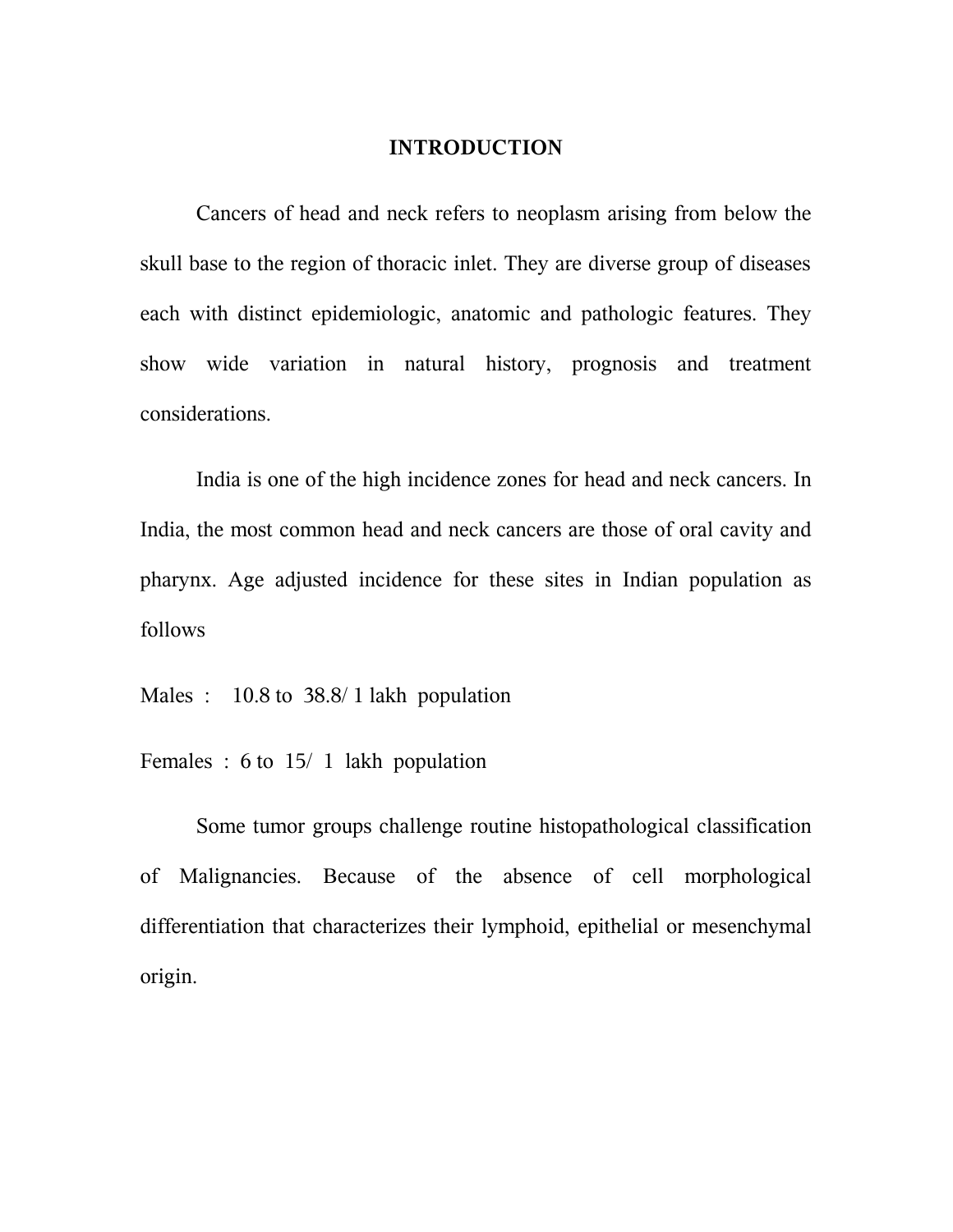These are poorly differentiated or undifferentiated tumors and can occur with relative frequency in the head and neck. They can arise in mucosa as well as in salivary glands, soft tissues (or) lymphnodes.

The diagnosis and classification of such tumors are fundamental because suitable therapy and prognosis for each case depends upon precise histopathological diagnosis.

The introduction of the immunohistochemical method by Coons et al in 1942 has become a powerful complementary tool in tumor analysis. It has increased the possibilities for histogenetic diagnosis of undifferentiated tumors. Through the identification of specific cellular components of cell patterns, using a special panel of monoclonal or polyclonal antibodies, the immunohistochemical method has transformed the diagnosis of these tumors.

 Diagnosis that used to be made on the basis of subjective information can now be accomplished using objective criteria. However there are only a few references in the literature to the immunohistochemical technique applied to the identification of undifferentiated head and neck tumors.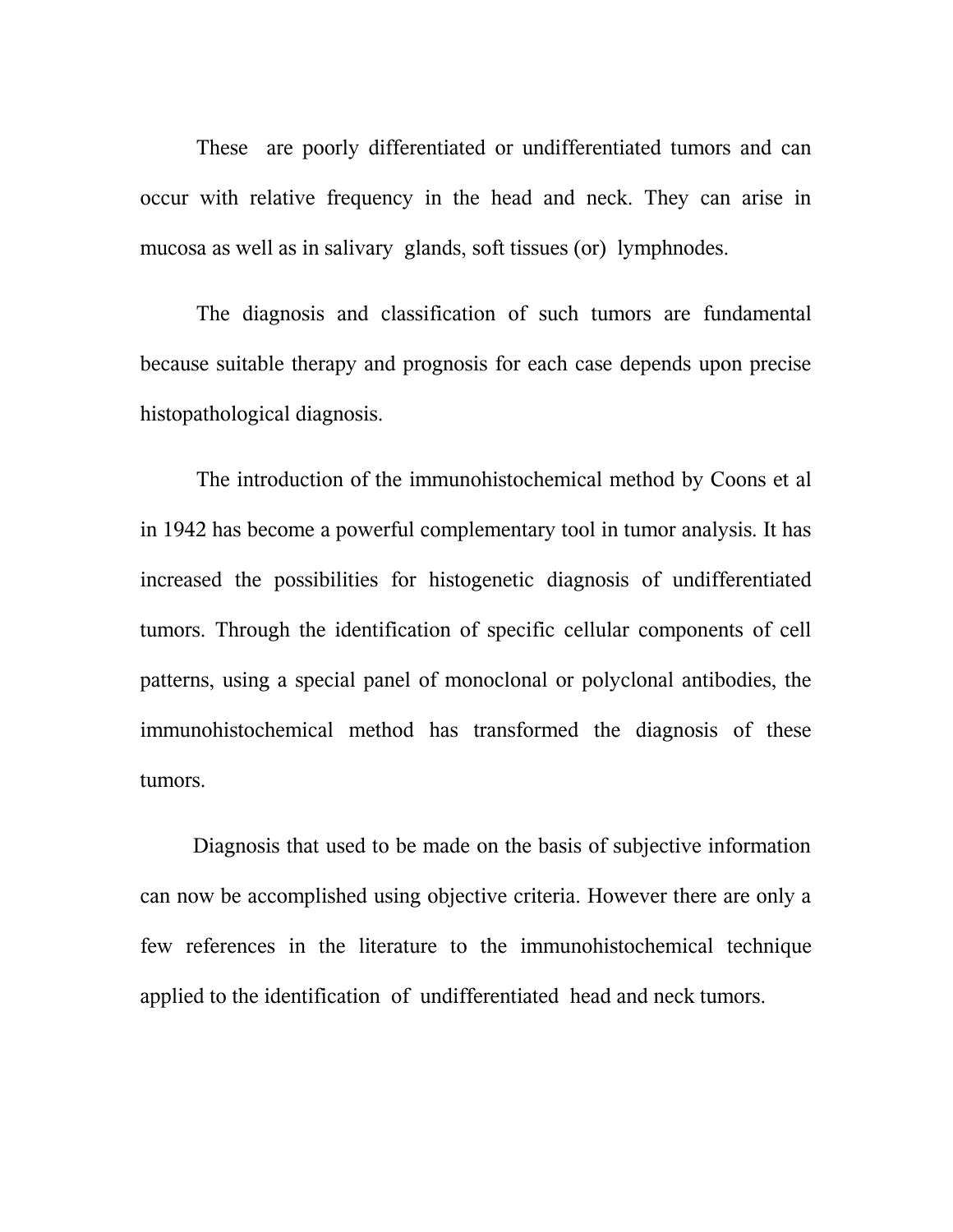## **AIMS OF THE STUDY**

- 1. To know the distribution of tumors of head and neck with respect to the site of occurrence.
- 2. Evaluation of undifferentiated head and neck tumors and the way in which they were distributed according to tumor location.
- 3. Undifferentiated head and neck tumor incidence according to age and sex distribution.
- 4. To evaluate the results of the Immunohistochemical techniques in undifferentiated head and neck tumors.
- 5. To analyse the usefulness of the immunohistochemistry in determining the conclusive diagnosis of undifferentiated tumors, so that in the management of these tumors.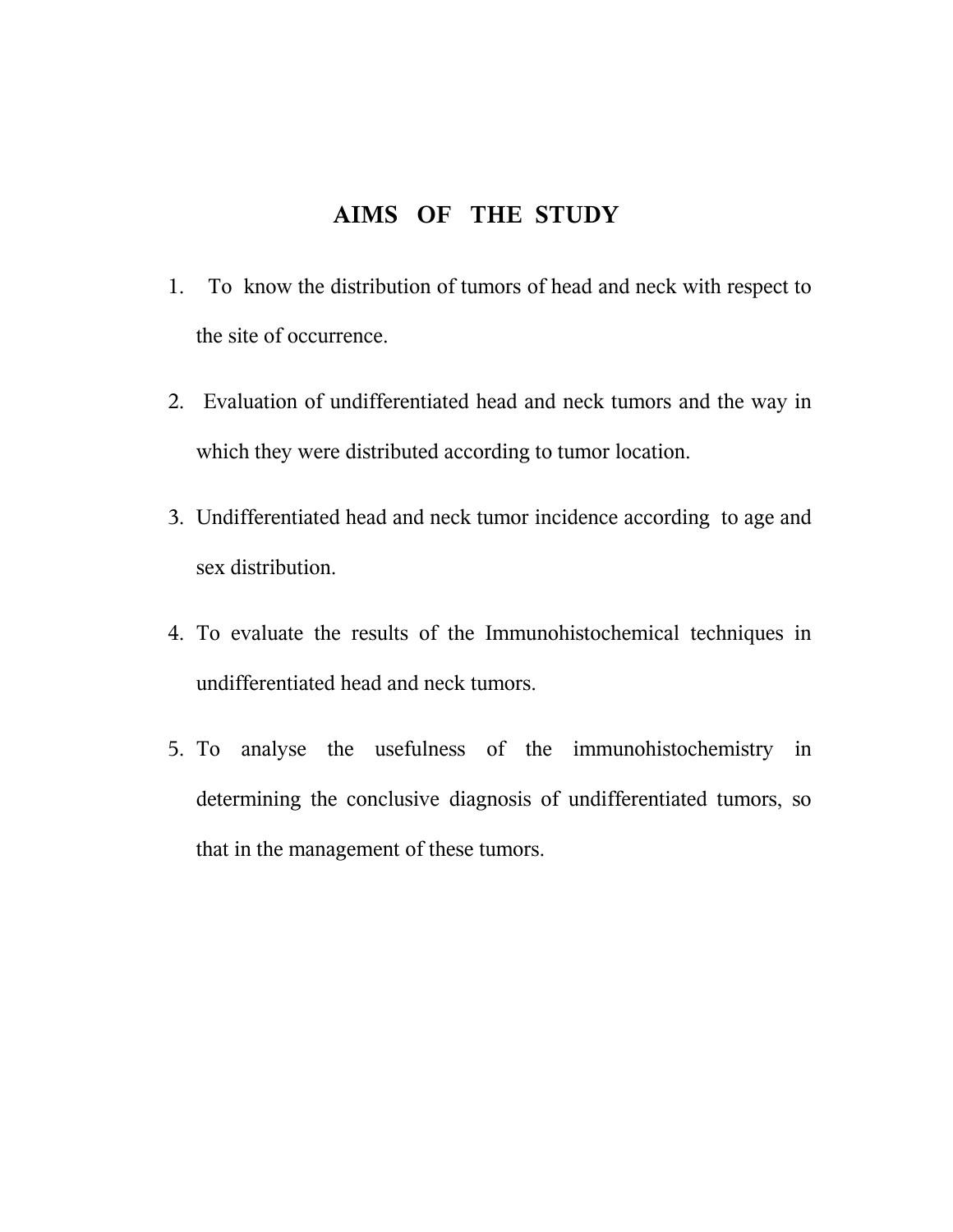## **REVIEW OF LITERATURE**

#### **Malignant Tumors of the Head and Neck**

#### **UNDIFFERENTIATED TUMORS:**

 Malignant neoplasm that composed of undifferentiated cells are said to be anaplastic. Lack of differentiation is loss of the structural and functional differentiation of normal cells. Cancer arise from stem cells in tissues, so that failure of differentiation accounts for undifferentiated tumors.

 Anaplastic cells display marked pleomorphism hyperchromatic nuclei and large nuclei. Nuclear cytoplasmic ratio is 1:1 rather than 1:4 and 1:6. Anaplastic nuclei are variable and bizarre in size and shape. The chromatin is coarse and clumped. Mitosis is numerous and atypical. They loss normal polarity, grow in sheets with total loss of communal structures such as gland formation or stratified squamous architecture.

Because of the absence of cell morphological differentiation, it is difficult and impossible to characterize these tumors according to their cell of origin into lymphoid, epithelial or Mesenchymal origin by routine hematoxylin eosin staining technique.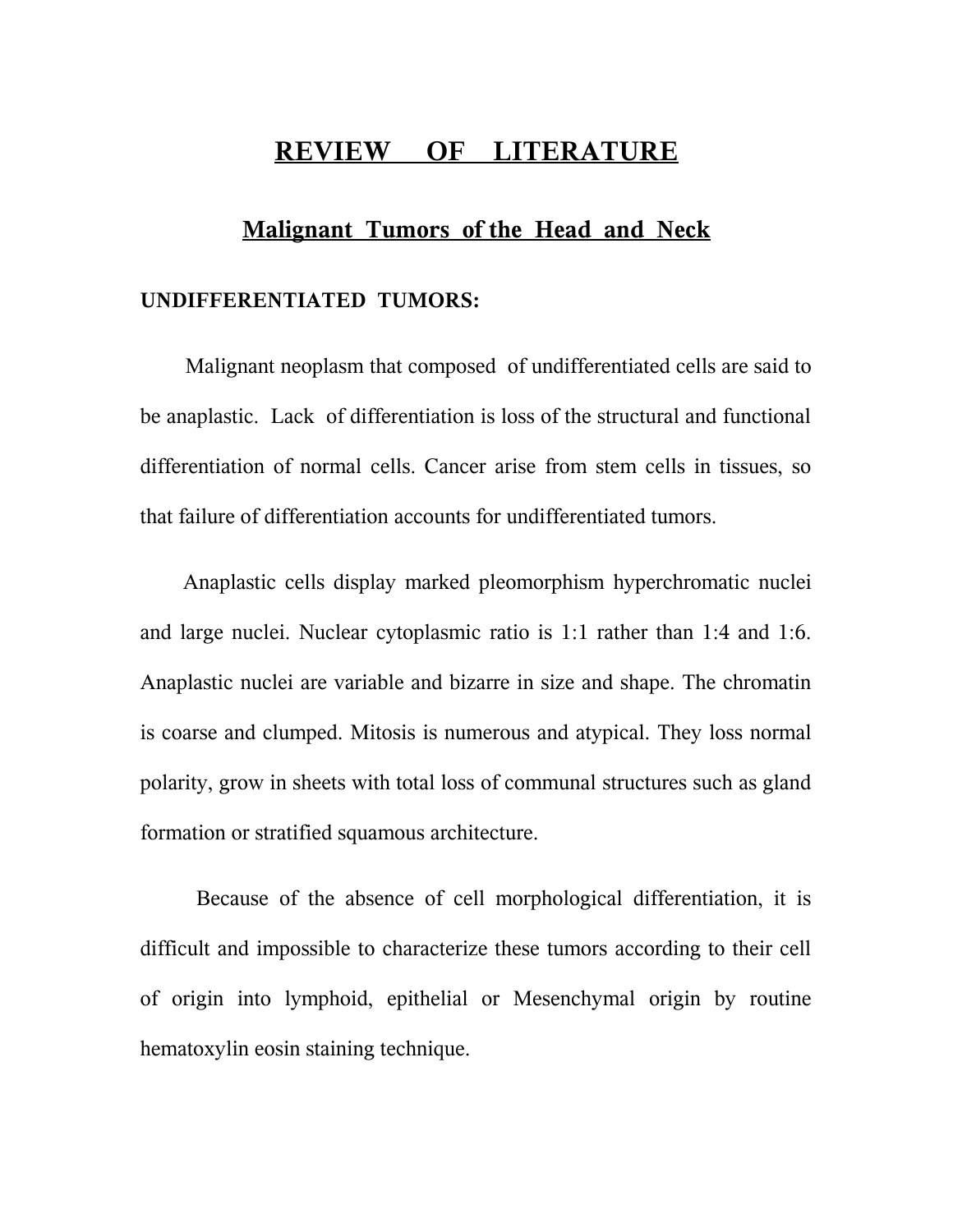These undifferentiated tumors constitutes 10% of all diagnosed tumors. In the head and neck, the undifferentiated tumor accounts for 3-6% with the exception of the lymphnodes most frequent locations of undifferentiated tumors in the head and neck region is, pharynx, nose and paranasal sinuses.

 Immunohistochemistry is the application of immunologic principles and techniques to the study of cells and tissues.

# **MALIGNANT TUMORS OF NOSE AND PARANASAL SINUSES HISTOPATHOLOGICAL CLASSIFICATION**

- Basal cell carcinoma
- Squamous cell carcinoma
- Tumors of minor salivary glands
- Sarcomas
- Malignant melanoma
- Esthesioneuroblastoma
- Lymphoreticular neoplasms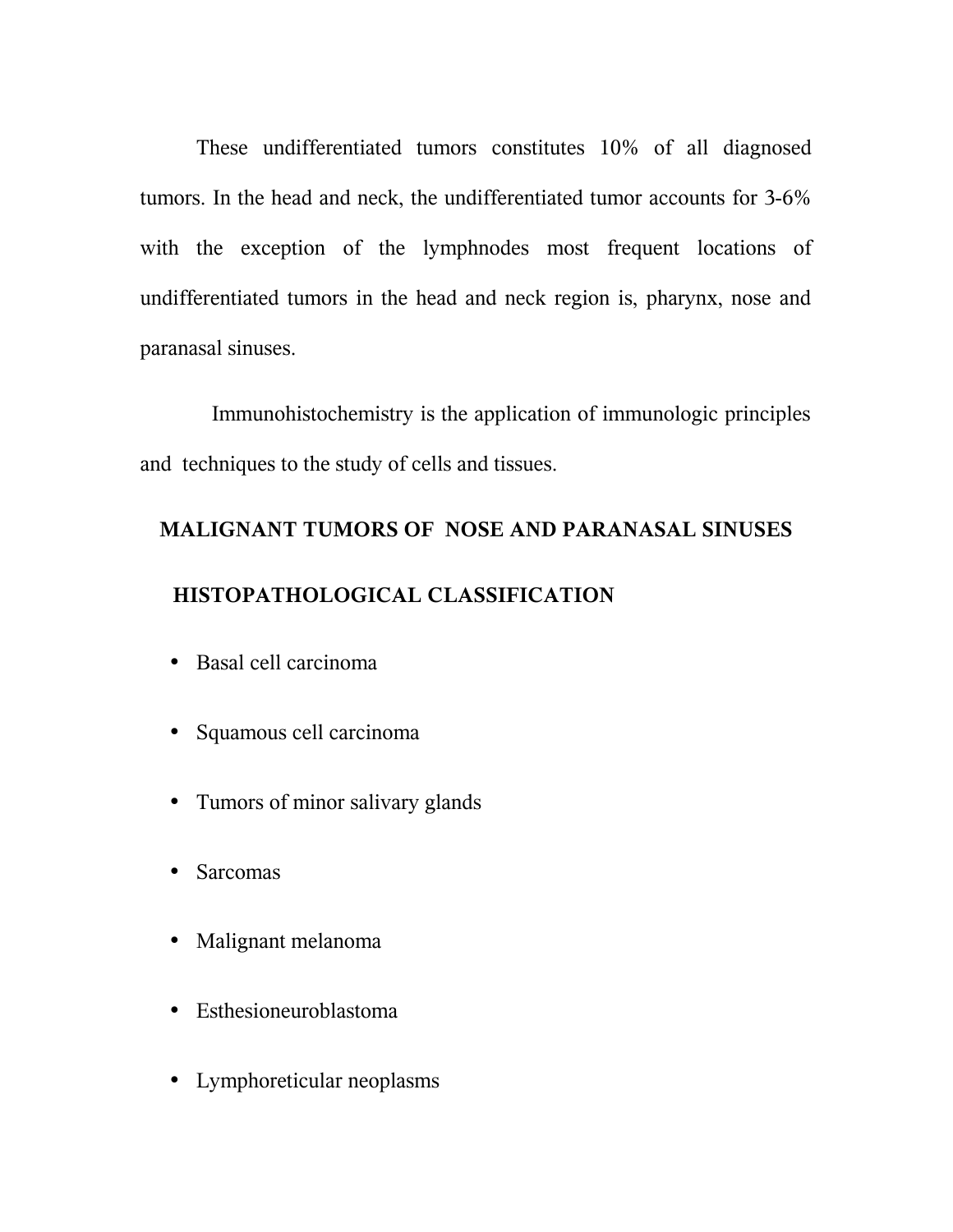- Plasmocytoma
- Adenocarcinoma
- Undifferentiated carcinoma
- Malignant neurogenous tumors

## **Squamous cell carcinoma:**

- 50% begin in the maxillay antrum
- Every patient has signs of bony destruction when first seen
- Male preponderance
- Most cases the disease is localized
- Nasal vestibule tumors indolent course survival 80%
- Columella carcinoma most aggressive form of nasal tumor
- High recurrence rate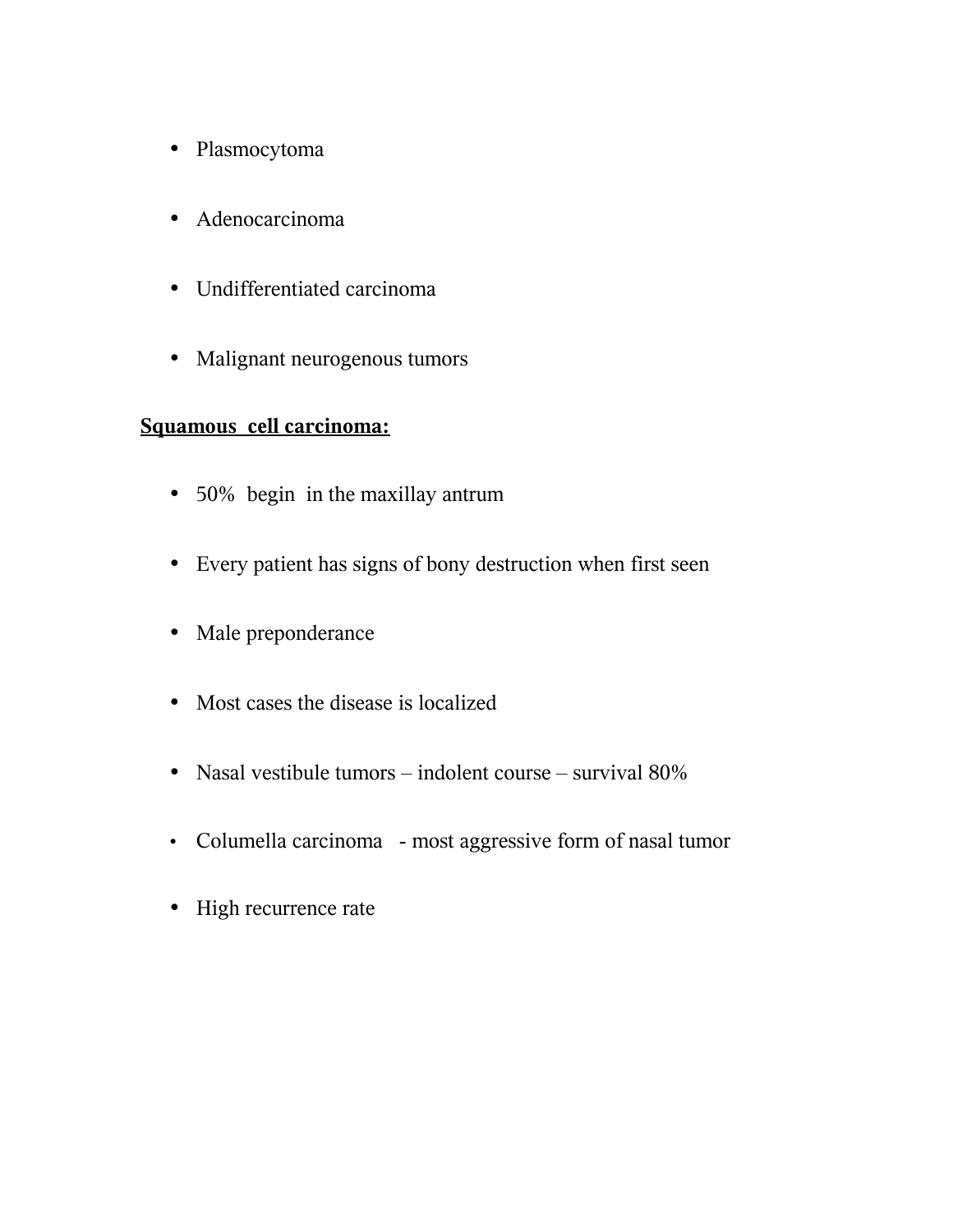## **Adenocarcinoma:**

- Uncommon tumor
- Common in people working in hardwood industry
- Histologically adenocarcinoma are best classified into high and low grade adenocarcinoma

## **Malignant melanoma:**

- This comprises 1% of nasal and paranasal sinus cancers.
- Histologically, there is no relationship to clark's skin classification
- Origin from the sinus mucosa is uncommon if occurs survival is  $0\%$ , comparatively nasal melanoma has better response rate.
- Amelanotic melanoma quite frequently present as unilateral polyps, emphasizing the importance of sending all polypoidal material for pathological examination
- Biological behavior unpredictable
- Combination chemotherapy and immunotherapy have been used to treat melanomas.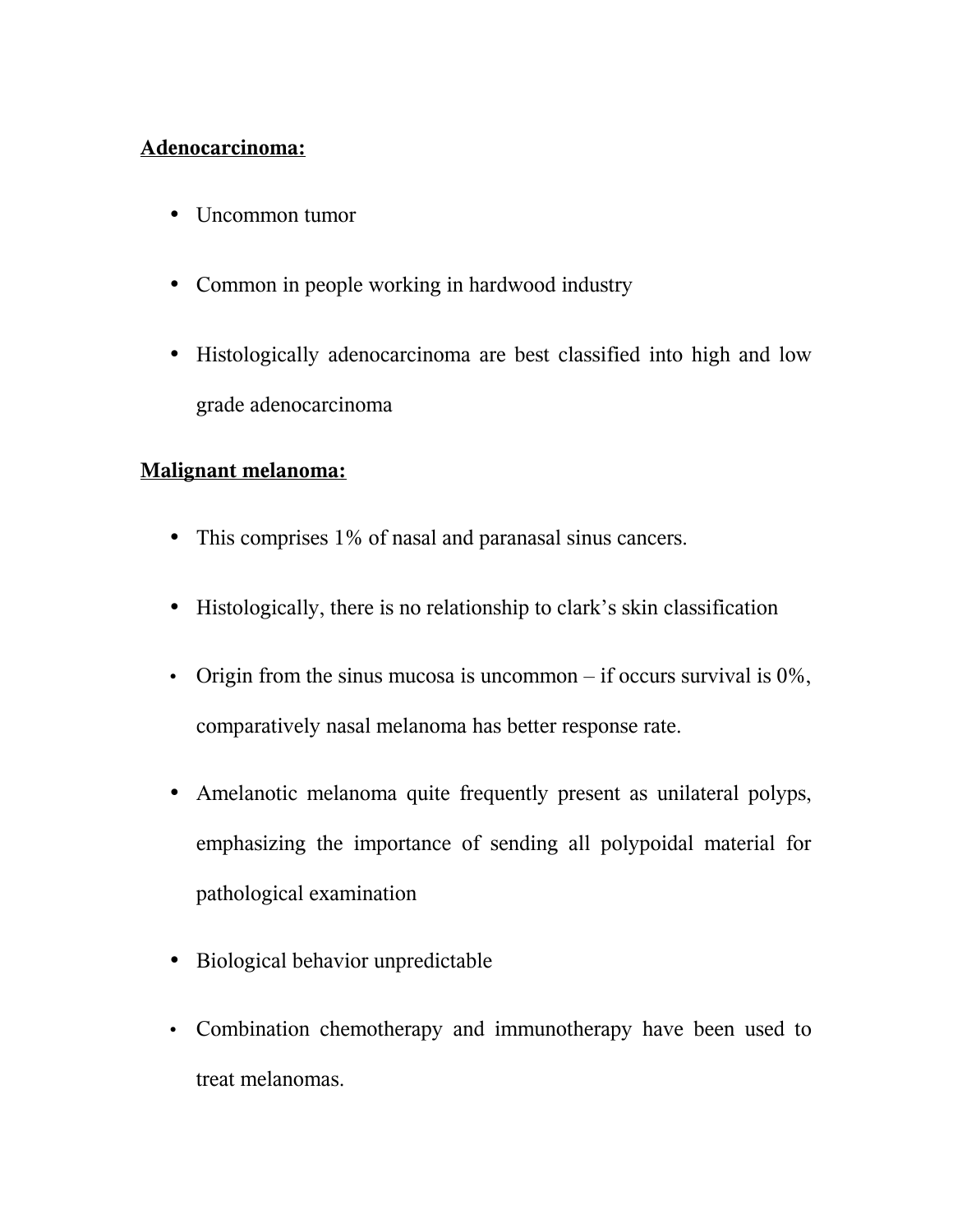## **Esthesioneuroblastoma (olfactory neuroblastoma)**

- This is a neuroendocrine tumor, until recently rarely described- only 400 cases reported.
- Resembles an anaplastic carcinoma and may remain undiagnosed unless the pathologist uses special marker
- Tumor arises in the upper part of nasal cavity from stem cells of neural crest origin, which differentiate into olfactory sensory cells.
- It is regarded as one of the primitive neuroectodermal tumors.
- Catecholamines can be demonstrated in olfactory neuroblastoma by fluorescent techniques after formaldehyde vapor (or) glyoxylic acid treatment.
- Biopsy shows nests of characteristic cells separated into compartments with rosette formation
- Sometimes tissue produces only sheets of densely packed uniform round cells and is mistaken for undifferentiated carcinoma
- Differs from sympathetic neuroblstoma as all ages are affected
- This is a slow growing tumor which may become very large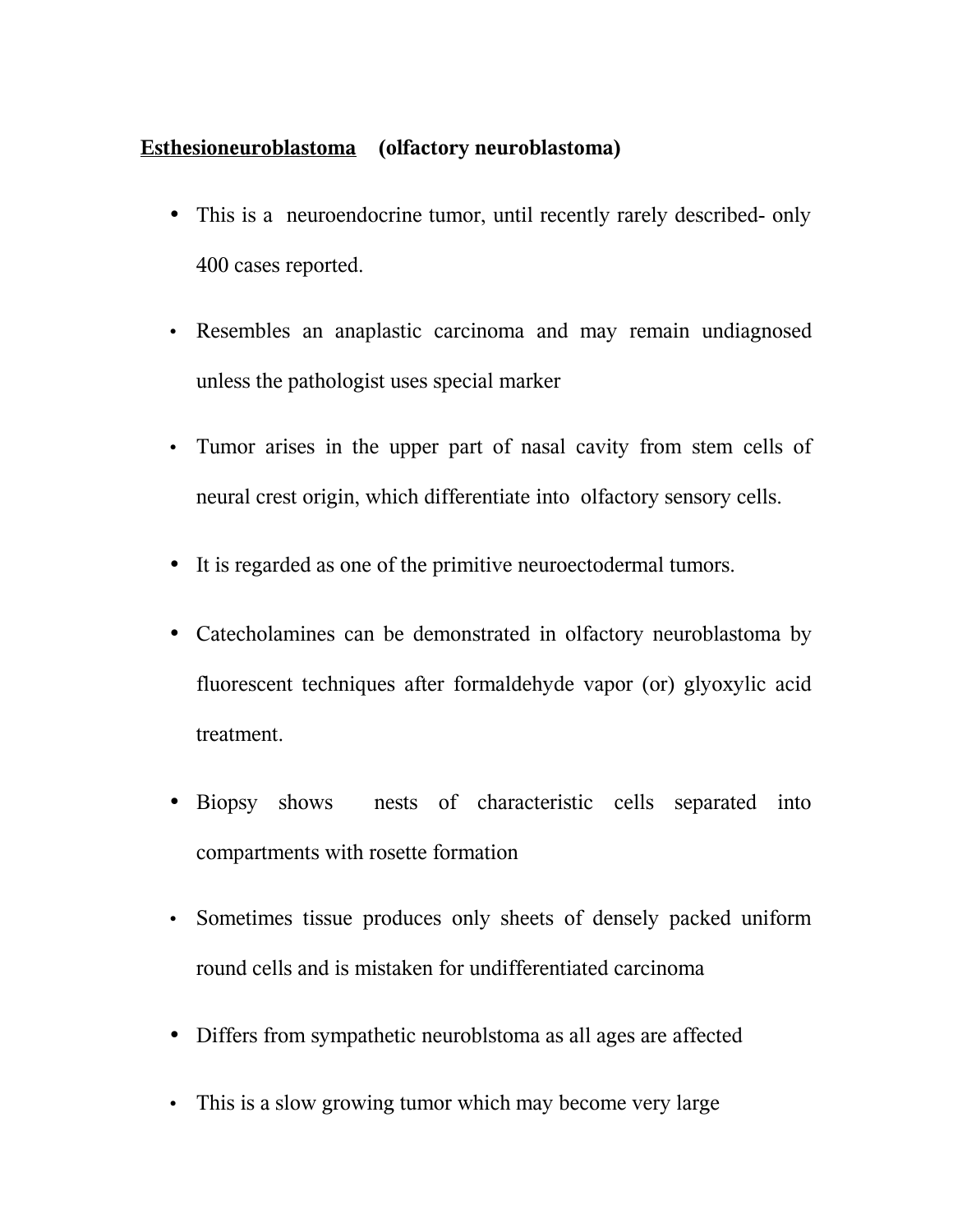• Destructive and by its very nature must be regarded as involving the cribrifrom plate.

## **Tumors of minor salivary glands:**

- The adenoid cystic carcinoma, muco epidermoid carcinoma can occur in the nasal sinuses.
- Vascular invasion, perineural invasion distant metastasis are frequent features.

## **Nasal neoplasms - Immunohistochemistry**

| Melanoma              | S-100, Vimentin; HMB45          |
|-----------------------|---------------------------------|
| Esthesioneuroblastoma | Sustentacular pattern S-100     |
| Lymphoma              | Common Leucocytic Antigen (CLA) |
|                       | Cluster Differentiation(CD)     |
| Muscle derived        | Muscle-specific actin/desmin    |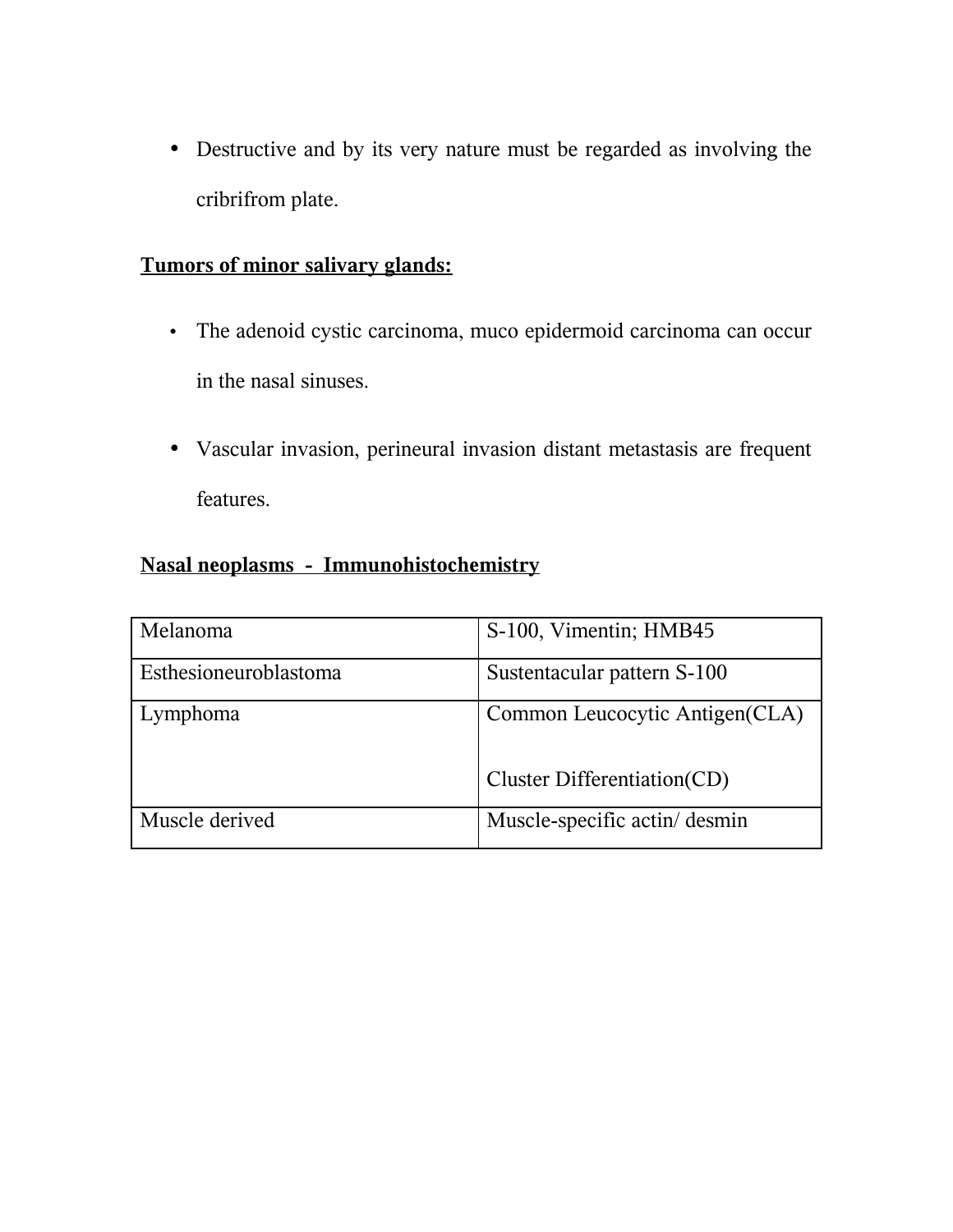## **Treatment policy of sinonasal malignancy:**

- Surgery alone (or) in combination with radiotherapy is required in the majority of case
- Lymphomas are treated by grading and assessment of spread and then by radiotherapy and chemotherapy.

## • **Chemotherapy**

As part of triple therapy

E g: embryonal rhabdomyosarcoma

In combination with radiotherapy

Eg; disseminated lymphoma

## **As palliation**

 Eg; Poorly differentiated squamous cell carcinoma with diseminated disease

• **Surgery**

3 operations :

1. Lateral rhinotomy/Medial maxillectomy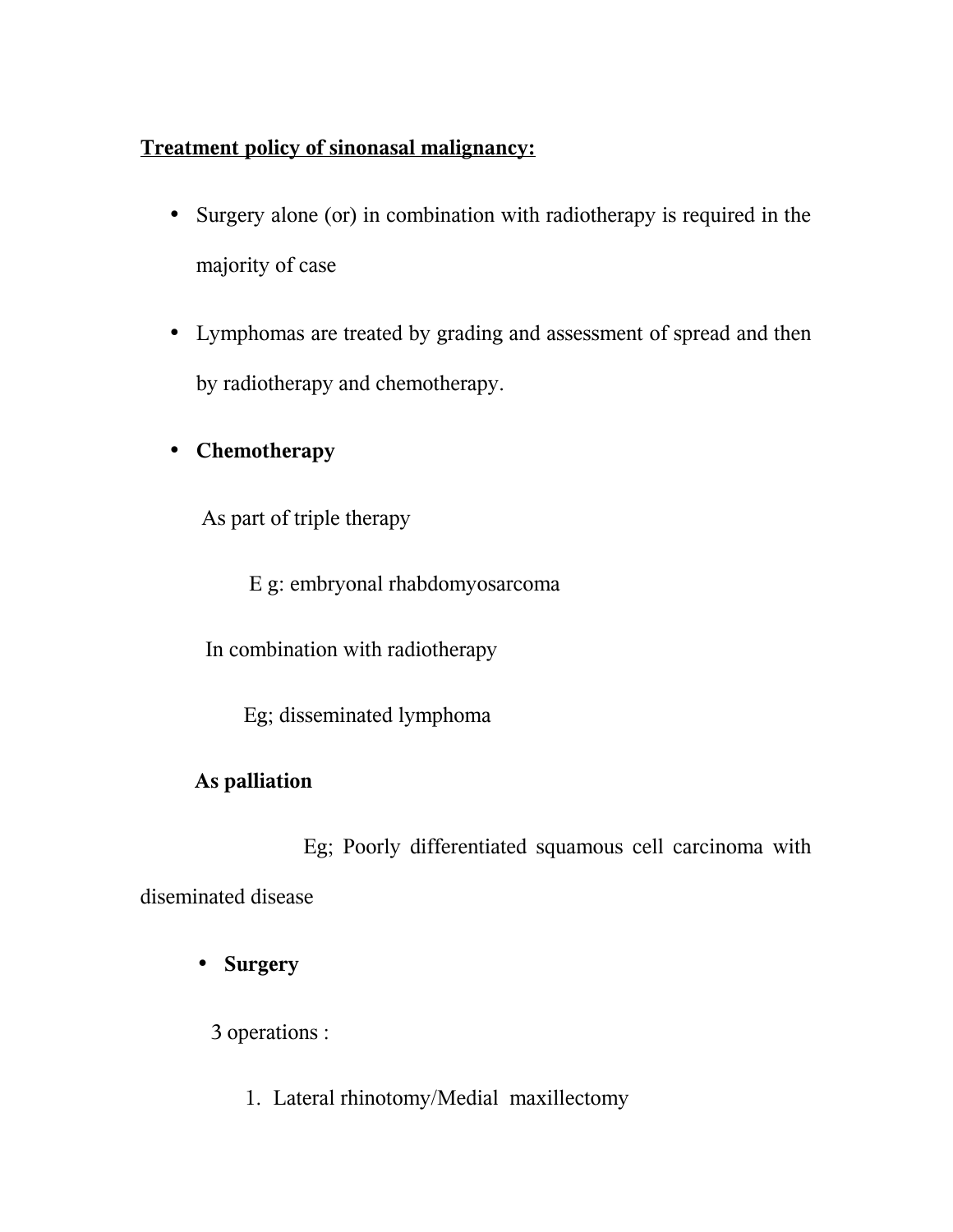- 2. Total maxillectomy,
- 3. Craniofacial resection
- Esthesioneuroblastoma

This is a radiosensitive tumour

Craniofacial resection with radiotherapy

## **Malignant Tumors of Nasopharynx**

 Carcinoma of the nasopharynx is a leading cause of death for large population in southeast asia

The age incidence curve is bimodal with a peak occurring between 15 to 25 years , another 60 to 69 years cases showing familial aggression have been reported.

 The accumulated evidence strongly suggests that this tumour results from the combined action of

- Genetic Predisposition
- Environmental factors
- Epstein-Barr virus.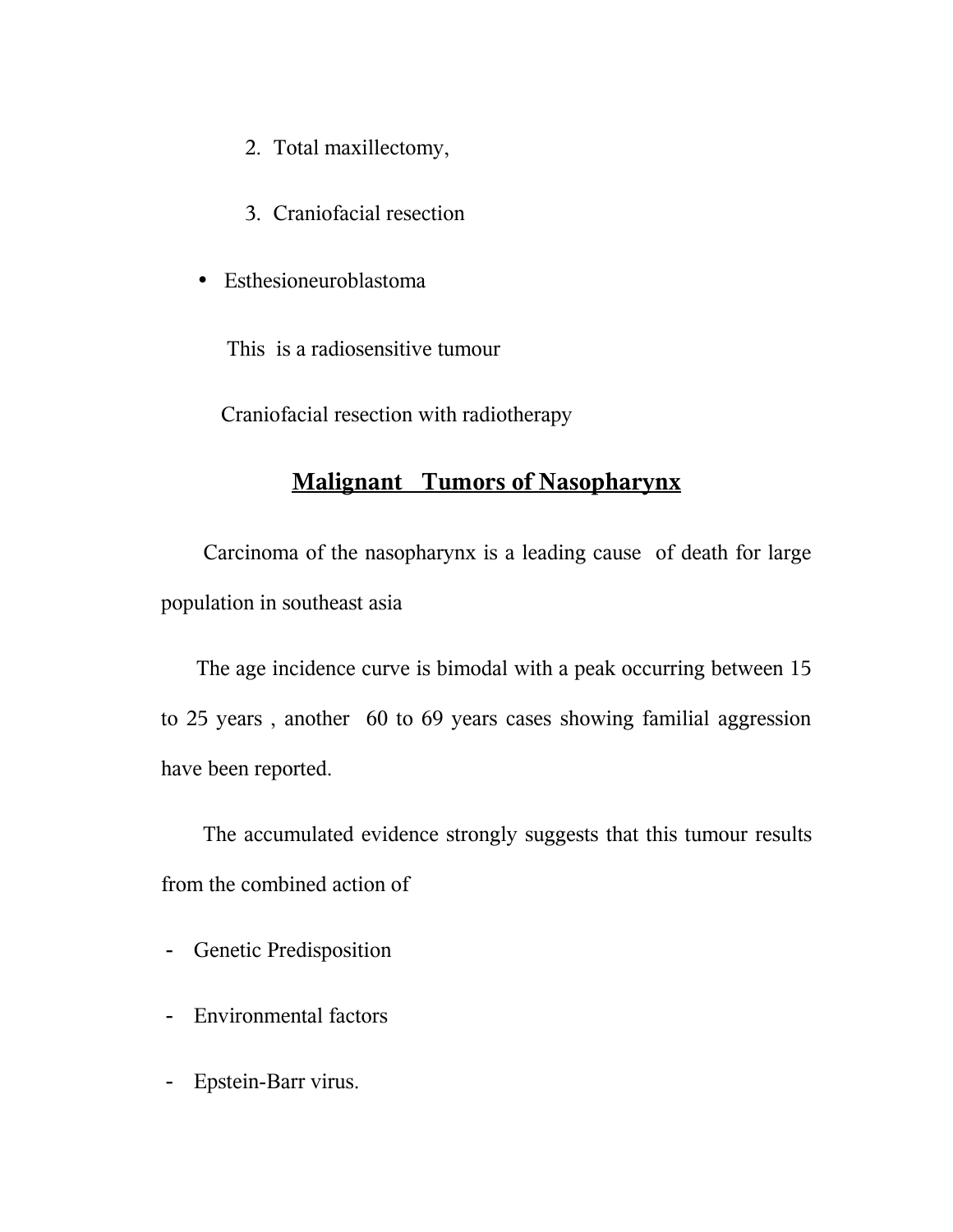The virus can be demonstrated in the tumor tissue with insitu hybridization and immunohistochemical technique.

The virus has been found in all microscopic types of nasopharyngeal carcinoma including cases exhibiting glandular differentiation- although with different frequencies.

#### **TUMOR TYPES**

#### **Squamous cell carcinoma**

Carcinoma constitutes 85% of all malignant tumors of the nasopharynx. Nasopharyngeal carcinoma is divided into three types in the World Health Organisation(WHO) classification.

 All are regarded as varieties of squamous cell carcinoma. The three types are

1. Keratinizing squamous cell carcinoma

Well differentiated

Moderately differentiatied

Poorly differentiated.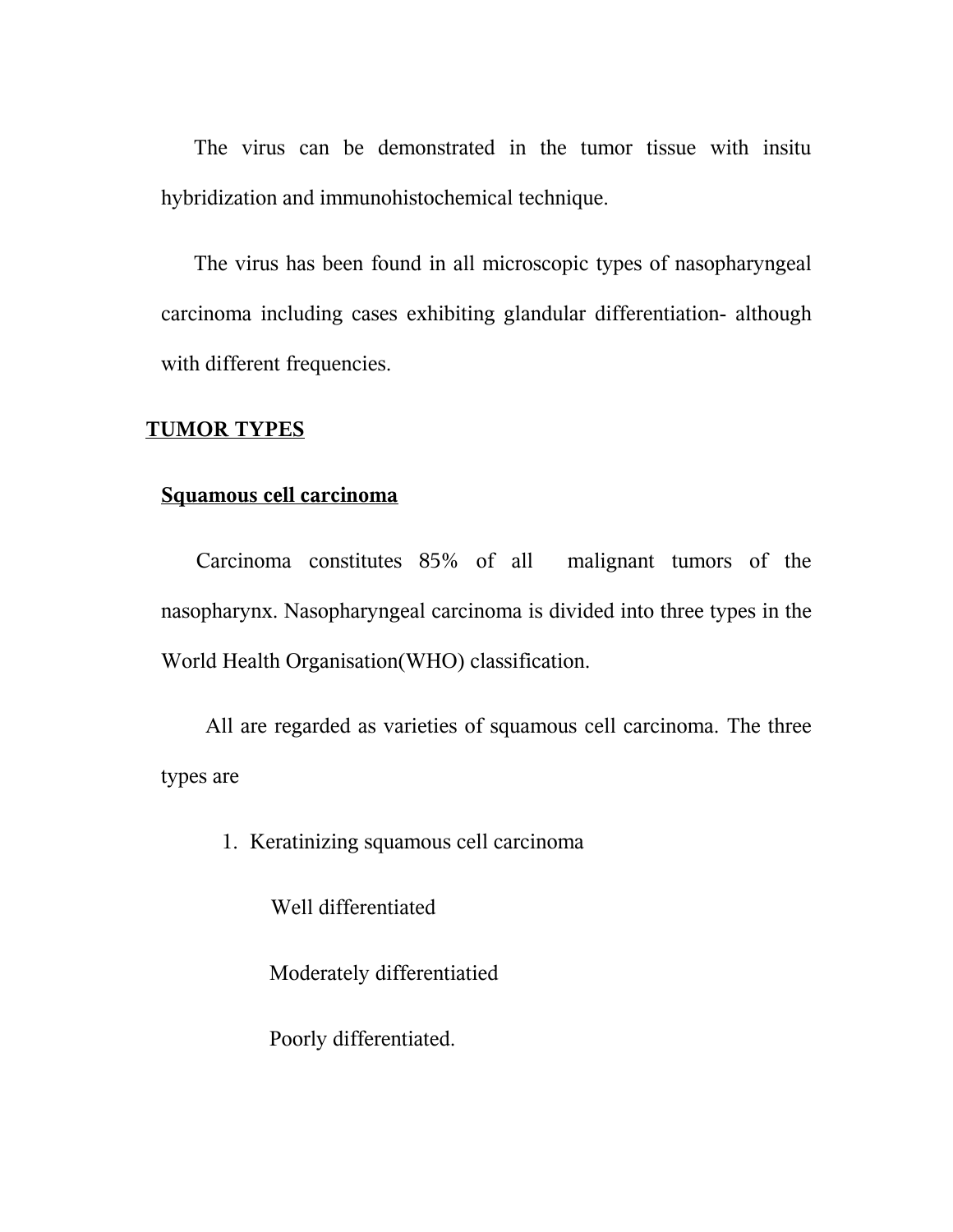- 2. Non-keratinizing carcinoma which is undifferentiated.
- 3. Undifferentiated carcinoma of nasopharyngeal type.

 The nasopharyngeal carcinoma (formerly called transitional cell carcinoma, lymphoepithelioma or lymphoepithelial carcinoma)are now regarded as falling within the category of undifferentiated carcinoma of nasopharyngeal type.

THE LYMPHOCYTE INFILTRATE IN UNDIFFERENTIATED CARCINOMA CAN BE PREDOMINANT AND LEAD TO ERRORS IN DIAGNOSIS UNLESS IMMUNOHISTOCHEMICAL TECHNIQUES WITH LYMPHOCYTE MARKERS AND ANTICYTOKERATIN ANTIBODIES ARE USED TO PREVENT CONFUSION WITH LYMPHOMAS.

It is impossible to say from where the tumor arise. Most of the tumors arising from fossa of rosenmuller

#### **Other malignant tumors**

- The second most common adult tumor is lymphoma. In 95%

cases, it is non-Hodgkins lymphoma.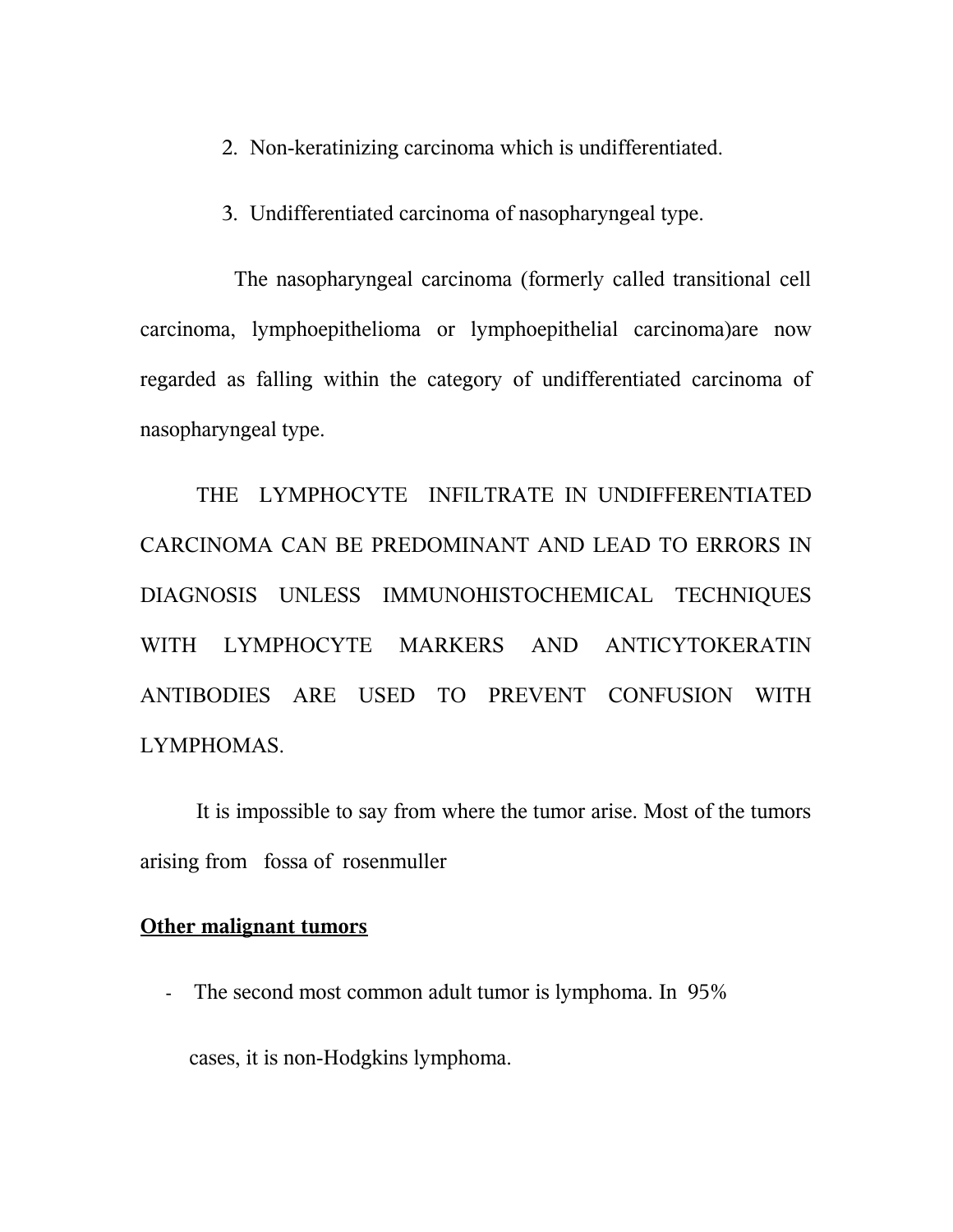- Adenocarcinoma
- Adnoid cystic carcinoma
- Plasmacytoma
- Multiple myeloma
- Malignant melanoma can rarely occurs in nasopharynx.

In children Rhabdomyosarcoma is the commonest malignancy in nasopharynx and accounts for 30% of all malignancies in this site.

## **Treatment policy**

The majority of patients are treated radically.

## **Radiation Therapy**

This is the primary treatment modality for nasopharyngeal carcinoma Radiation field must be large which includes oropharynx, retropharyngel node.

The nasopharynx is a midline structure with bilateral lymphatic drainage and so both sides of the neck should be treated even if only one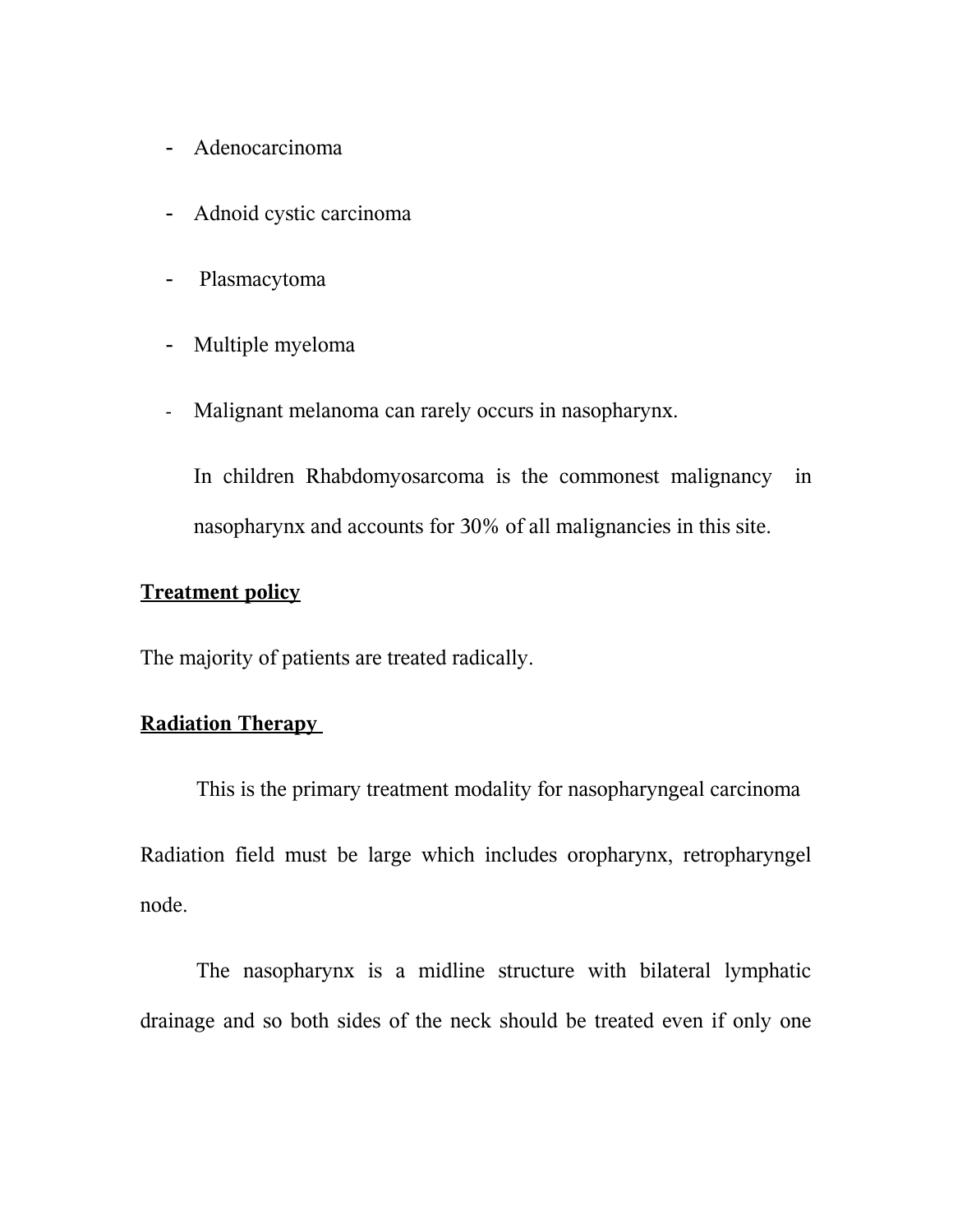side has detectable lymphnodal enlargement. If the node is clinically involved, cervical node should be irradiated electively.

## **Chemotherapy**

Often with platinum based combination is being used increasingly frequently in conjunction with radiotherapy for nasopharyngeal carcinoma.

## **Surgery**

Has minimal role that too in recurrent tumors.

## **Immunohistochemical features**

Immunohistochemically, nasopharyngeal carcinoma shows reactivity for Keratin(always), epithelial membrane antigen (usually), CEA(occasionally).

Thus keratin is the most reliable marker for identification of this neoplasm. A population of S-100 protein positive dendritic cells may also be present.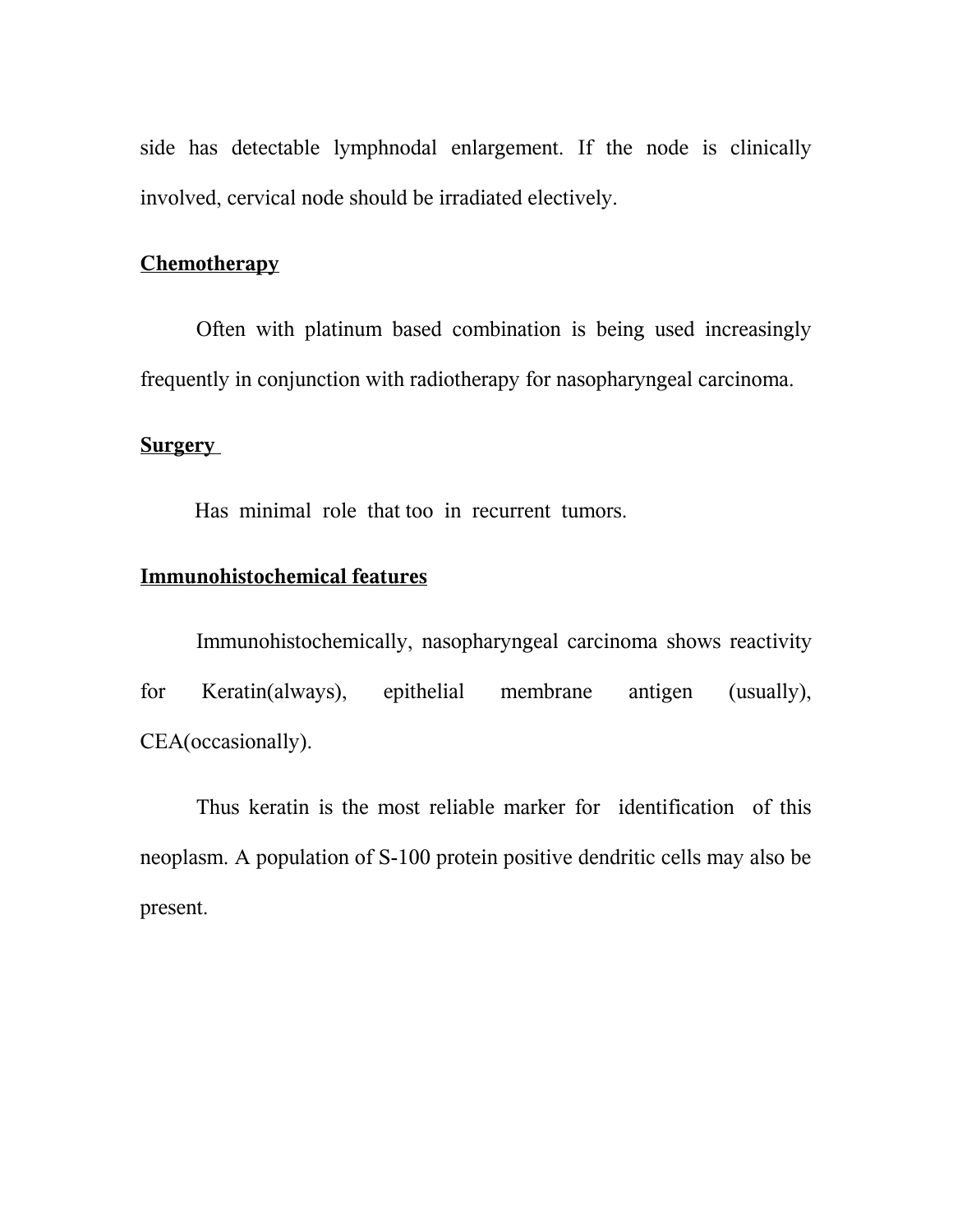## **Malignant tumors of the Oropharynx**

- The oropharynx is lined by squamous epithelium, so squamous carcinoma represents the most common tumor
- There is abundant lymphoid tissues in the palatine tonsil and also the lingual tonsil which can be affected in the head and neck lymphoma
- The soft palate is especially rich in minor salivary glands minor salivary gland tumors can occur.

## **Tumor types**

| Squamous cell carcinoma-commonest malignancy | $-90\%$ |
|----------------------------------------------|---------|
| Non-hodgkins lymphoma<br>$\sim 100$          | $-8\%$  |
| Minor salivary gland tumor<br>$\blacksquare$ |         |
| <b>Prognostic factors</b>                    |         |

- General condition/age
- TNM status
- Histology of the tumor
- Vascular/perineural invasion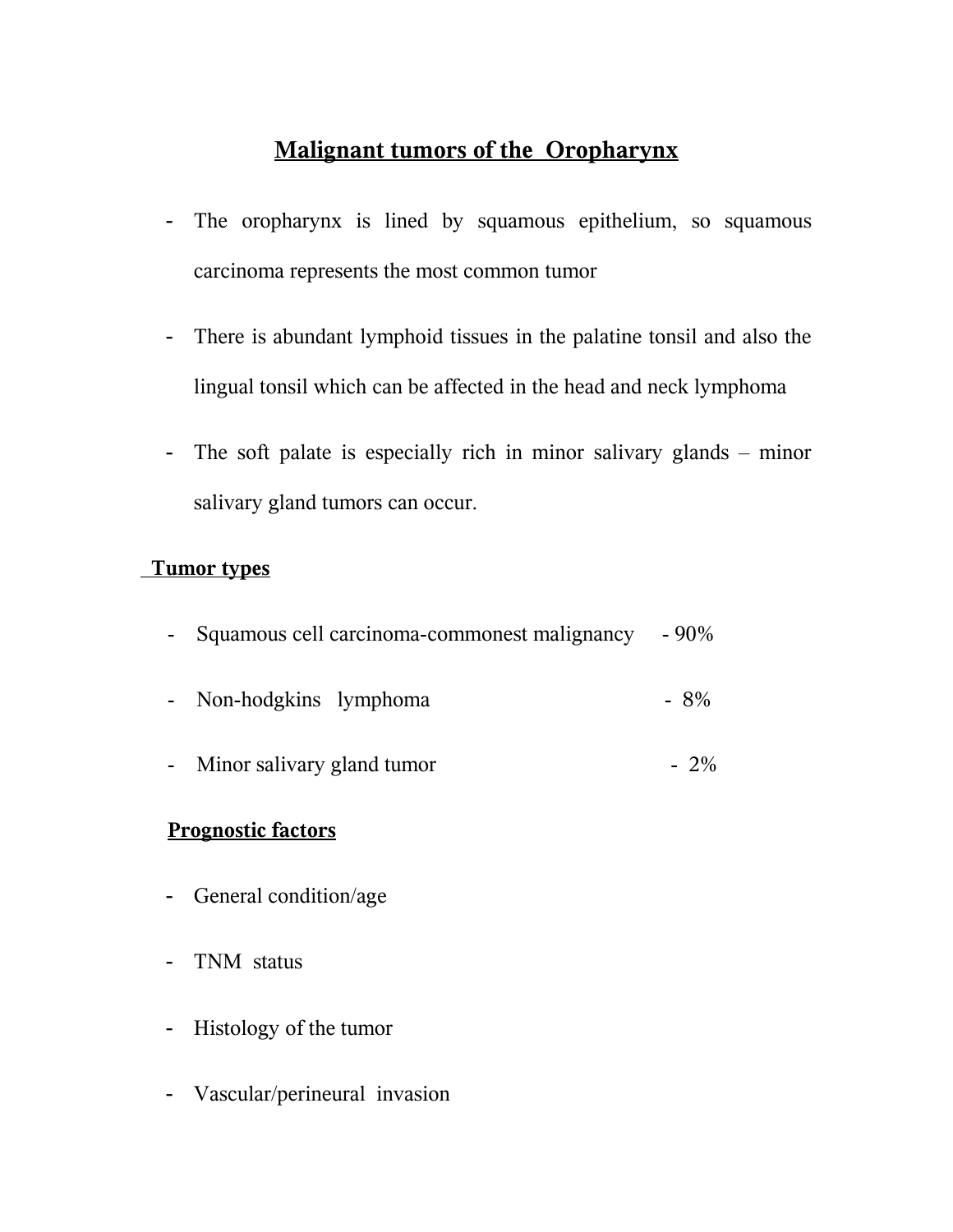## **Tumor Spread**

#### **Lateral wall tumors (Tonsil)**

These are the commoner, often involves tonsil spread to retromolar trigone, to buccal mucosa, into the muscles of tonguebase. If erode deeply, they involve pterygoid muscles producing trismus. Inferiorly to the lateral pharyngeal wall, pyriform sinus, inferomedially to aryepiglottic fold, paraglottic space and posteriorly to the posterior pharyngeal wall.

## **Base of tongue tumors**

- Symptoms present only in the advanced stage
- Rapidly spreads through genioglossus muscle and across the midline, very quickly involve the entire tongue
- Spreads inferiorly into vallecula, the epiglottis and hence into the supraglottis and preepiglottic space.

#### **Soft palate tumors**

almost exclusively appears on anterior surface spreads to nasopharynx, superior pole of the tonsil.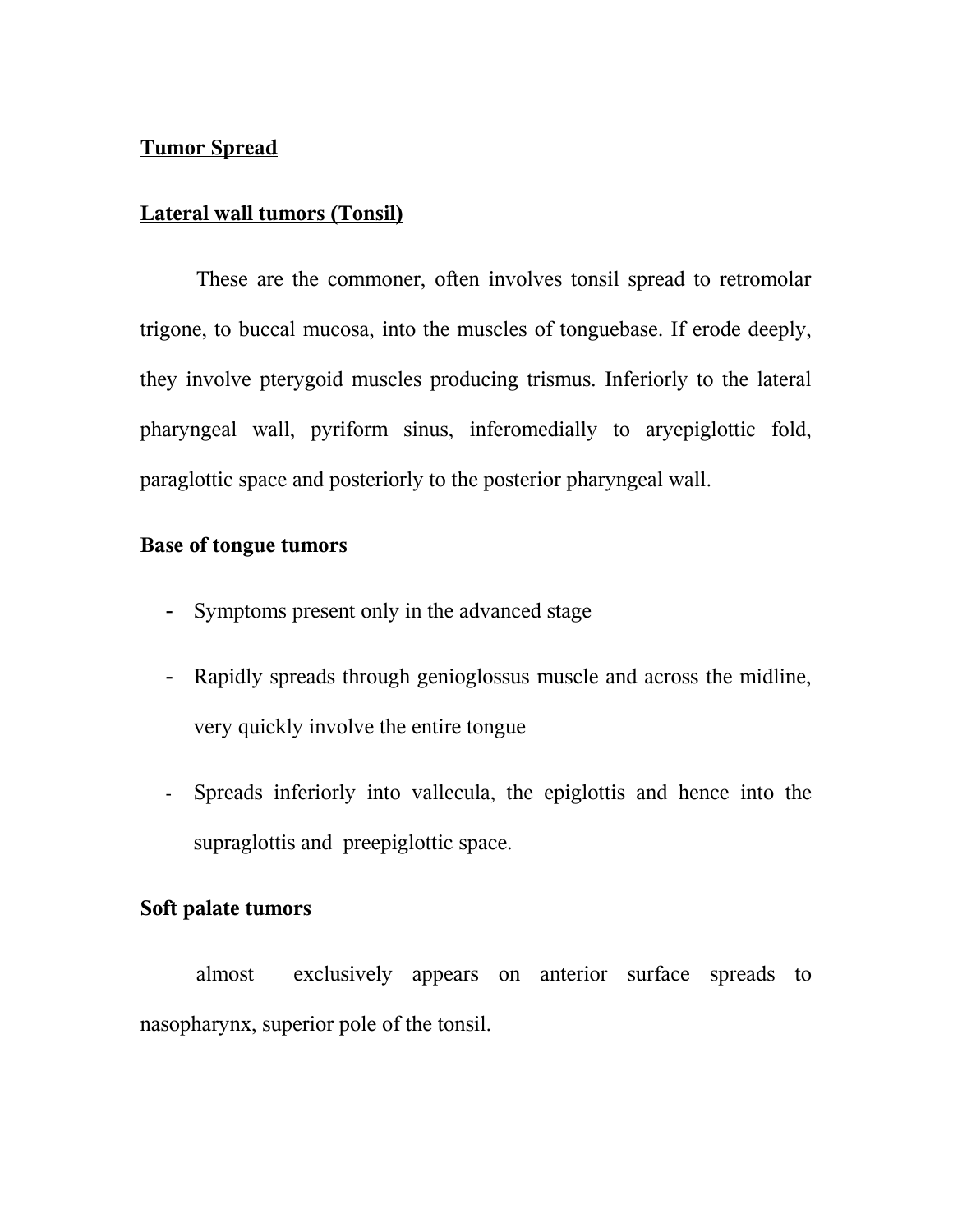## **Treatment policy**

Treatment options: **squamous carcinoma**

## **Curative:**

Radiotherapy

Surgery

Surgery and post operative radiotherapy

## **Palliation:**

Radiotherapy

Radiotherapy/chemotherapy

Tracheostomy

## **Inoperability of oropharyngeal squamous cell carcinoma**

Poor general condition

Disease involving nasopharynx, tongue, larynx, direct neck extension.

Distant metastasis

Second primary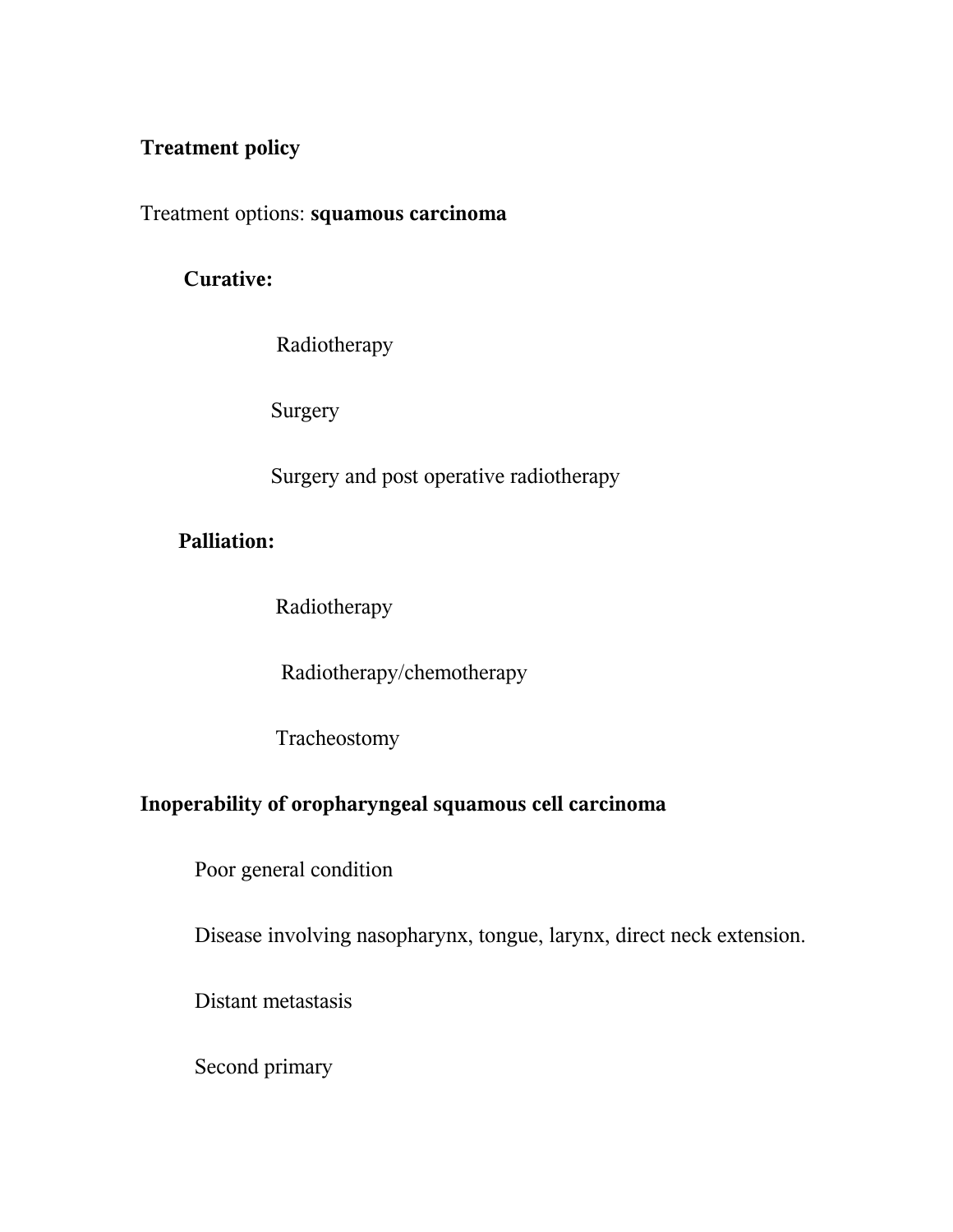## **Lymphoma:**

 Once the diagnosis of lymphoma was made,the disease should be staged and treatment may be with either chemotherapy (or) radiotherapy (or) combined modality of treatment. Most recurrences, if occurs, occur within 18 months. If there is a recurrence . the patient has only 10% chance of long time survival.

## **Malignant tumors of the Hypopharynx**

- Hypopharynx represents the lower most part of the pharynx
- Divided into 3 distinct sites
- Posterior pharyngeal wall  $-10\%$
- The pyriform sinus  $-55\%$
- The post cricoid space  $-35\%$

## **Squamous cell carcinoma**

- Piriform sinus may involve lateral wall (or) medial wall -marginal
- More extensive, than they appear at clinical examination.
- Post cricoid tumor shows submucosal extension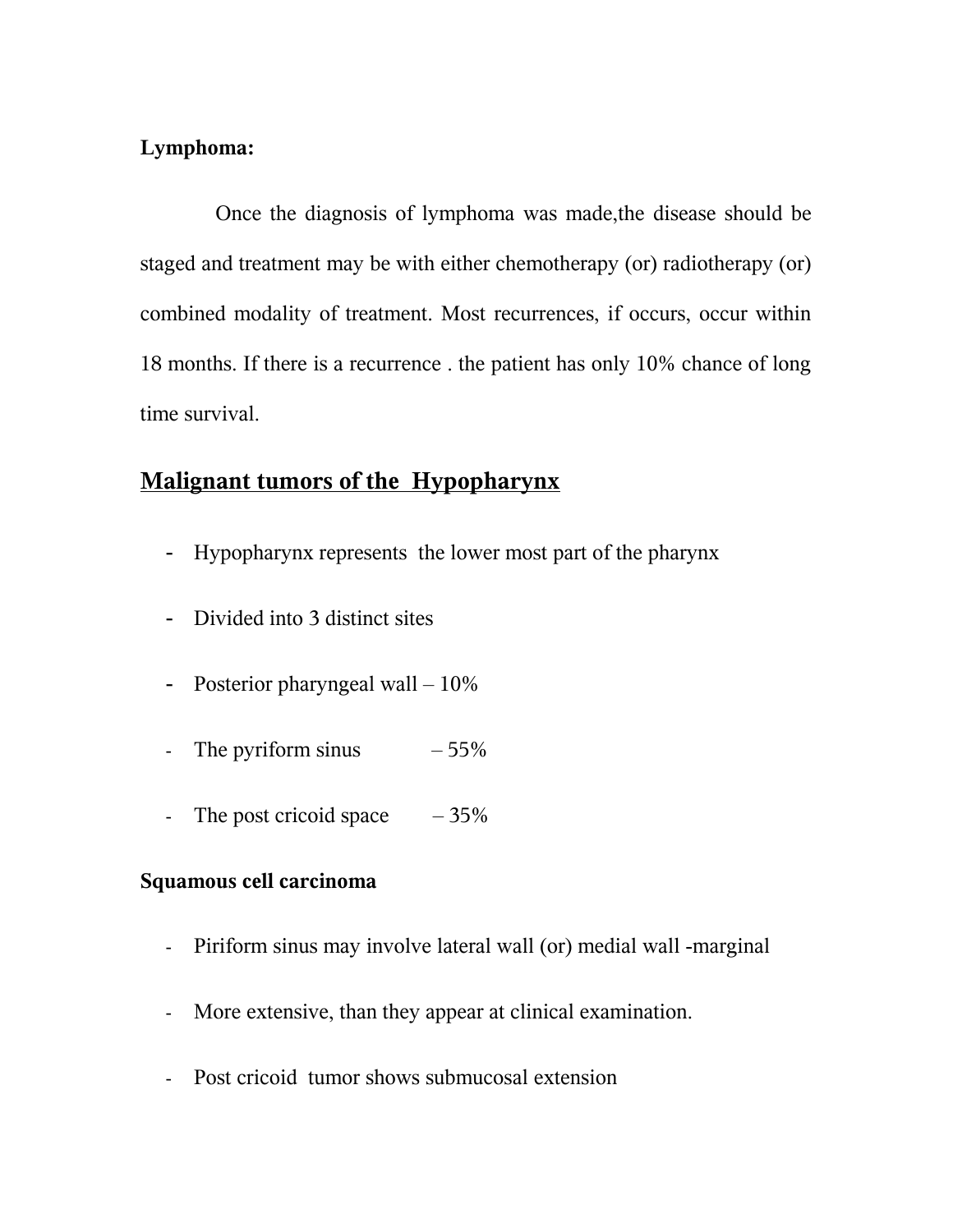- Maximal mural extension is medially 25mm and downward-20mm
- Lymphnodal metastasis more at presentation is seen in post cricoid and posterior pharyngeal wall tumors.

## **Other malignant tumors**

- Pseudosarcoma (or) spindle cell carcinoma,
- Plasmocytoma,
- Leiomyosarcoma,
- Adenoid cystic carcinoma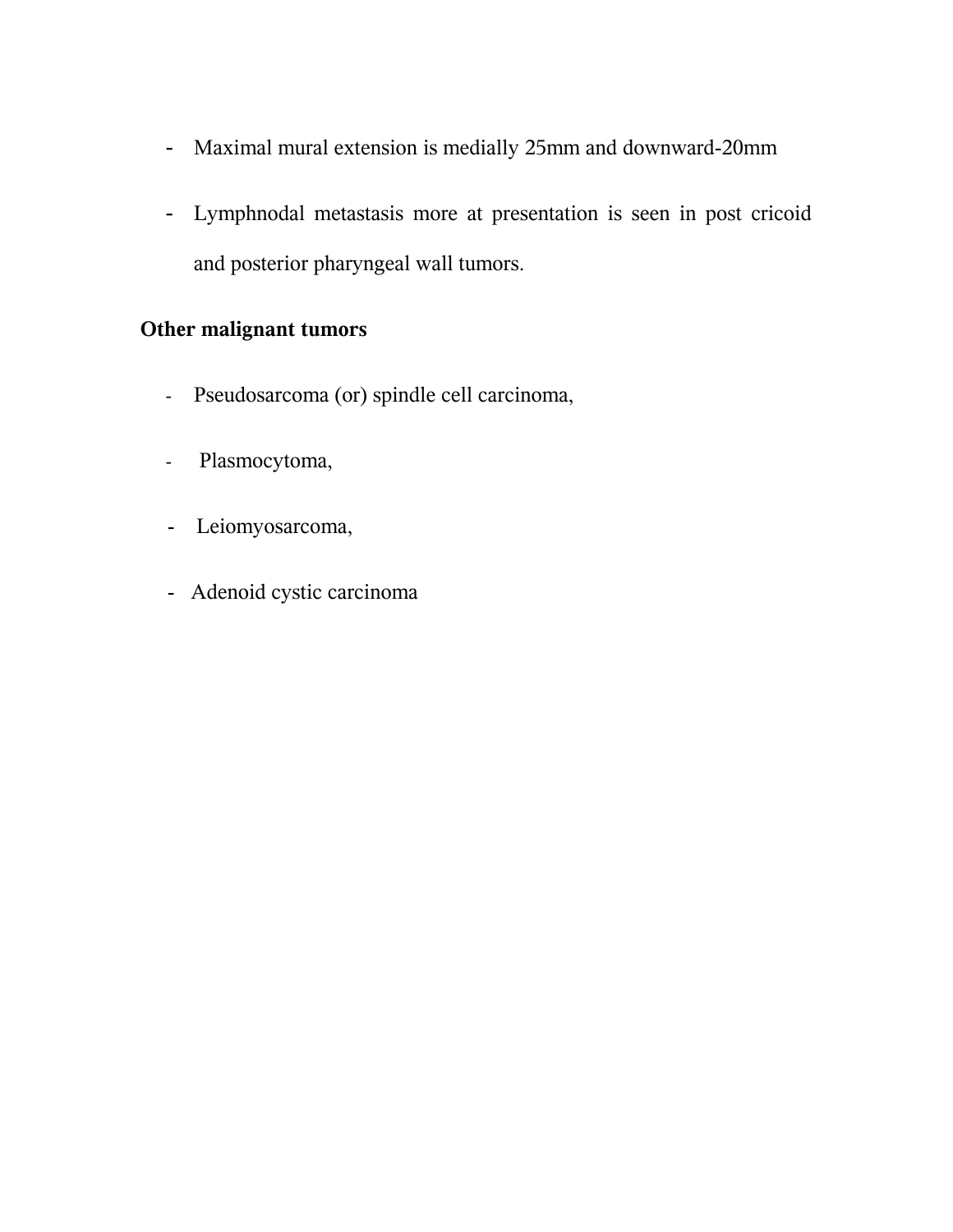## **Lymphoma**

Some tumors which are not exclusively in the province of the head and neck surgeon and can occur in many other parts of the body, includes various types of lymphoma .

When they present with head and neck symptoms and signs, the head neck surgeon plays a pivotal role in obtaining tissue for diagnosis and in the treatment .

The lymphoid malignancy divided into

- Hodgkin's disease
- Non-Hodgkin's lymphoma

Malignant lymphoma can present initially as a mass in the sinonasal region, Nasopharynx, Tonsil. Nearly all cases are of Non.Hodgkin type. The large majority fall in three categories

- Natural killer (NK) /T-cell type
- B-cell type
- Peripheral Tcell type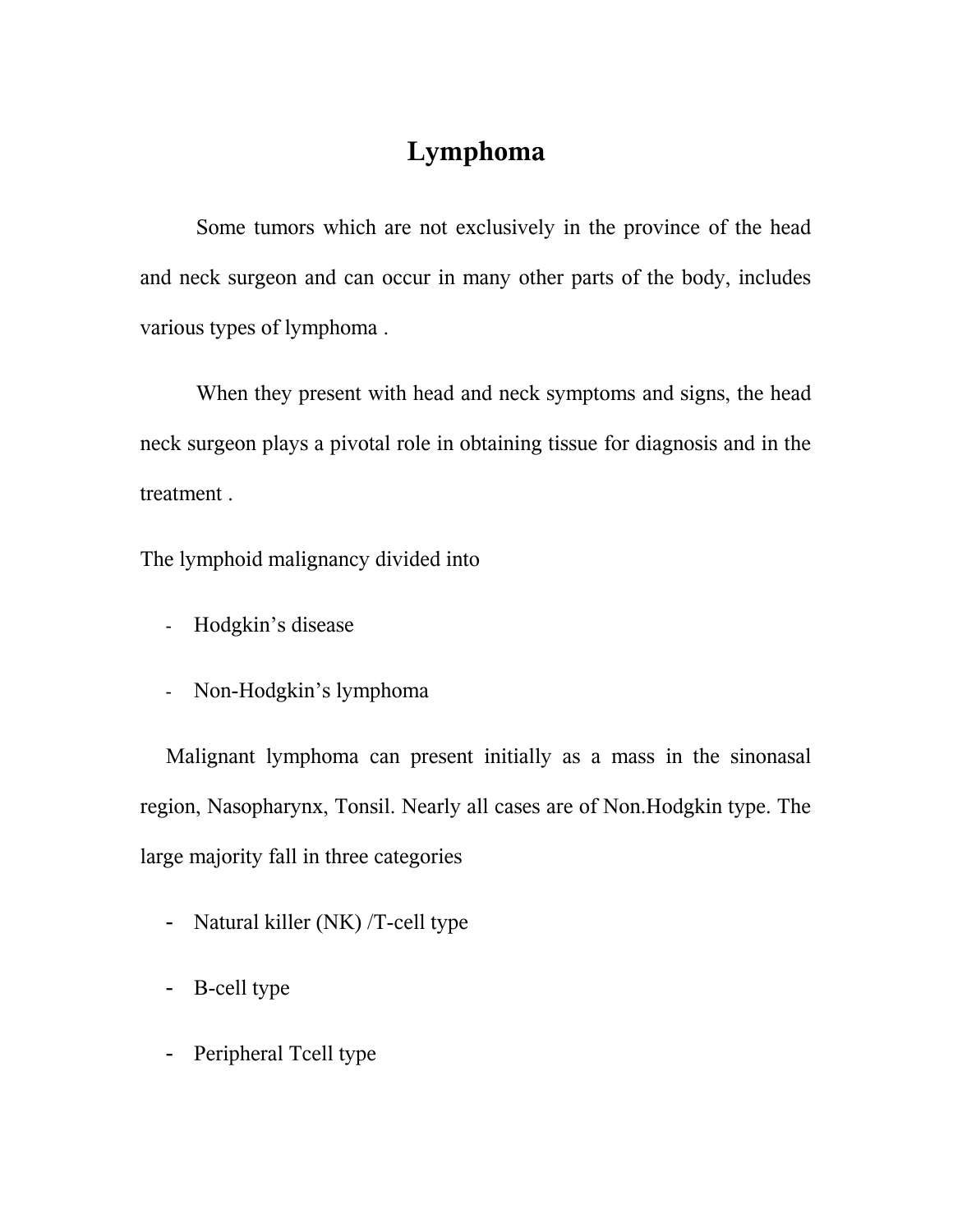#### **NK /T-cell lymphoma**

This is a recently delineated distinct clinicopathologic entity which is highly associated with Epstein-Barr virus. Morphologically, it is characterized by a broad cytologic spectrum ranging from small or medium sized to large transformed cells. Necrosis is nearly always present.

Angioinvasion by tumor cells is a very frequent and diagnostically important feature and this is sometimes accompanied by epitherliotropism reminiscent of that seen in mycosis fungoides. An admixture of reactive histocytes some exhibiting erythrophagocytosis is a frequent feature, probably representing as expression of the virusassociated hemophagocytic syndrome. This type of lymphoma is referred to as **angiocentric lymphoma**.

The immunophenotype of NK/ T-cell lymphoma is characteristic. Positive for CD2 and CD56 and usually negative for surface CD3. Cytoplasmic CD3 can be detected in paraffin sections. There is no clonal rearrangement of the T-cell receptor gene. Tumors with similar phenotype occurring at other extranodal sites referred to as nasal type NK/T-cell lymphoma (in skin, GIT) Blastois, Leukemic forms of this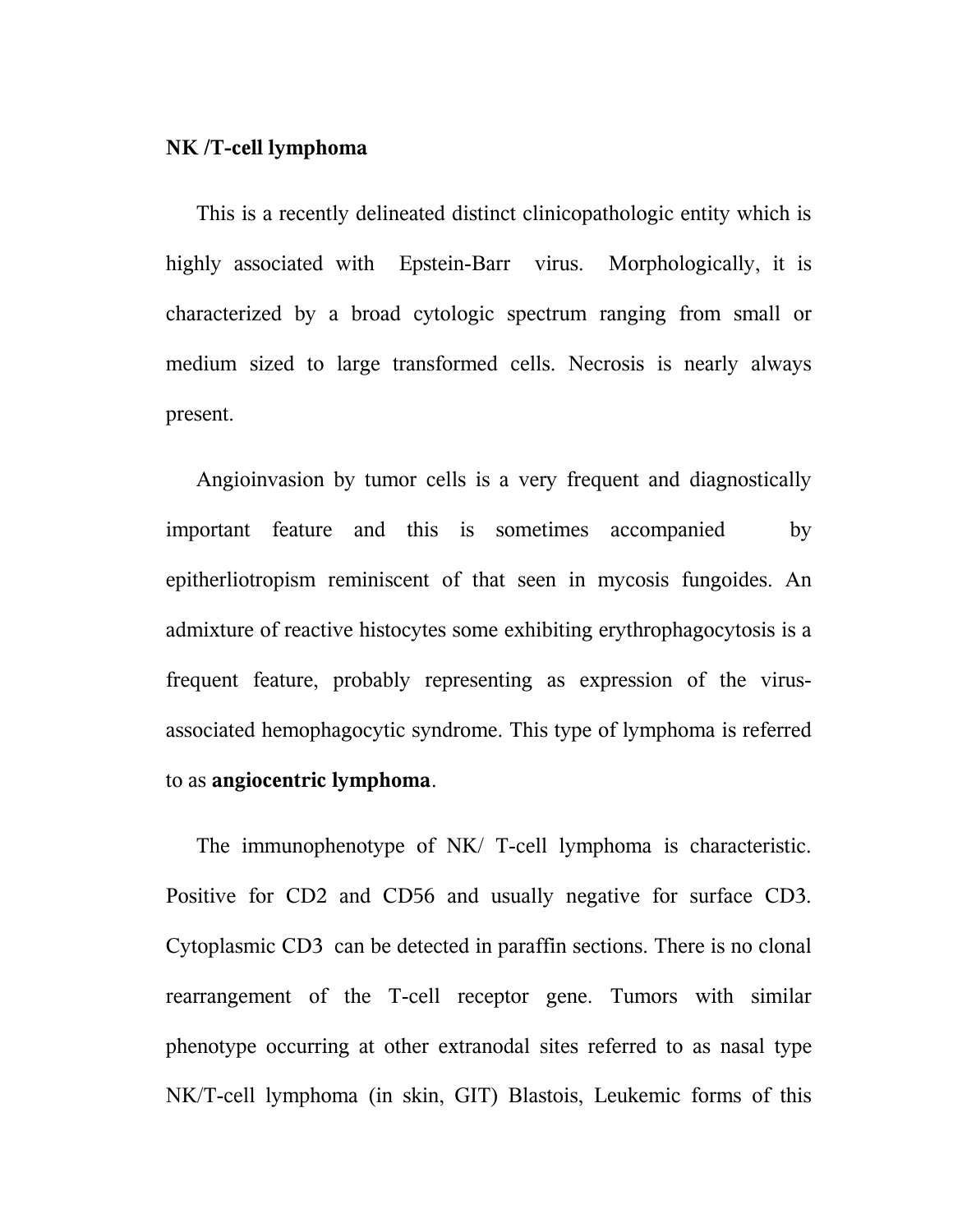lymphoma occur. CD56 positivity is a key diagnostic feature. This can be also seen in non-lymphoid neoplasmus eg., Ewings sarcoma.

High percentage of cases of lethal midline granuloma are due to NK/T-cell lymphoma.

## **B-cell Lymphoma**

B-cell lymphoma of the sinonasal region usually presents in a large cell lymphoma with a diffuse pattern of growth and a relatively monomorphic appearance. It is much more common in paranasal sinuses than in the nasal cavity. It constitutes the most common site of sinonasal lymphoma.

 B-cell lymphoma with a diffuse undifferentiated appearance are the predominant form of sinonasal lymphoma in the pediatric population.

#### **Peripheral Tcell lymphoma**

Peripheral Tcell does not express CD56 and usually lacks the necrotizing and angiocentric features of NK/Tcell lymphoma. The behavior of sinonasal lymphoma is difficult to assess because of the fact that one of its major types has been only recently defined, that some of the reported series do not include a thorough immune phenotypic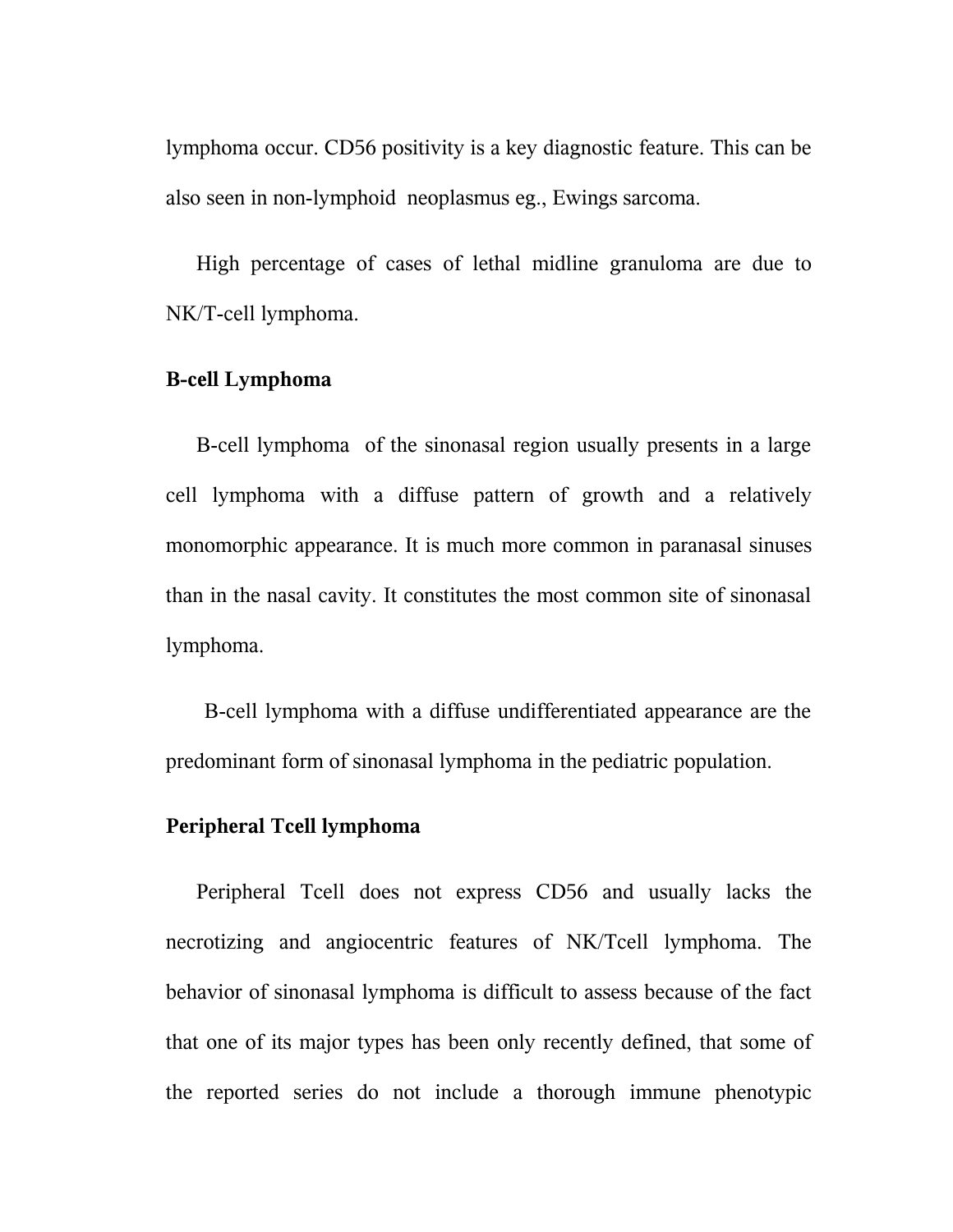evaluation and that many cases of NK/Tcell lymphoma go unrecognized for years.70-80% of patients with Tcell lymphoma shows complete response rate of 75%. In case of B cell lymphoma overall survival rate is 52%.

#### **Plasmacytoma**

 Arising in the nasal cavity (or) nasopharynx may present primarily in the nose as a soft bleeding mass. microscopic examination shows a monomorphic infiltration by immature plasma cells. The majority of the patients with apparently solitary plasma cell tumors of the upper air passages in whom there is adequate follow up develop disseminated myeloma. Local control of disease usually be achieved with radiation therapy.

#### **Angiotropic lymphoma**

 In this conditioin the neoplastc lymphocytes are predominantly within the lumen of the vessels rather than infiltrating the vessel wall. This unusual type of lymphoma can present initially as an intranasal lesion.

#### **Pseudolymphoma**

Lymphoid hyperplasia present as polypoidal intranasal mass.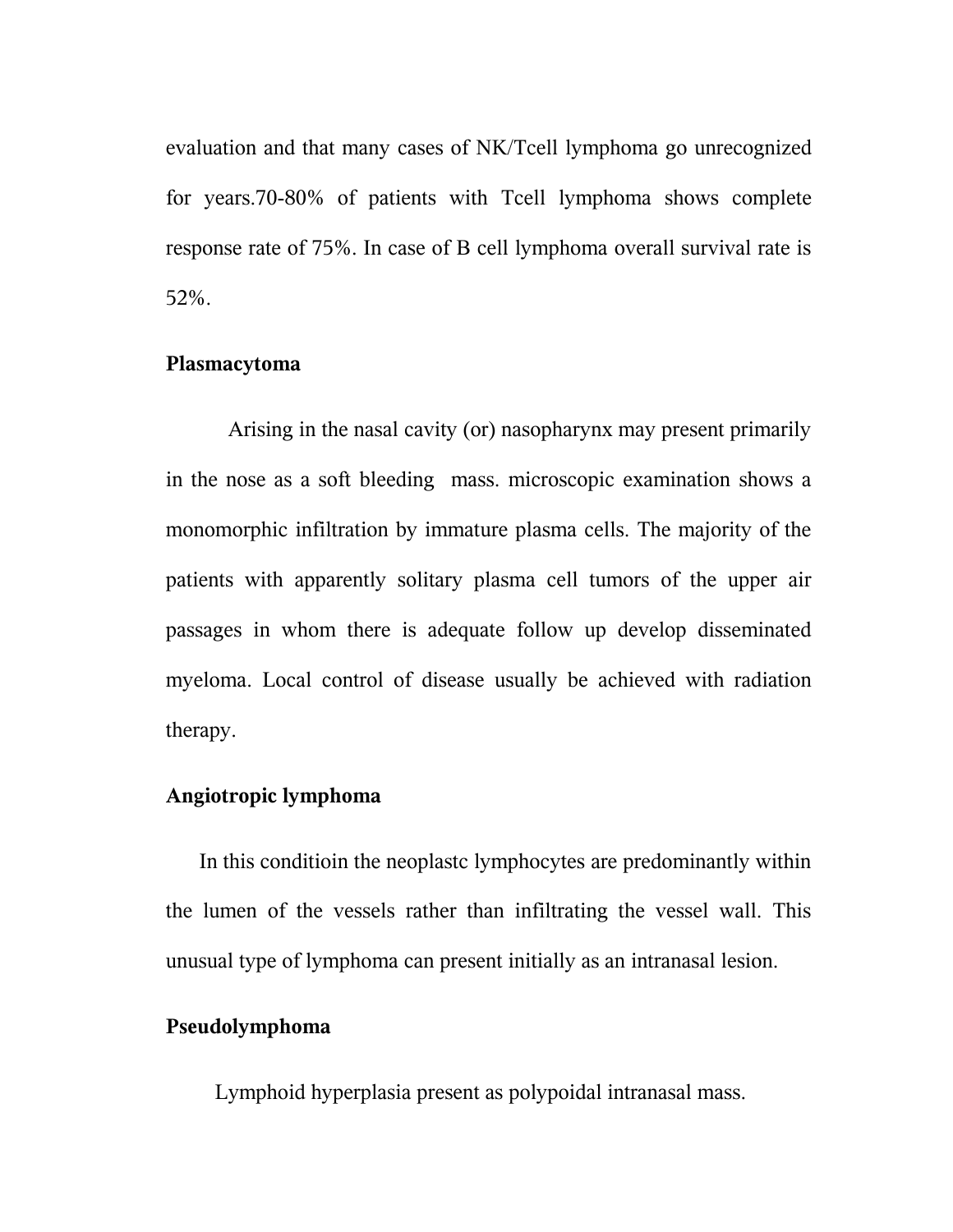## **Hodgkin's disease**

This is very rarely affects the head and neck region isolated occurence reported. Peak age distribution is bimodal. 20 to 30 years one peak. another peak at old age.

Association with Epstein-Barr virus noted in some cases.

#### **Histopathology**

The typical lymphnode architecture is affected by a mixture comprising predominantly normal cells and a lesser proportion of abnormal lymphoid cells. The normal cells – lymphocytes, histocytes, eosinophils, plasmacells and the malignant population Reed-sternberg cells, its mononuclear variant called **Hodgkin cell**.

**Reed-sternberg cell**: Large cell with eosinophilic cytoplasma. It contains 2, sometimes 4 (or) more mirror-image lobulated nuclei with darkly staining nuclear membrane.

#### **B symptoms in Hodgkin's disease**

 $\triangleright$  Fever, Weight loss, Night sweats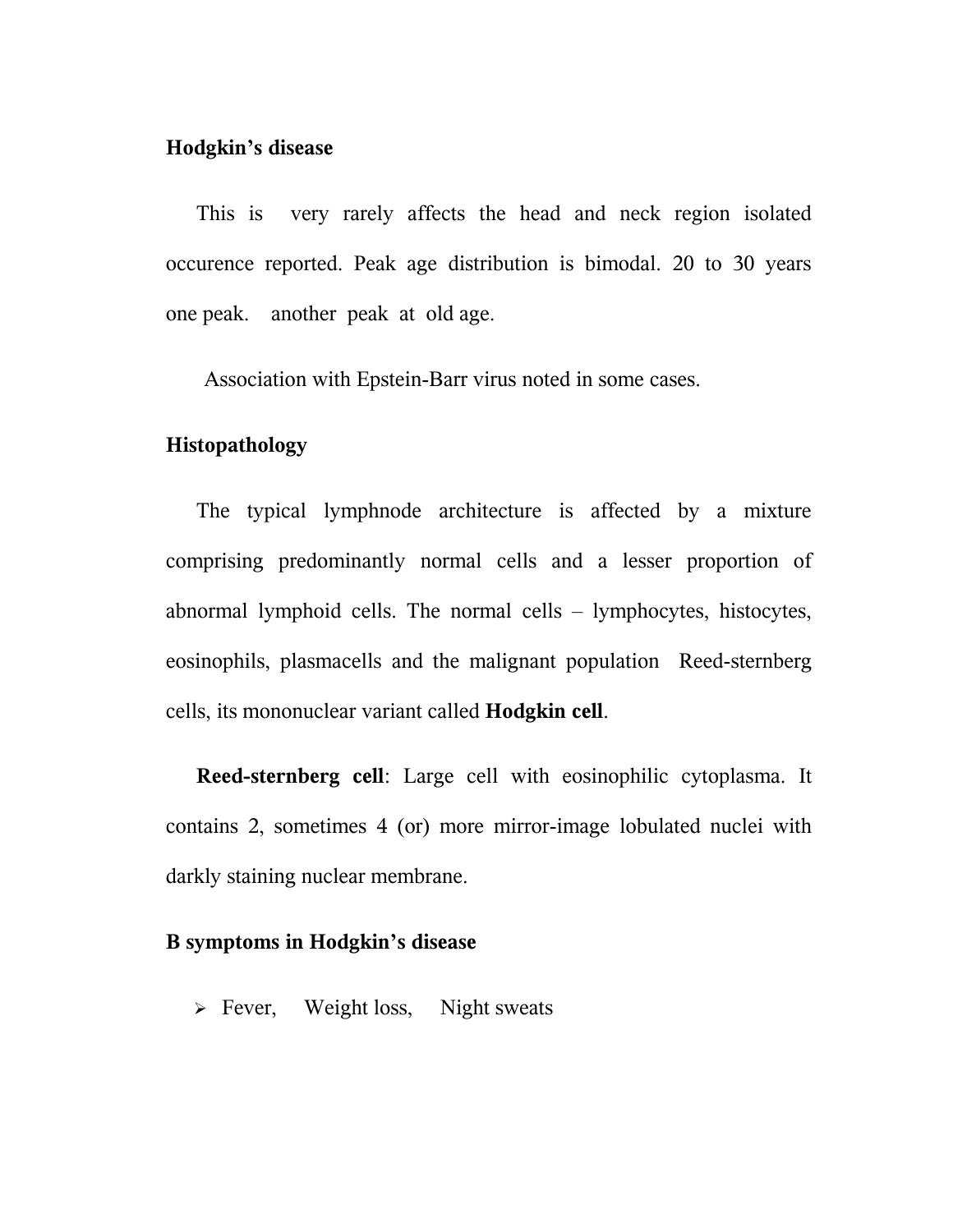## **The Revised European-American Lymphoma (REAL) classification**

## **B-cell neoplasm**

- I- Precursor B-cell neoplasm
	- 1. Precursor B-lymphoblastic lymphoma
- II Peripheral B-cell Neoplasms.
	- 1. B cell chronic lymphocytic leukemia/ small lymphocytic lymphoma.
	- 2. Lymphoplasmacytoid lymphoma
	- 3. Mantle cell lymphoma
	- 4. Follicular lymphoma grade I, II, III
	- 5. Marginal zone B-cell lymphoma

.Extranodal , . nodal

- 6. Splenic marginal zone lymphoma
- 7. Hairy cell leukemia
- 8. Plasma cytoma/myeloma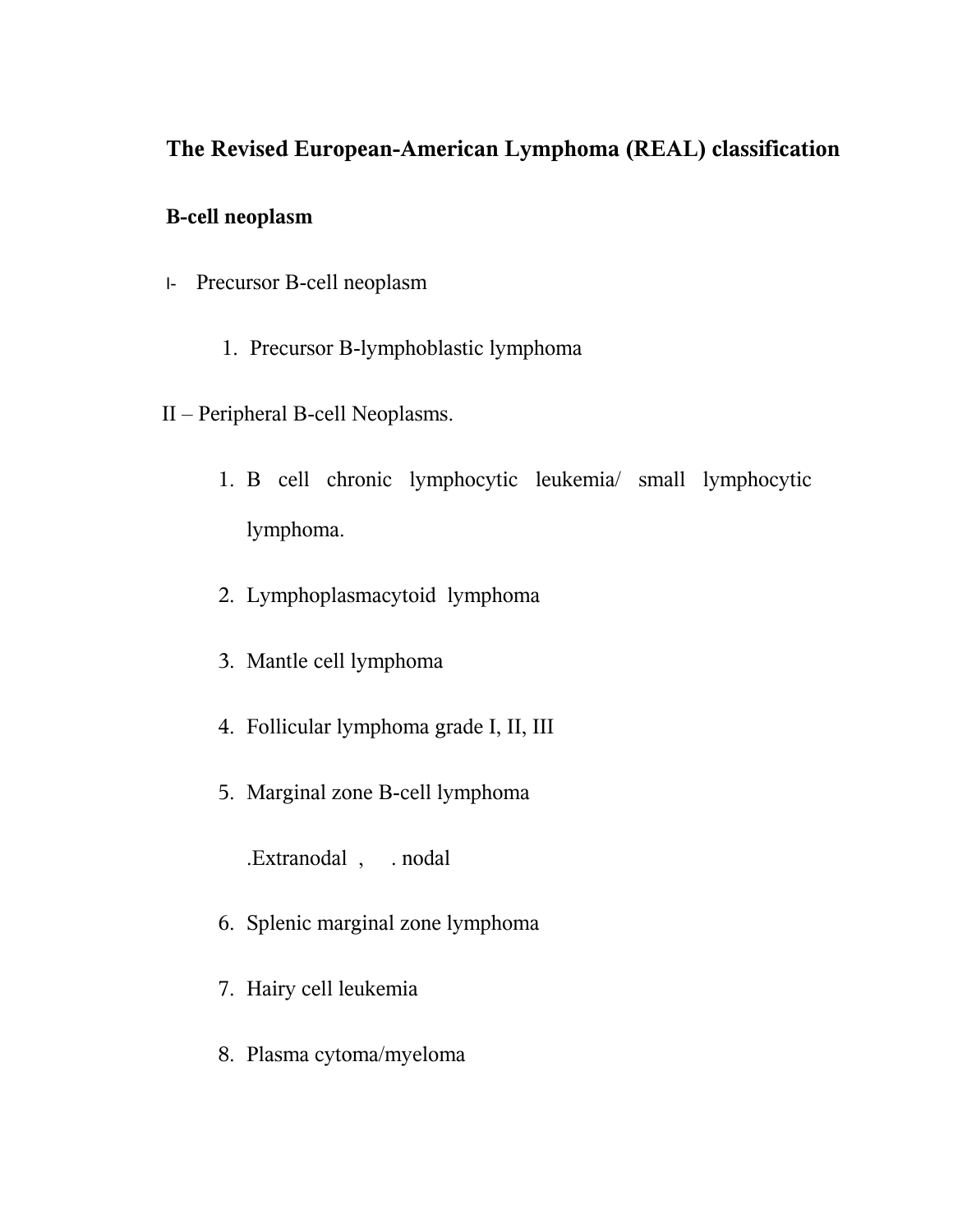- 9. Diffuse large B cell lymphoma
- 10. Burkitt's lymphoma
- 11.High grade B-cell lymphoma, Burkitt like.

## **Tcell and postulated natural killer cell (NK) neoplasm**

I **.** Precursor Tcell neoplasm

1.Precursor T-lymphoblastic lymphoma

- II **.** Peripheral T cell and postulated NK cell neoplasm
	- 1. T cell chronic lymphatic leukemia/ lymphoma
	- 2. Large granular cell lymphatic leukemia
		- . T cell type / natural killer cell type
	- 3. Mycosis fungoides/ sezary syndrome
	- 4. Peripheral T cell lymphoma unspecified
	- 5. Angioimmunoblastic T cell lymphoma
	- 6. Angiocentric lymphoma
	- 7. Intestinal T cell lymphoma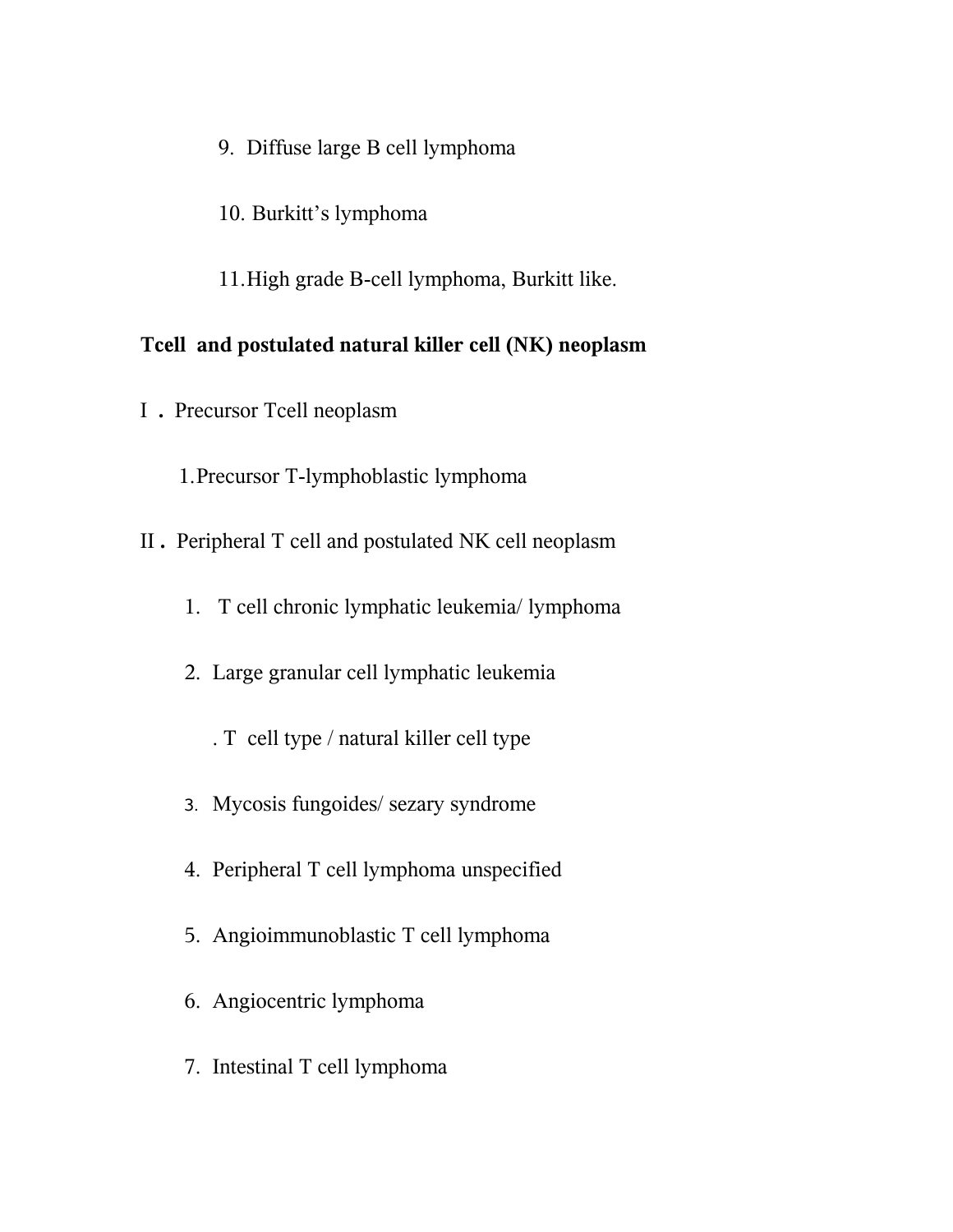- 8. Adult T cell lymphoma (HTLV-I)
- 9. Anaplastic large cell lymphoma(T and NK cell type)

10.Anaplastic large cell lymphoma Hodgkin's like.

# **Murphy staging system for Non-Hodgkin's lymphoma Stage Definition** I A single tumor(extranodal) (or) single anatomical area (nodal) with the exclusion of the mediastinum or abdomen. II A single tumor with regional node involvement Two or more nodal areas on the same side of diaphragm **Two** single tumors with/without regional node involvement • On the same side of the diaphragm III Two single tumors on opposite side of the diaphragm ■ Two or more nodal areas above and below diaphragm All primary intrathoracic tumor (pleural, Thymic)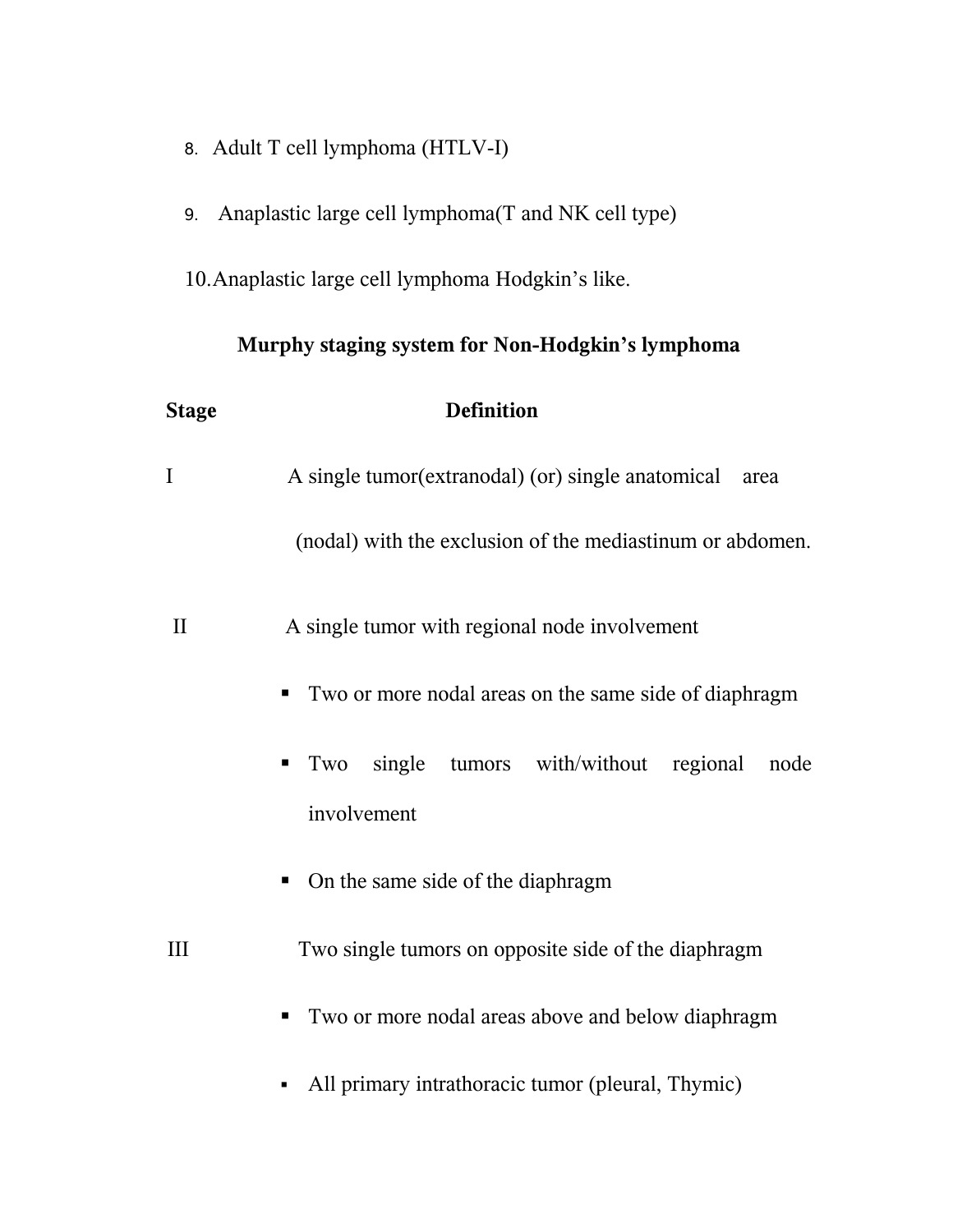- All primary intraabdominal disease
- IV Any of the above with initial CNS/ bone marrow

# **Rye's classification of Hodgkin's disease**

Involvement.

| 1. Lymphocyte predominant (rare) |                                   | - Nodular, Diffuse |
|----------------------------------|-----------------------------------|--------------------|
| 2. Nodular sclerosing            | (commonent type) $-Type I$ and II |                    |
| 3. Mixed cellularity             | (less common)                     |                    |
| 4. Lymphocyte depleted           | (rare)                            |                    |

## **Ann Arbor staging classification**

| <b>Stage</b> | <b>Definition</b>                                       |
|--------------|---------------------------------------------------------|
| I            | involvement of single extranodal site (or) single nodal |
|              | Region such as spleen, waldever's ring                  |
|              |                                                         |
| $\mathbf{I}$ | 2 or more lymph node region/lymphatic structure on the  |
|              | Same side of diaphragm                                  |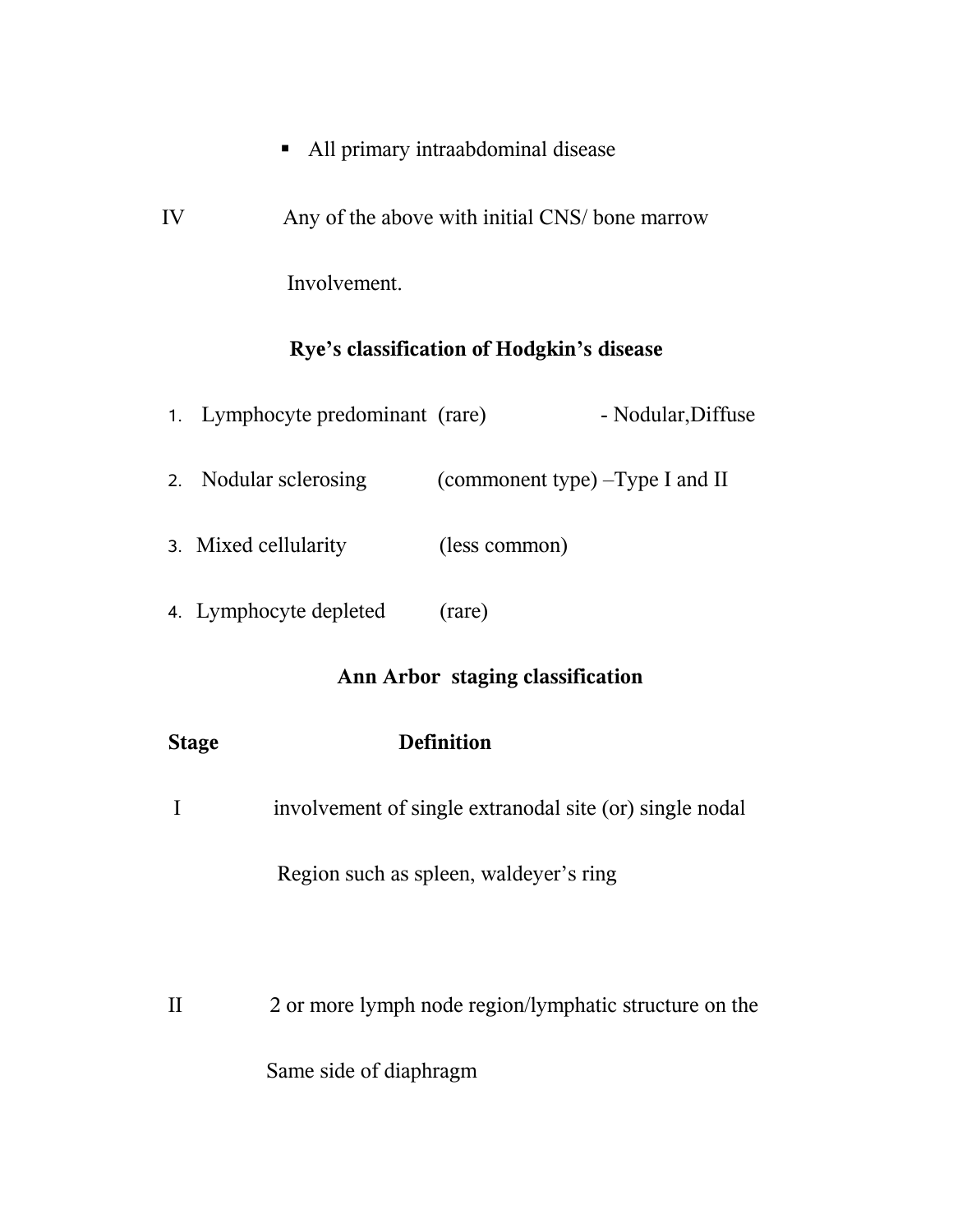|        | Localized involvement of an extranodal organs or site and |
|--------|-----------------------------------------------------------|
|        | Of one or more lymphnode regions on same side of          |
|        | Diaphragm                                                 |
| III    | Involvement of lymphnode region/structures on both        |
|        | Sides of diaphragm                                        |
| IV     | Diffuse or disseminated involvement of one or more        |
|        | Extranodal organs/ tissues with or without associated     |
|        | Lymphnode involvement                                     |
| A or B | B- presence of constitutional symptoms<br>A-Absence       |
|        | o More than 10% weight loss in 6 months                   |
|        | o Unexplained fever during previous month                 |

o Recurrent night sweat during previous month

## **Treatment policy**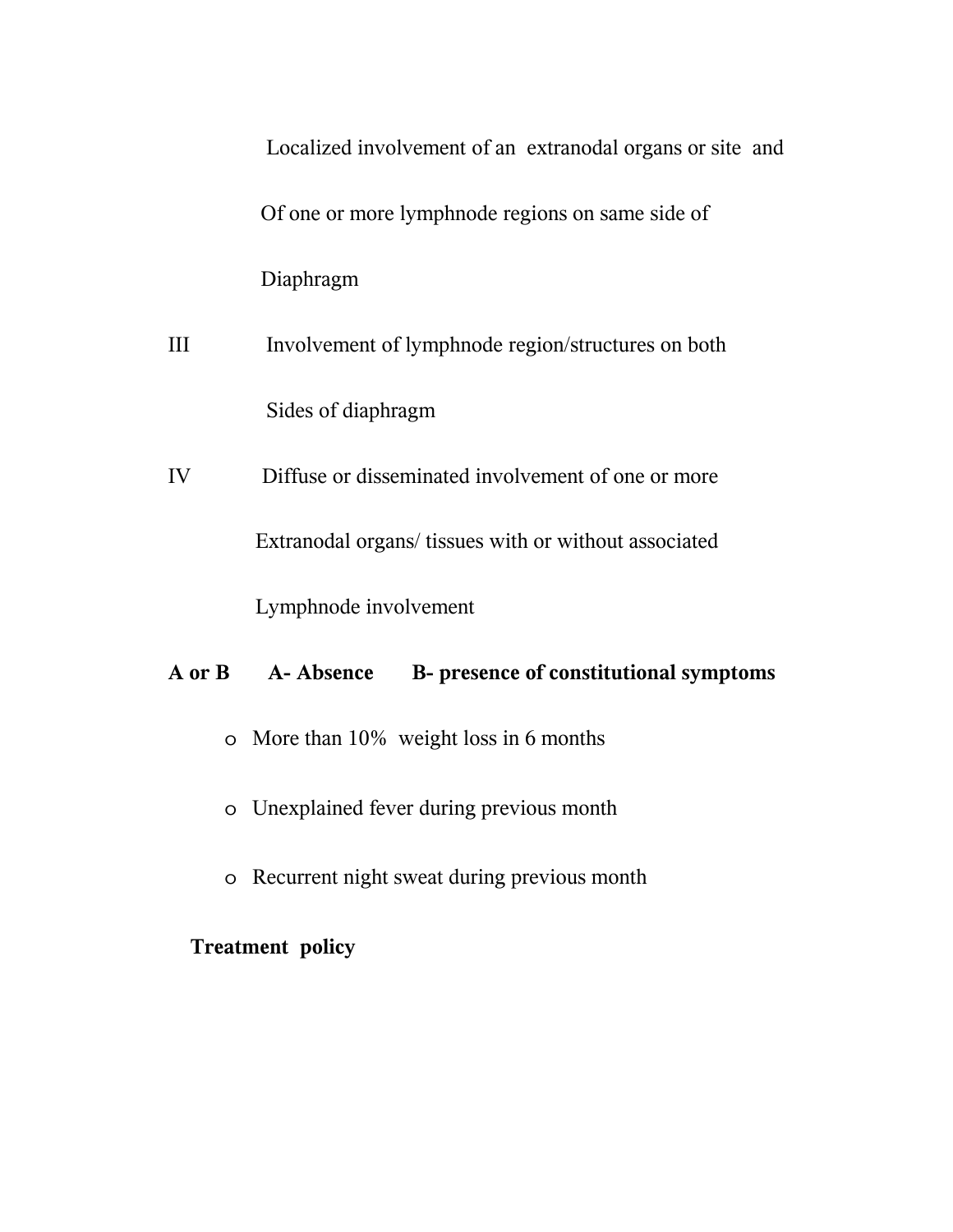- Tumor characterized, classified and staged- the patient's age, performance status, comorbidity , also should be taken into consideration.
- Localized stage I low grade follicular NHL may be cured by

Involved field radical radiotherapy.

- Even extensive disease has better cure rate. Simple chemotherapy with oral chlorambusil & prednisolone may be all that is required.
- The initial treatment for fit patients with high grade lymphoma nowadays usually chemotherapy and about half of adult patients may be cured.
- In children the cure rate is close to three quarters.
- The standard regimen **CHOP** cyclophosphamide, doxorubicin, vincristine, prednisolone
- For patients with localized disease especially in the head and neck, this is followed by radio therapy.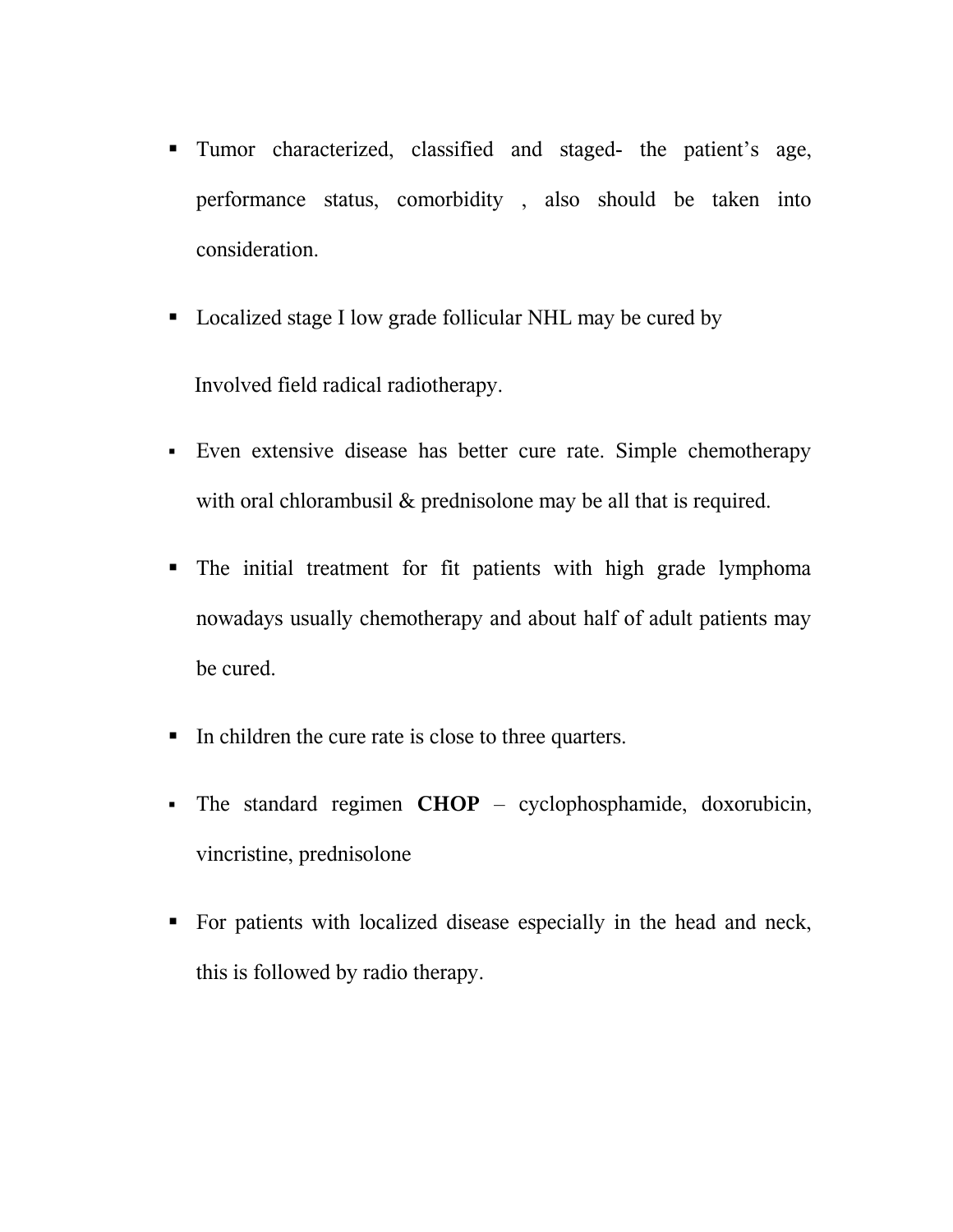## **IMMUNOHISTOCHEMISTRY**

Immunohistochemistry or Immunocytochemistry (IHC) is a method for localizing specific antigens in tissues or cells based on antigen-antibody recognition; it seeks to exploit the specificity provided by the binding of the antibody with its antigen at the microscopic level. IHC has a long history, extending more than half a century from 1940 when Coons developed an immunoflourescence technique to detect corresponding antigens in frozen sections.

However only since the early 1990s has the method found general application in surgical pathology. A series of technical developments in IHC have created sensitive detection systems. Among them is the **enzymatic label** (Horse radish peroxidase) developed by Avrameas and colleagues which in the presence of a suitable colorogenic substrate systems, allowed visualization of the labeled antibody by orthodox light microscopy.

One of the critical issues in the development of immunoperoxidase techniques was related to the need to achieve greater sensitivity from the simplest one step direct conjugate method to multistep detection techniques such as the Peroxidase-Antiperoxidase, avidin-biotin conjugate and Biotin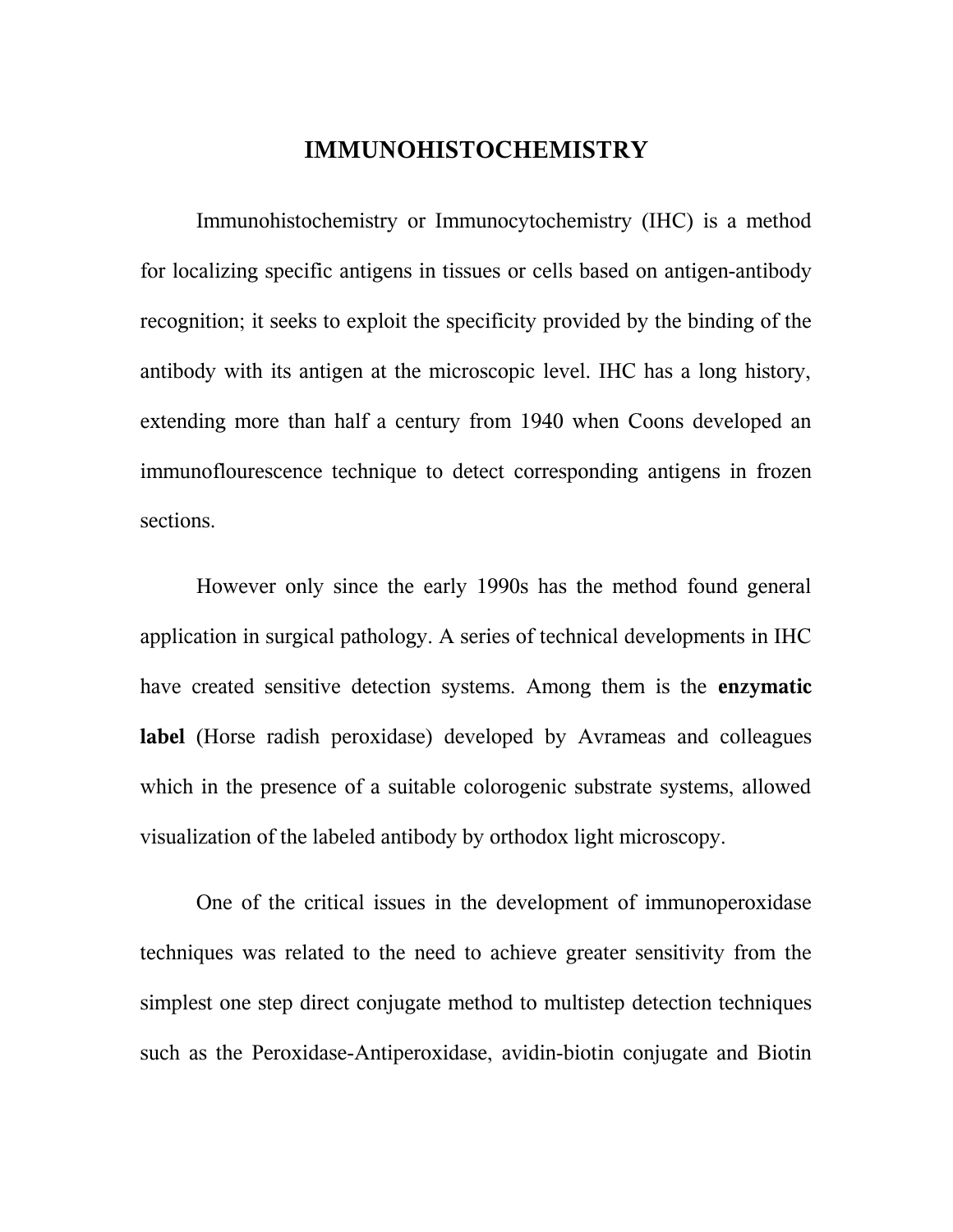streptavidin methods, together with amplification methods and highly sensitive polymer based labeling systems .

The development of **hybridoma technique** facilitated the development of IHC and the manufacture of abundant highly specific monoclonal antibodies, many of which found early application in staining of tissues. Only when the IHC became applicable to routinely formalin fixed, paraffin embedded tissue sections did it usher in the "brown revolution". The critical significance of rendering the IHC technique suitable for routine paraffin sections was illustrated by Taylor and colleagues, who in 1974, showed that it was possible to demonstrate antigens in routinely processed tissue .

**Enzyme digestion** was introduced by Huang and colleagues as a pretreatment to IHC staining to unmask some antigens that had been altered by formalin fixation. However the enzyme digestion method, while widely applied did not improve IHC staining of the majority of antigens as reviewed by Leong and colleagues. Another drawback of enzyme digestion was that it proved difficult to control the optimal "digestion" conditions for individual tissue sections when stained with different antibodies. These difficulties in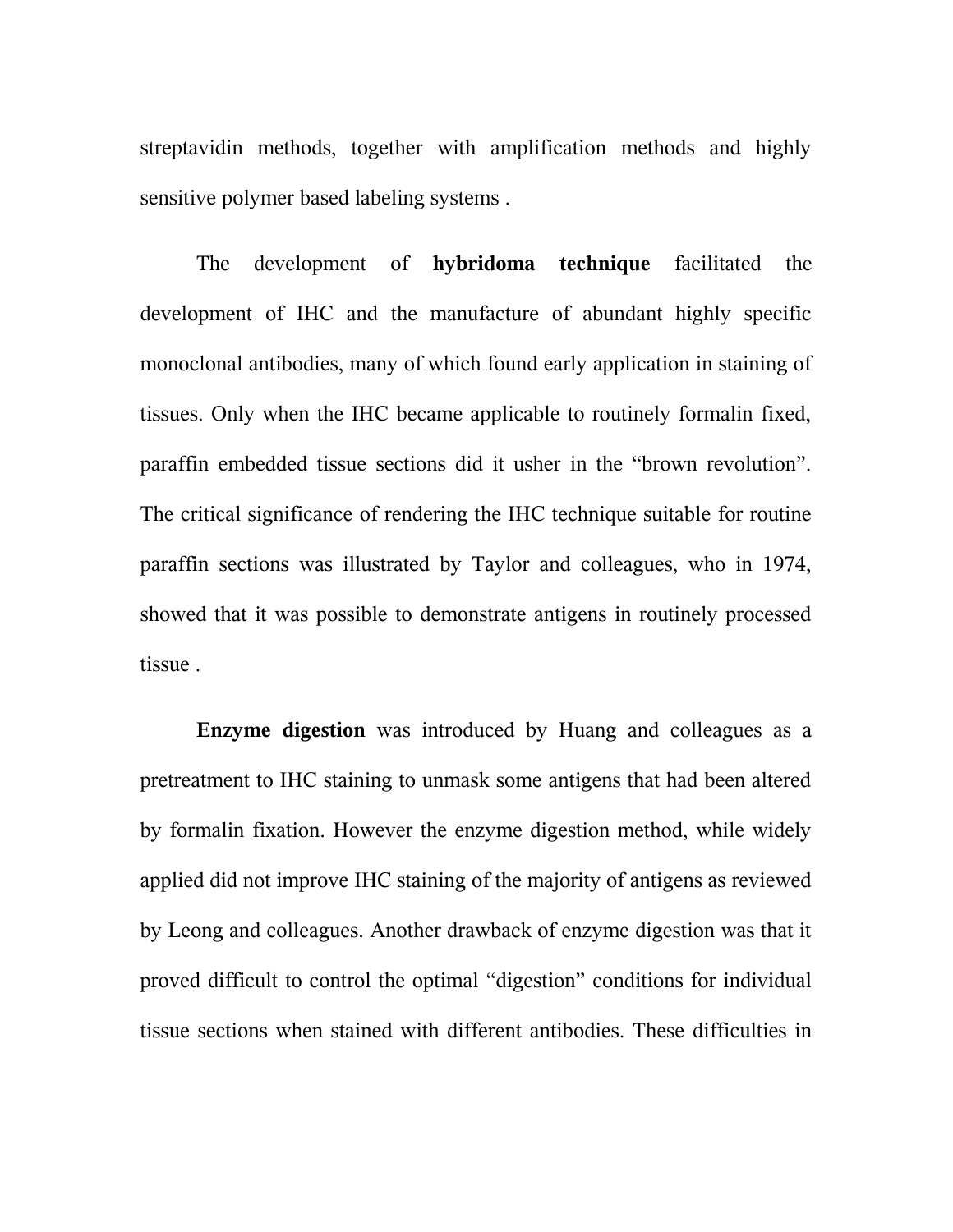standardization provided a powerful incentive for the development of a new technique.

The **antigen retrieval** (AR) technique was developed by Shi and associates in 1991. In contrast to enzyme digestion the AR technique is a simple method that involves heating routinely processed paraffin sections at high temperatures before IHC staining procedures. An alternative method that did not use heating was developed for celloidin-embedded tissues. The intensity of IHC staining was increased dramatically after AR pretreatment, as demonstrated by various articles.

#### **BASIC PRINCIPLES OF IMMUNOHISTOCHEMISTRY**

The object of all stains is to recognize micro chemically the existence and distribution of substances which we have been made aware of macro chemically. The basic principle of IHC as with any other special staining method is a sharp localization of target components in the cell and tissue based on a significant signal-to-noise ratio. Amplifying the signal while reducing the nonspecific background staining (noise) is the major strategy to achieve a satisfactory and practically useful result.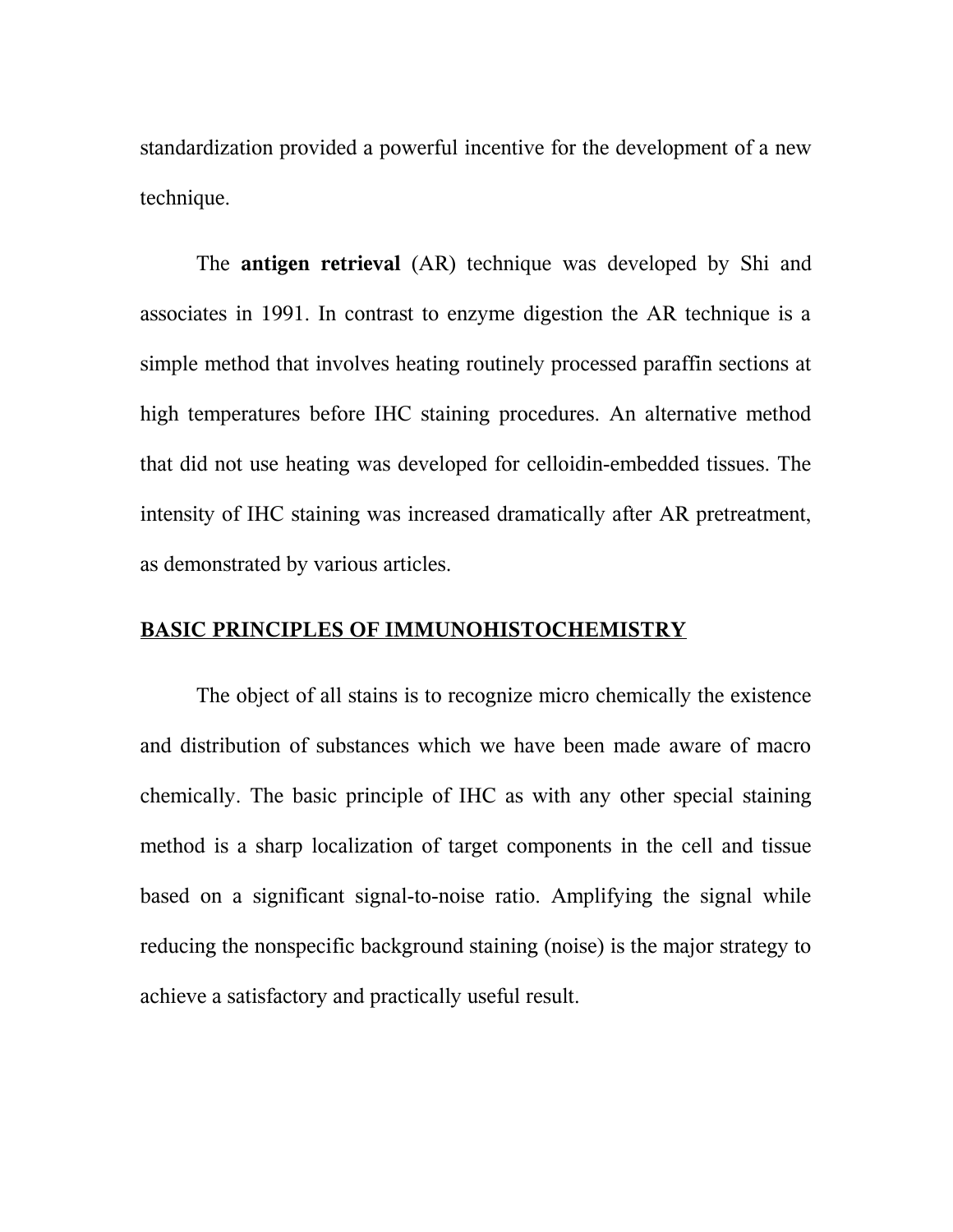An **antibody** is a molecule that has the property of combining specifically with a second molecule, termed the **antigen. Antigen-antibody** recognition is based on three dimensional structure of protein or antigen, which is a critical issue in the understanding of the effectiveness of IHC as well as the mechanisms of AR. The term epitope corresponds to a cluster of amino acids residues that bind specifically to the paratope of an antibody. An **epitope** is a functional unit and not structural element of a protein and may be classified as continuous and discontinuous. The former are composed, of a continuum of residues in a polypeptide chain, whereas the latter consist of residues from different parts of a polypeptide chain, brought together by the folding of the protein conformation.

The development of hybridoma technique provided an almost limitless source of highly specific antibodies. Although monoclonal antibodies do not guarantee antigen specificity, since different antigens may share similar or cross reactive epitopes, the practical specificity reflected by IHC is excellent for most monoclonal antibodies tested. In contrast a poly clonal antibody is infact an antiserum, which contains several different molecular species of antibody having varying affinities and even varying specificities against the different antigens or antigenic determinants As a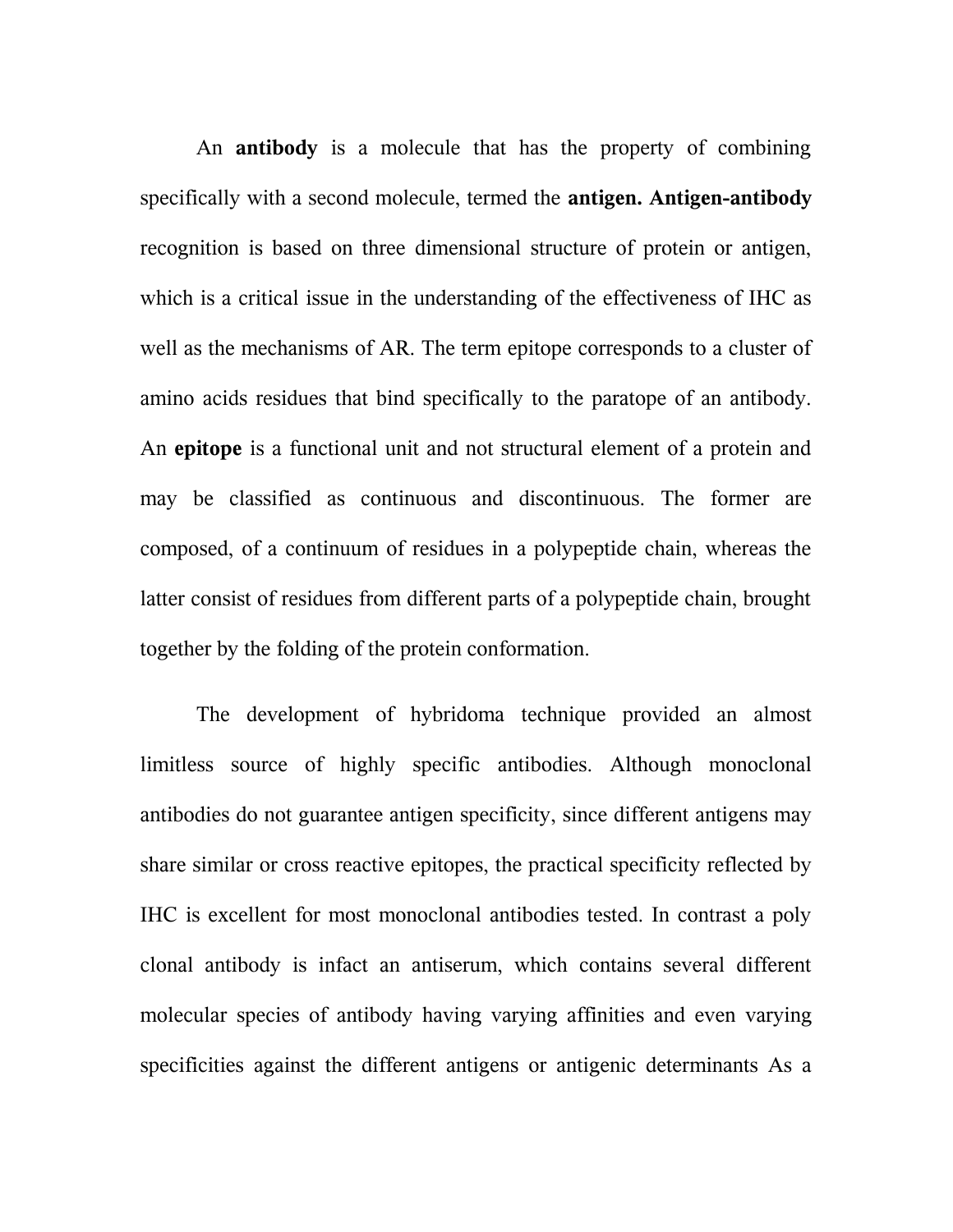result polyclonal antibodies may give more nonspecific background staining in slides than the staining obtained using monoclonal antibodies.

Comparison of sensitivity and specificity between polyclonal and monoclonal antibodies indicate that polyclonal antibody may be more sensitive but less specific than monoclonal antibody. The reason may be that polyclonal antibody may recognize several different epitopes on a single antigen whereas a monoclonal antibody recognizes only a single type of

epitope. Sophisticated amplification techniques, coupled with use of the AR technique have reduced the practical importance of this distinction. Although the specificity of monoclonal antibody has been questioned regarding cross reactivity with non-target molecules, most commercially available monoclonal antibodies are highly reliable for IHC, but again the ultimate specificity control should be the observation of the expected pattern of staining in control tissue sections, with the corresponding lack of unexpected or inexplicable staining reactions .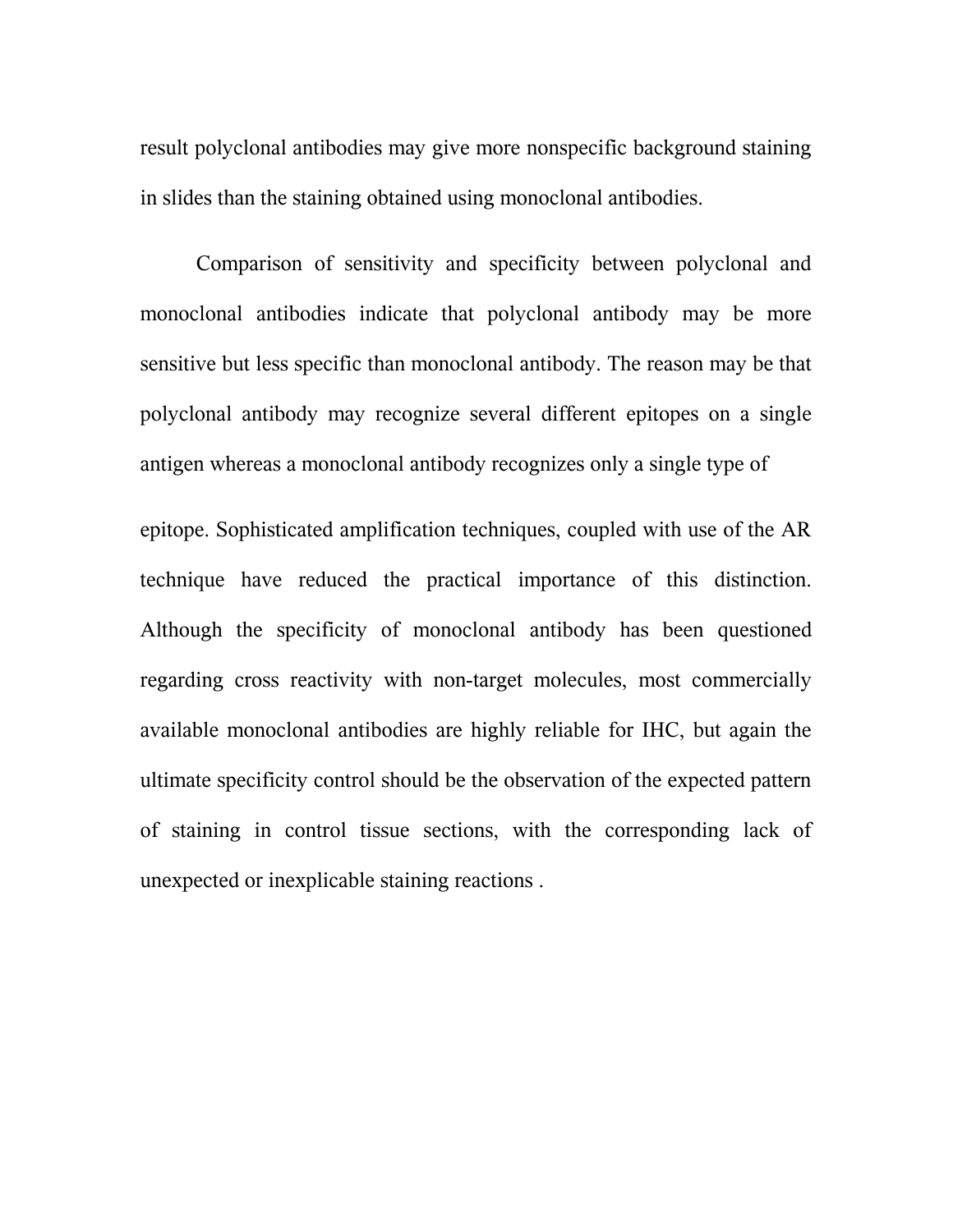## **BLOCKING NON-SPECIFIC BACKGROUND STAINING**

There are two aspects to the blocking of background staining of tissues, nonspecific antibody binding and the presence of endogenous enzymes. Non specific antibody binding is generally more of a problem with polyclonal antibody, because multiple unwanted antibodies may exist in antiserum. The greater the optimal working dilution, the smaller the problem. If necessary it is advisable to pre incubate the tissue sections with normal serum from the same species of animal in order to occupy unwanted binding sites before incubation with primary antibody.

If enzymes similar to those used as a tracer are present in the tissue they may react with the substrate used to localize the tracer and give rise to problems in interpretation. Inhibiting the endogenous enzymes activity prior to staining can eliminate false positive reactions produced in this way. Peroxidase and substances giving a pseudo peroxidase reaction are present in normal and neoplastic tissues, e.g. leucocytes and erythrocytes and various methods have been described for the destruction of their activity.

 Incubation in absolute methanol containing 0.5 percent hydrogen peroxide for 10 minutes at room temperature has been reported to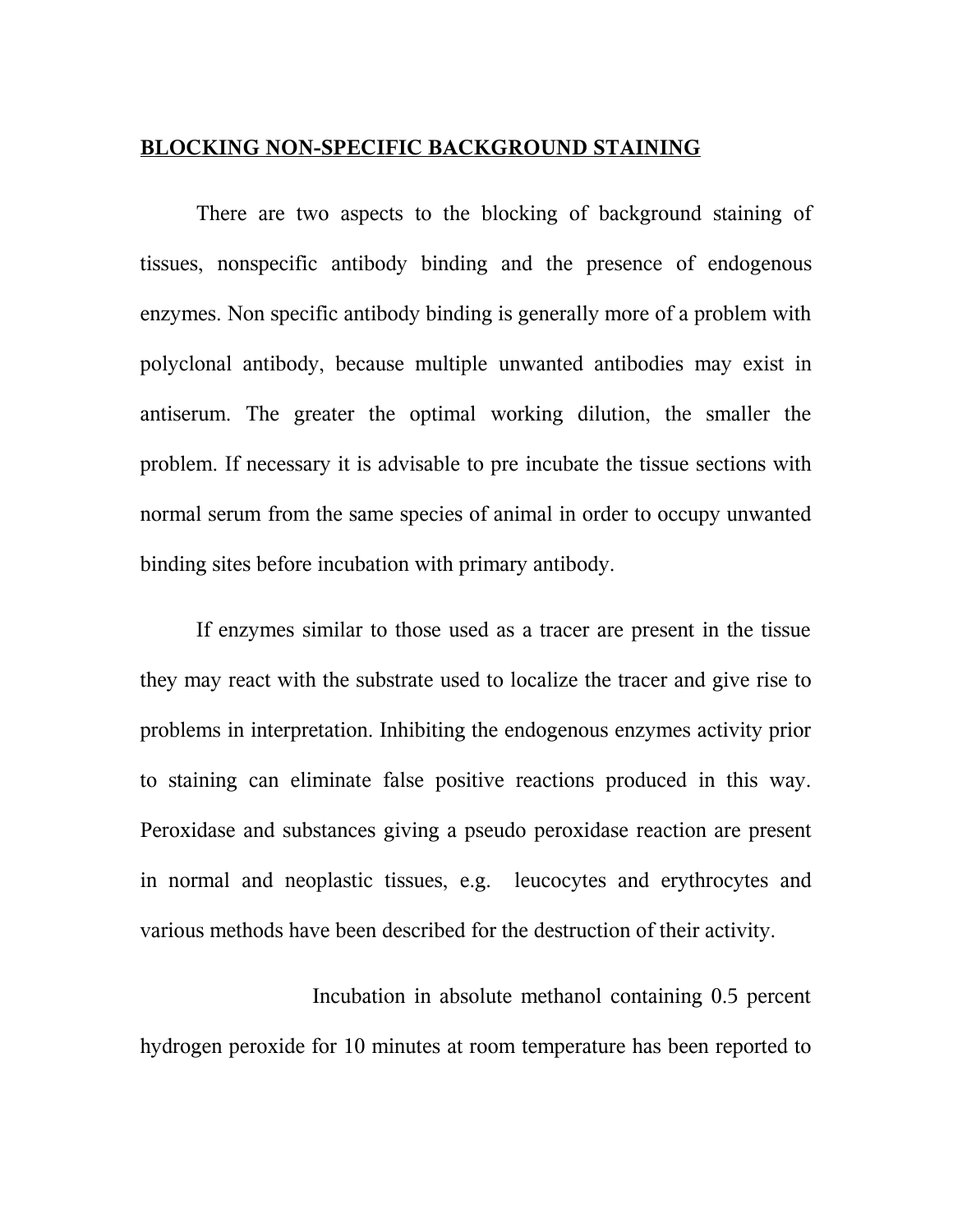produce an almost complete abolition of endogenous peroxidase activity without affecting the immunoreactivity of antigens.

There are many types of alkaline phosphatase within the human body and most endogenous alkaline phosphatase activity can be blocked using a 1mM concentration of levamisole in the final incubating medium. The other commonly used enzyme labels glucose oxidase and bacterial beta-2 galactosidase do not present a problem.

## **IMMUNOCYTOCHEMICAL METHODS**

## **Traditional Direct Technique**

The primary antibody is conjugated directly to the labels. The advantage of the directly labeled antibody is that they are simple to use as they only require only one application of the reagent, followed by appropriate chromogen substrate solution. The disadvantage is that the sensitivity when compared to 2 or 3 stage techniques is low. While the most popular direct conjugates are those which are labeled with Fluorochrome. Horse radish peroxidase and alkaline phosphatase directly labeled antibodies are occasionally used.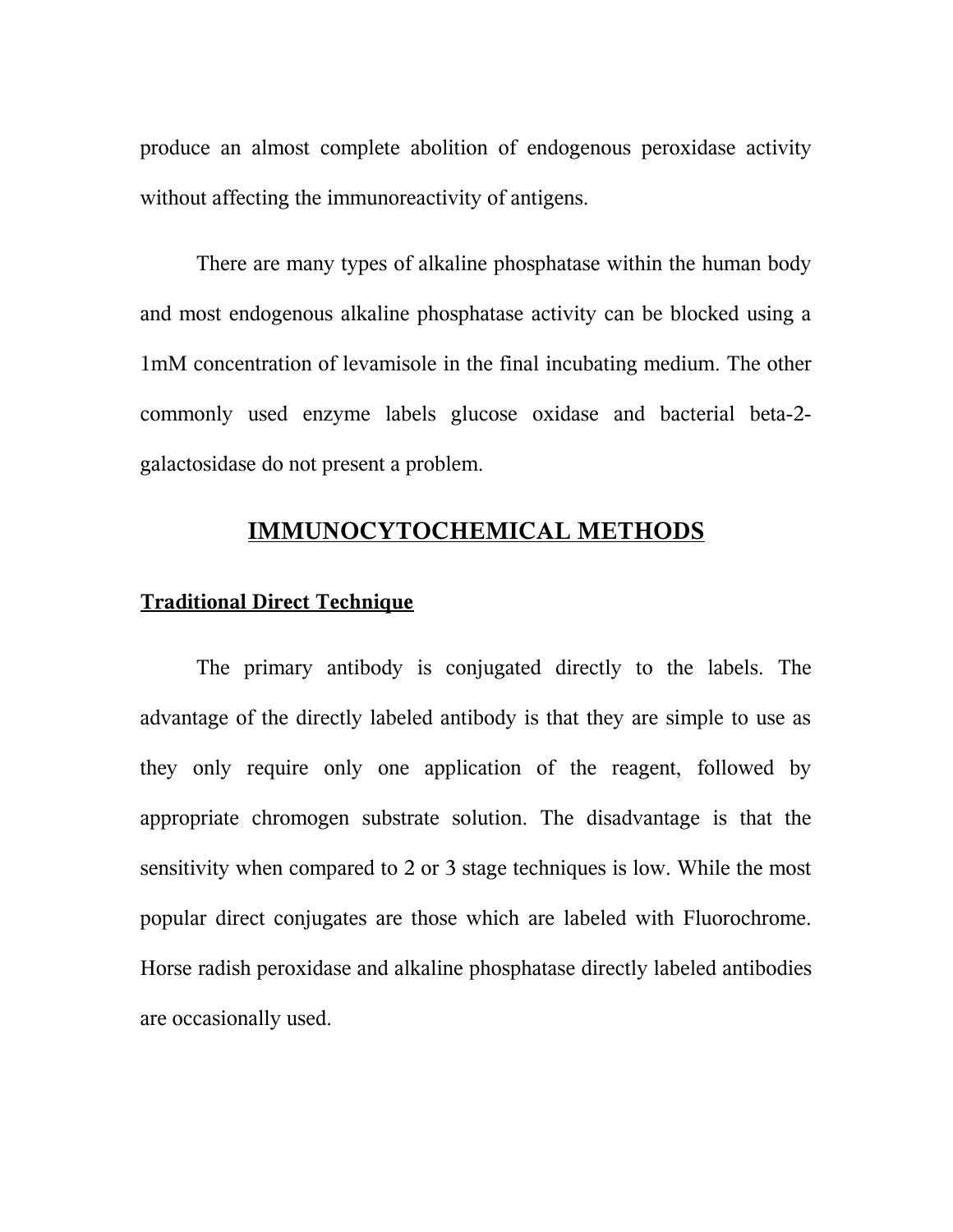## **New Direct Technique: (Enhanced Polymer one-step staining method)**

A large number of primary antibody molecules and peroxidase enzymes are attached to a dextran polymer backbone. The advantages of this technique are it is rapid, especially frozen sections immunohistochemistry and sensitive enough to demonstrate small amount of antigen.

### **Indirect Techniques:-**

The unconjugated primary antibody is applied, followed by a labeled antibody directed against the first antibody. Horse radish peroxidase labeling is most commonly used and with appropriate chromogen substrate is a more sensitive technique than the equivalent direct method.

## **Avidin-Biotin Techniques**

These methods rely on the marked affinity of the glycoprotein avidin for biotin, a low molecular weight vitamin. Avidin is present in egg white and is composed of four subunits which form a tertiary structure possessing biotin binding hydrophobic pockets. The oligosaccharide residues present in egg white avidin and its charged properties are reported as giving it some affinity for some tissue components and the result is non specific binding. Also some tissues such as liver contain large amounts of biotin and this can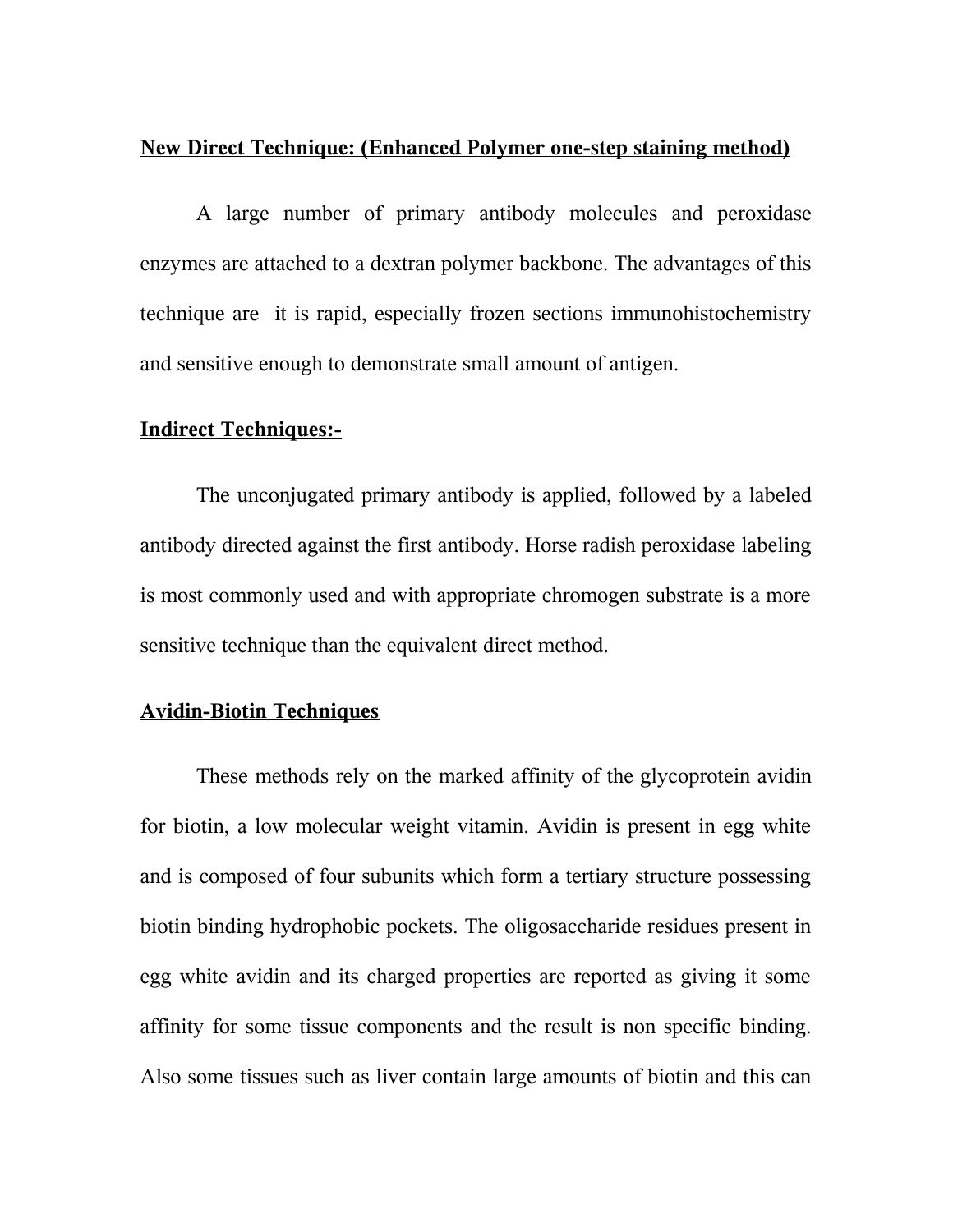cause further background problems. A similar molecule streptavidin can be extracted from the culture broth of the bacterium Streptomyces avidini. The lack of oligosaccharide residues and neutral isoelectric point is said to give streptravidin advantages over the chicken egg variant.

Biotin (vit H) is easily conjugated to antibodies and enzyme markers. Up to 150 biotin molecules can be attached to one antibody molecule, often with the aid of spacer arms. By spacing the biotins, the larger glycoprotein avidin has room to bind and maximize its strong affinity for biotin.

Variants of avidin-biotin system include peroxidase and alkaline phosphatase either directly bound to avidin or streptavidin. Alternatively the enzymes are biotinylated and 75% of avidin-binding sites are occupied by the biotinylated label forming the avidin-biotin complex. .

#### **Hapten Labeling Technique:-**

Bridging techniques using haptens such as dinitirophenol and arsenilic acid have been advocated.(13) In this technique the hapten is linked to the primary antibody and a complex is built up using an anti-hapten antibody and either hapten-labeled enzyme or hapten labeled PAP complex.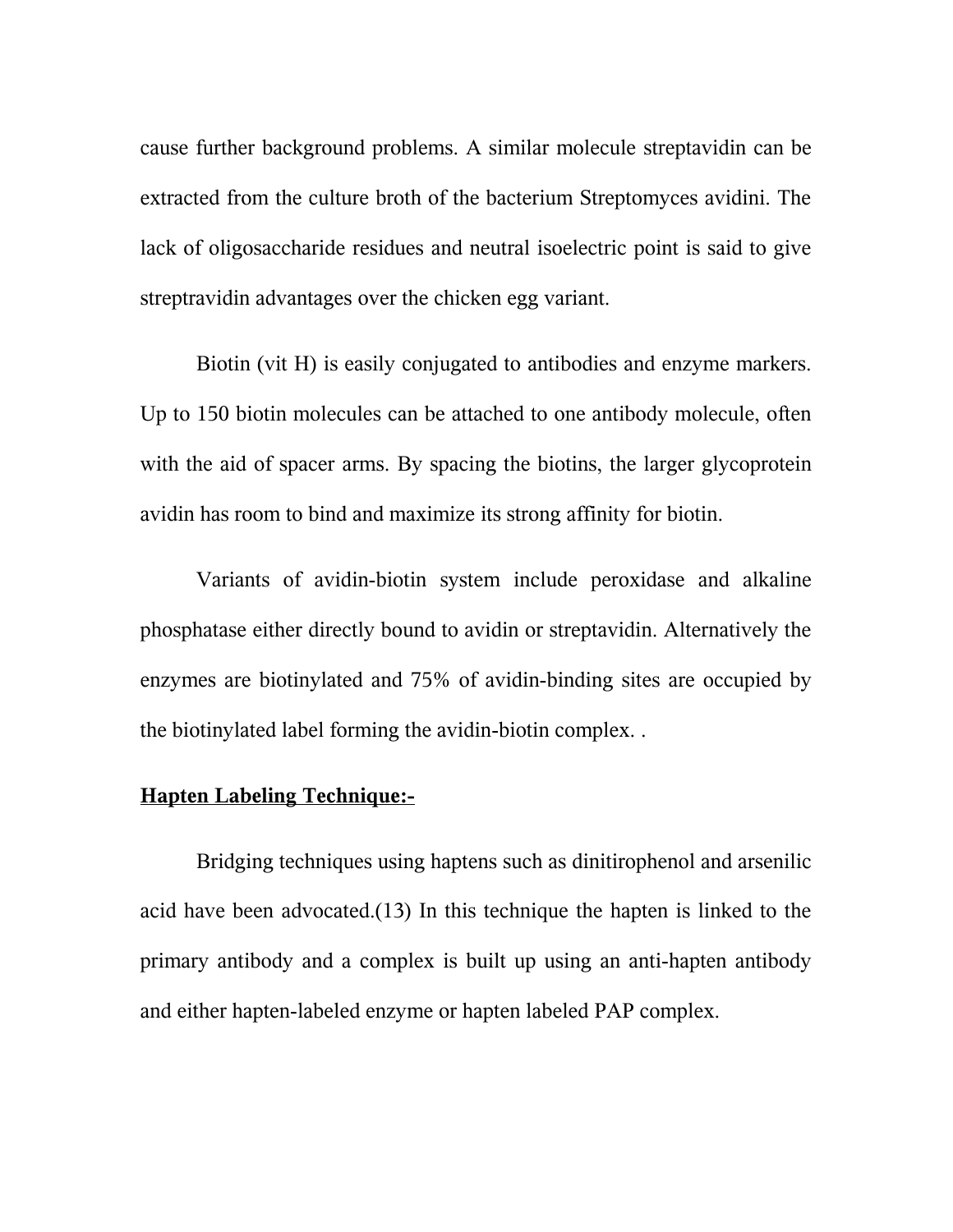## **Immuno Gold silver staining Technique (IGSS)**

The use of colloidal gold as a label for immunocytochemistry was introduced by Faulk and Taylor. It can be used in both direct and indirect methods and has found wide usage in ulltrastructural immunolocalisation. It is not widely used in light microscope IHC even after the advantages of silver development reported by Holgate et al in 1983 (14). In this method the gold particles are enhanced by the addition of metallic silver layers. To produce slow forming metallic silver with a tolerance for natural light, the technique uses silver lactate as the ion supplier and hydroquinone as the reducing agent in a protective colloid of gum Arabic at PH 3.5. The method

is generally accepted to be more sensitive than the PAP technique but suffers from the formation of fine silver deposits in the background and can be confusing when trying to identify small amounts of antigen.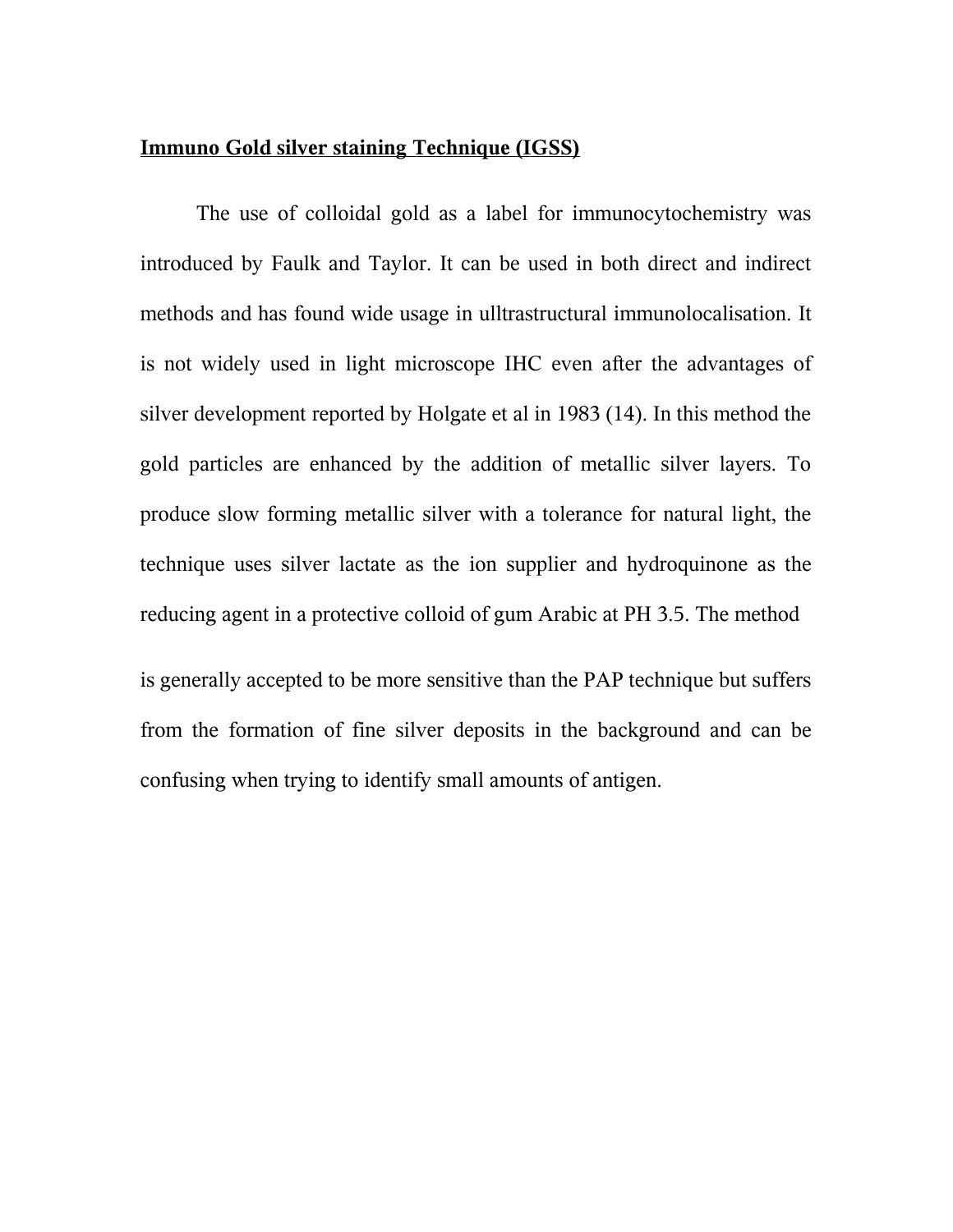## **Antigen Retrieval**

A simple heat induced AR technique is now widely applied in pathology. Successful application of the AR technique for routine IHC staining of formalin fixed tissues has rendered the search for alternative fixatives to replace formalin less urgent.

Heat mediated Ag Retrieval – Commonly employed antigen retrieval methods include microwave oven, pressure cooker, steamer, autoclave.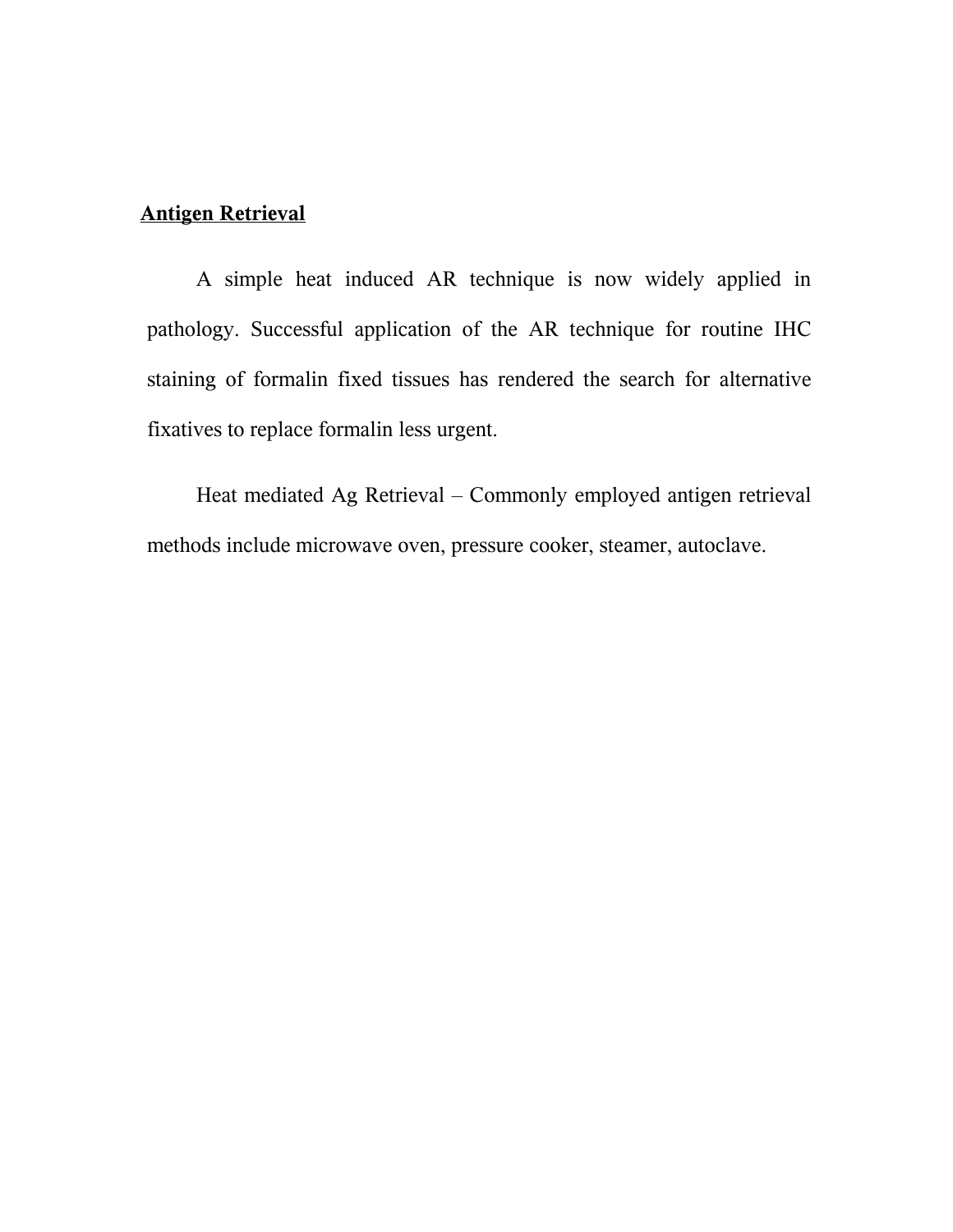# **MATERIALS AND METHODS**

 A study was made of **30 biopsies** performed from the period of April 2006 to march 2007 from the head and neck regions in the ENT department, Upgraded Institute of Otorhinolaryngology, Madras Medical College, Chennai – Histopathologically that were diagnosed as undifferentiated tumors.

 **Type of study**

Prospective study

## **Period of study**

April-2006 to March-2007

## **The Inclusion critieria**

- Tumors located in the head and the neck
- Histopathological diagnosis of undifferentiated tumors in sections stained using hematoxylin – Eosin (HE)
- Sufficient quantity of material in the paraffin section for Immunohistochemical technique to be performed.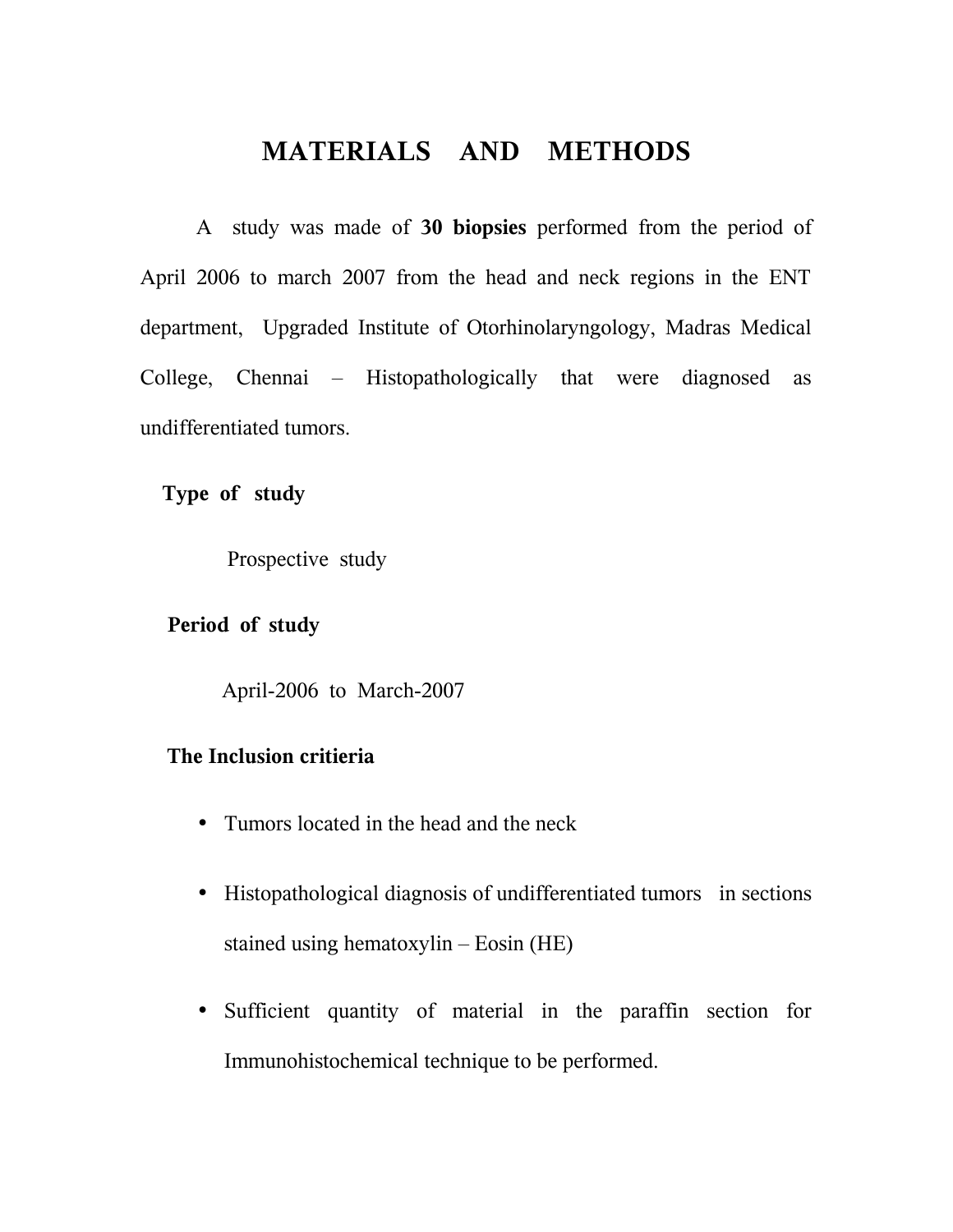## **The Exclusion criteria**

- Tumors with evident differentiation seen in sections strained using HE
- Specimens with insufficient material for the immunohistochemical technique
- Tumors affecting the skin of head and neck region
- Secondary necknodes with unknown primary lymphnode biopsies.

All the biopsies utilized were fixed in formalin 10%, embedded in paraffin and stained with hematoxylin – eosin (HE). They all had a diagnosis of undifferentiated tumors as seen under optical microscopy.

These tumors are distributed according to their site of occurrence, into **8 groups**, oral cavity, oropharynx, nasopharynx, hypopharynx, larynx, nose, paranasal sinuses, others.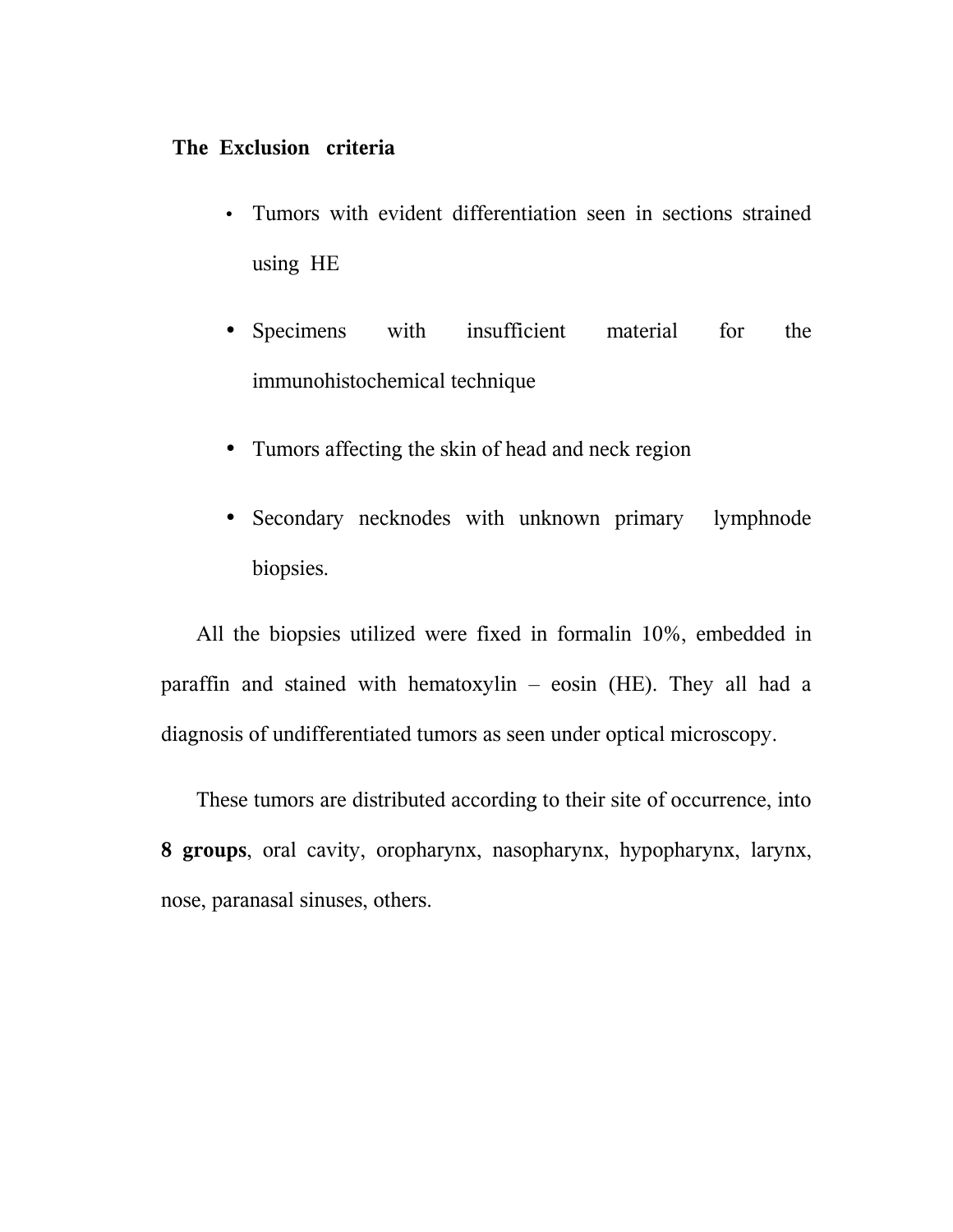These biopsies applied to an immunohistochemical panel with monoclonal antibodies.In accordance with the avidin-biotin peroxidase complex method (ABC) and with respect to the patient's age and tumor location.

## **IMMUNOHISTOCHEMICAL PANELS EMPLOYED**

| Epithelial         | Cytokeratin       |
|--------------------|-------------------|
| Lymphoid           | $CD - 3$          |
|                    | $CD - 20$         |
|                    | $CD - 45$         |
| <b>Mesenchymal</b> | $S - 100$ protein |
|                    |                   |

# **IMMUNOCYTOCHEMICAL STAINING TECHNIQUES**

#### **Washes**

Between each step, sections require washing to prevent one reagent contaminating another. Gently wash with Tris bufferd Saline (TBS) indicates several brief washes flooding the slide, followed by draining and wiping around the section to remove excess buffer.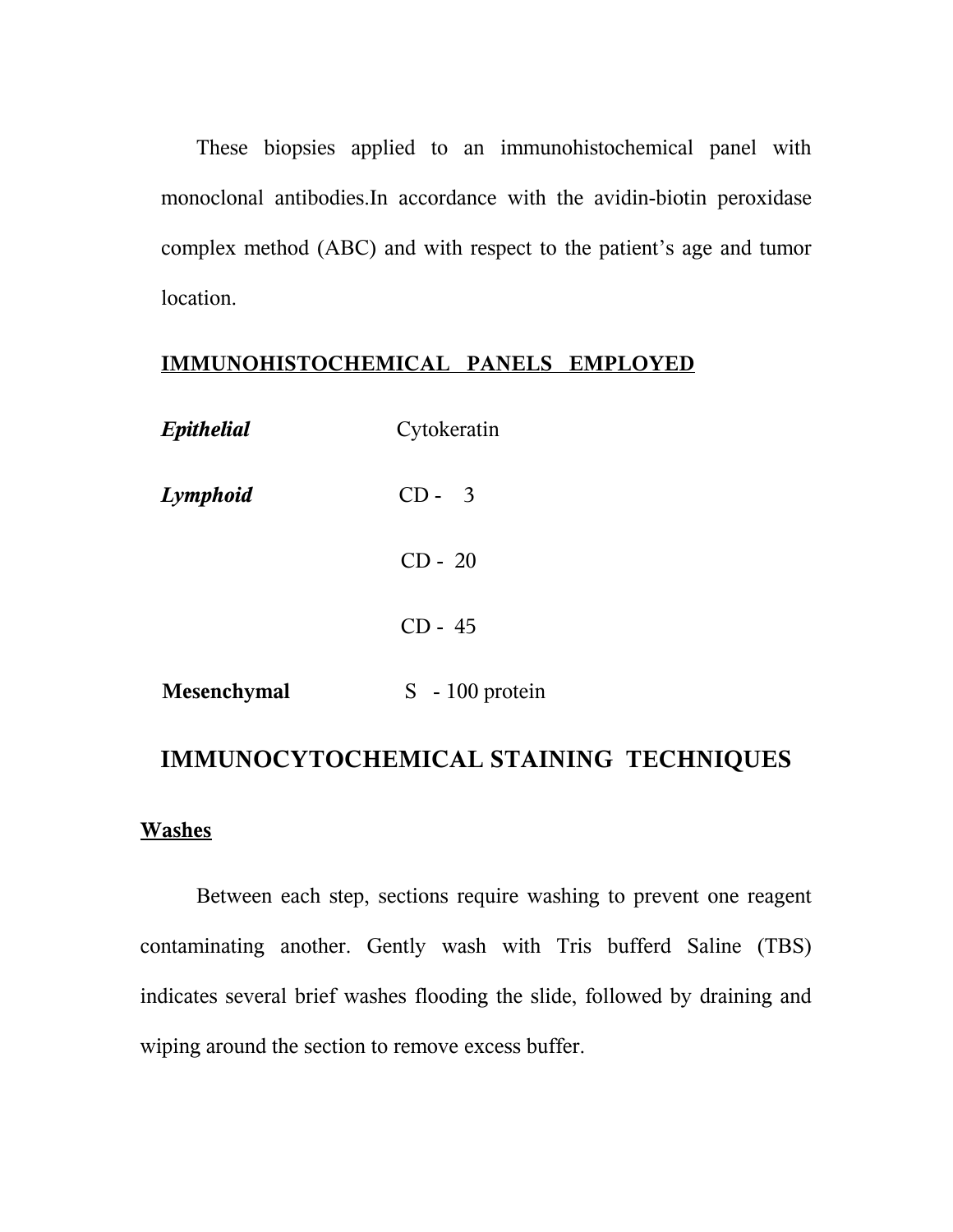# **Buffer**

| 0.005M Tris-buffered saline      |                   |
|----------------------------------|-------------------|
| Distilled water                  | 10 liters         |
| Sodium chloride                  | 80.0 <sub>g</sub> |
| TRIS (hydroxymethyl methylamine) | 6.05 <sub>g</sub> |
| M HCL                            | 44 ml             |

If necessary, adjust final pH to 7.6 with either 1M HCL or 0.2M TRIS solution.

After the appropriate pretreatment steps, the following method employed

# **Avidin-biotin Technique**

 In these techniques eithr peroxidase or alkaline phosphatase may be used as the enzyme label.

Labelled avidin/avidin-biotn complex technique for monoclonal antibodies

# **Method**

- 1. Bring sections to TBS.
- 2. Drain and wipe off excess TBS around section]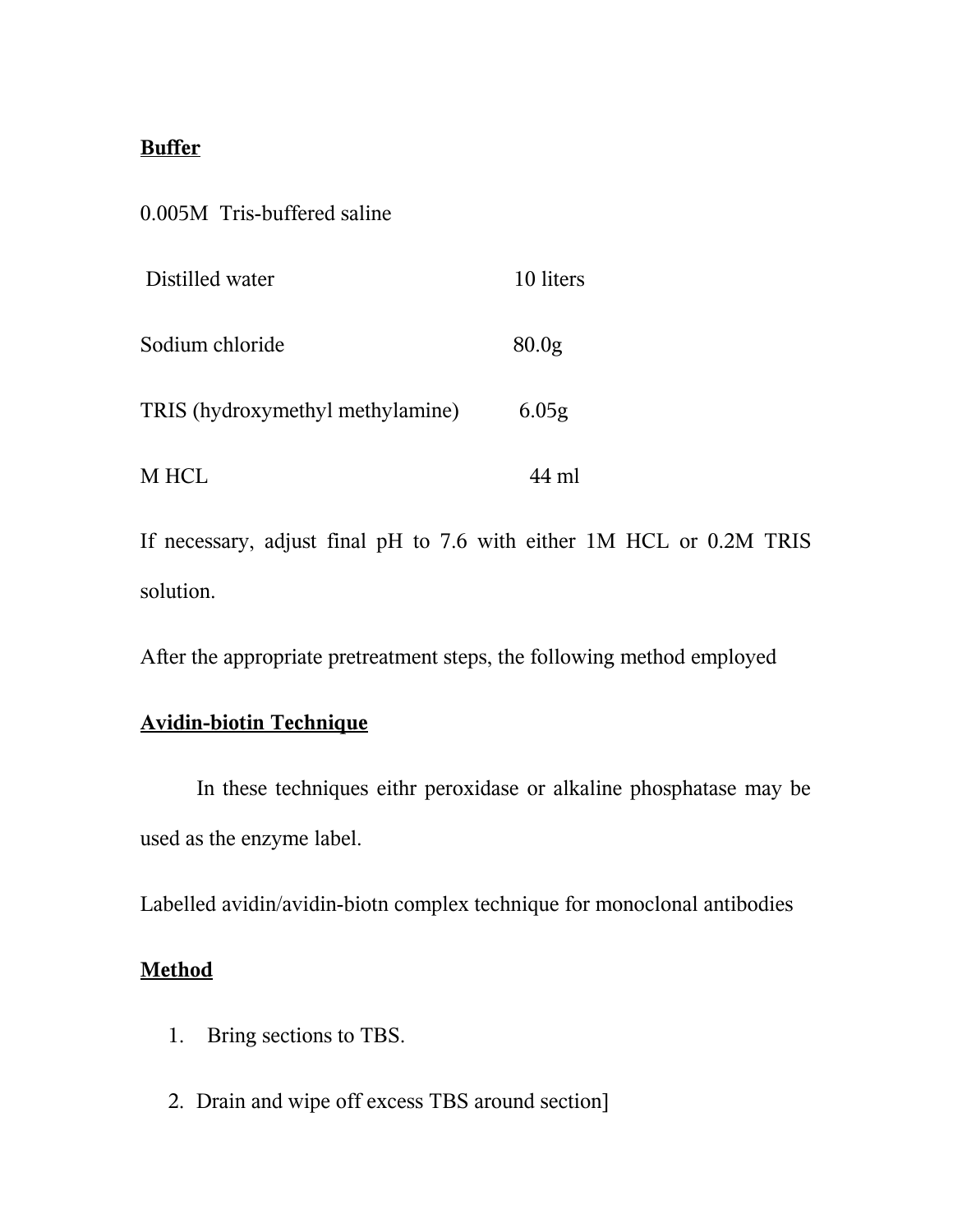- 3. Incubate in optimally diluted primary antibody for 30-40min
- 4. Gently wash slides with TBS
- 5. Incubate in optimally diluted biotinylated bridge reagent for 30min
- 6. Repeat step 4
- 7. Incubate in optimally prepared labeled avidin/avidin-biotin complex for 30min.
- 8. Repeat step 4
- 9. Incubate in DAB substrate solution
- 10.Wash in running water, counterstain in hematoxylin, dehydrate clear and mount.

The final diagnosis was achieved after new microscopic analysis in conjunction with sections stained using the hematoxylin – Eosin Technique. The results were distributed according to patients age, tumor location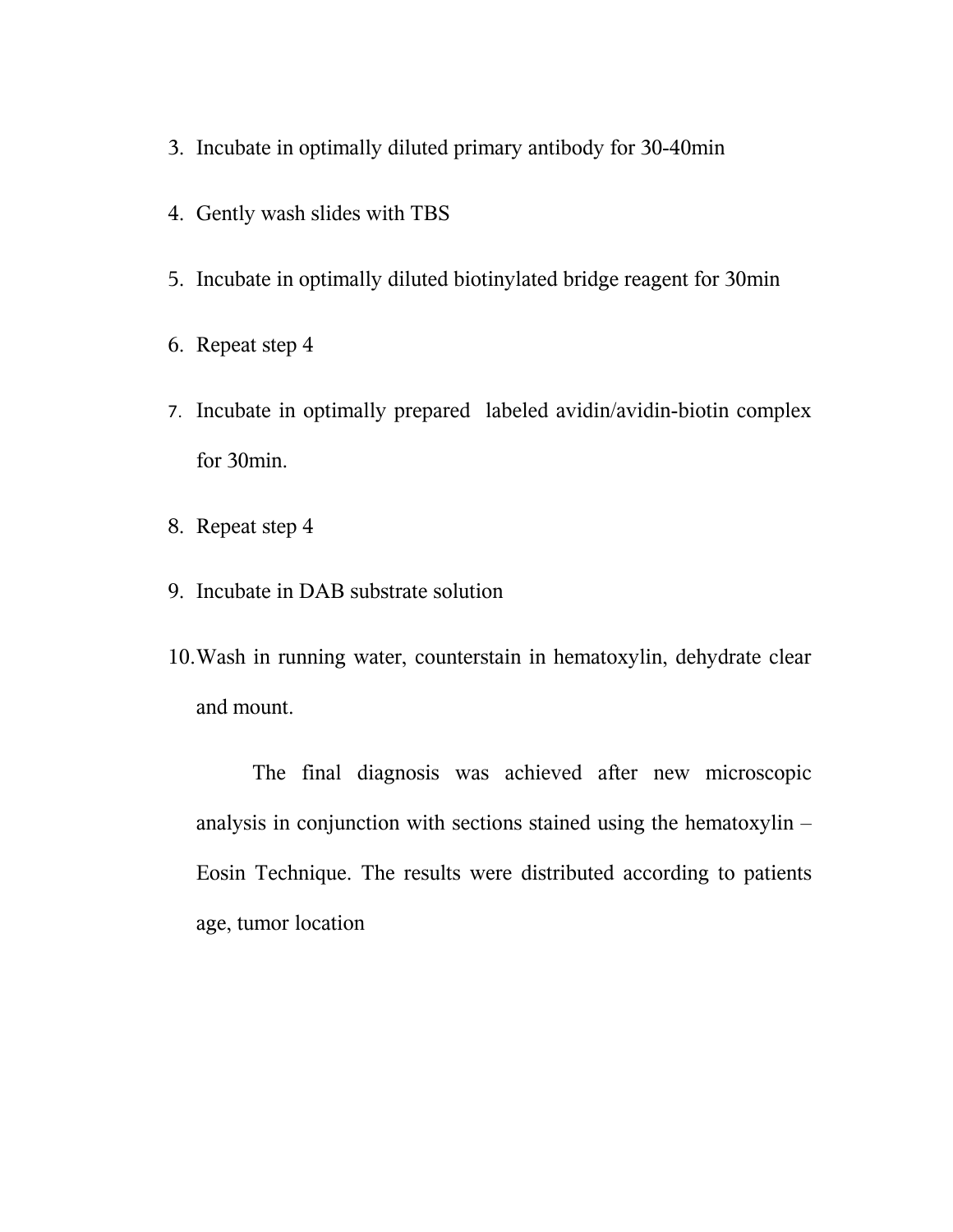# **RESULTS AND ANALYSIS**

The following are the results and analysis after a study of 30 biopsies of undifferentiated tumors and the application of Immunohistochemical techniques.

## **AGE AND SEX DISTRIBUTION**

 Age incidence and sex distribution of the patients with undifferentiated head and neck cancer was tabulated and analysed.

| Age              | Sex            |                |                |            |
|------------------|----------------|----------------|----------------|------------|
| <i>incidence</i> | <b>Male</b>    | <b>Female</b>  | <b>Total</b>   | Percentage |
| 20 >             | 1              | 3              | $\overline{4}$ | 13.3%      |
| 21 to 30         | $\overline{2}$ | $\mathbf{1}$   | 3              | 10%        |
| 31to 40          | -              | $\overline{2}$ | $\overline{2}$ | 6.5%       |
| 41 to 50         | 5              | $\overline{2}$ | 7              | 23.33%     |
| 51 to 60         | 3              | $\overline{2}$ | 5              | 16.67%     |
| > 61             | 9              |                | 9              | 30%        |
| <b>Total</b>     | 20             | 10             | 30             | 100%       |

 **TABLE – I**

## **UNDIFFERENTIATED HEAD AND NECK CANCERS**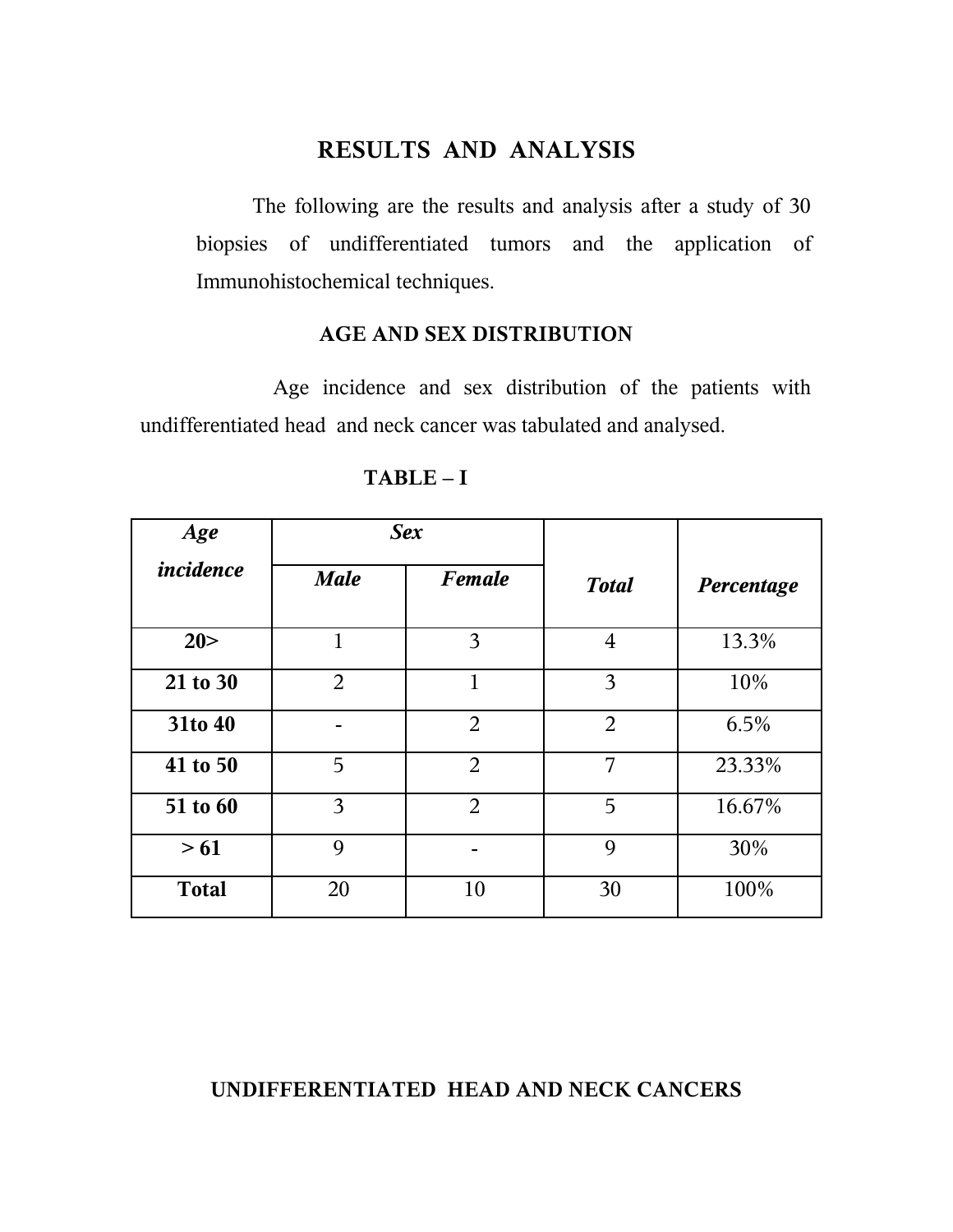# **AGE INCIDENCE**



# **UNDIFFERENTIATED HEAD AND NECK CANCERS**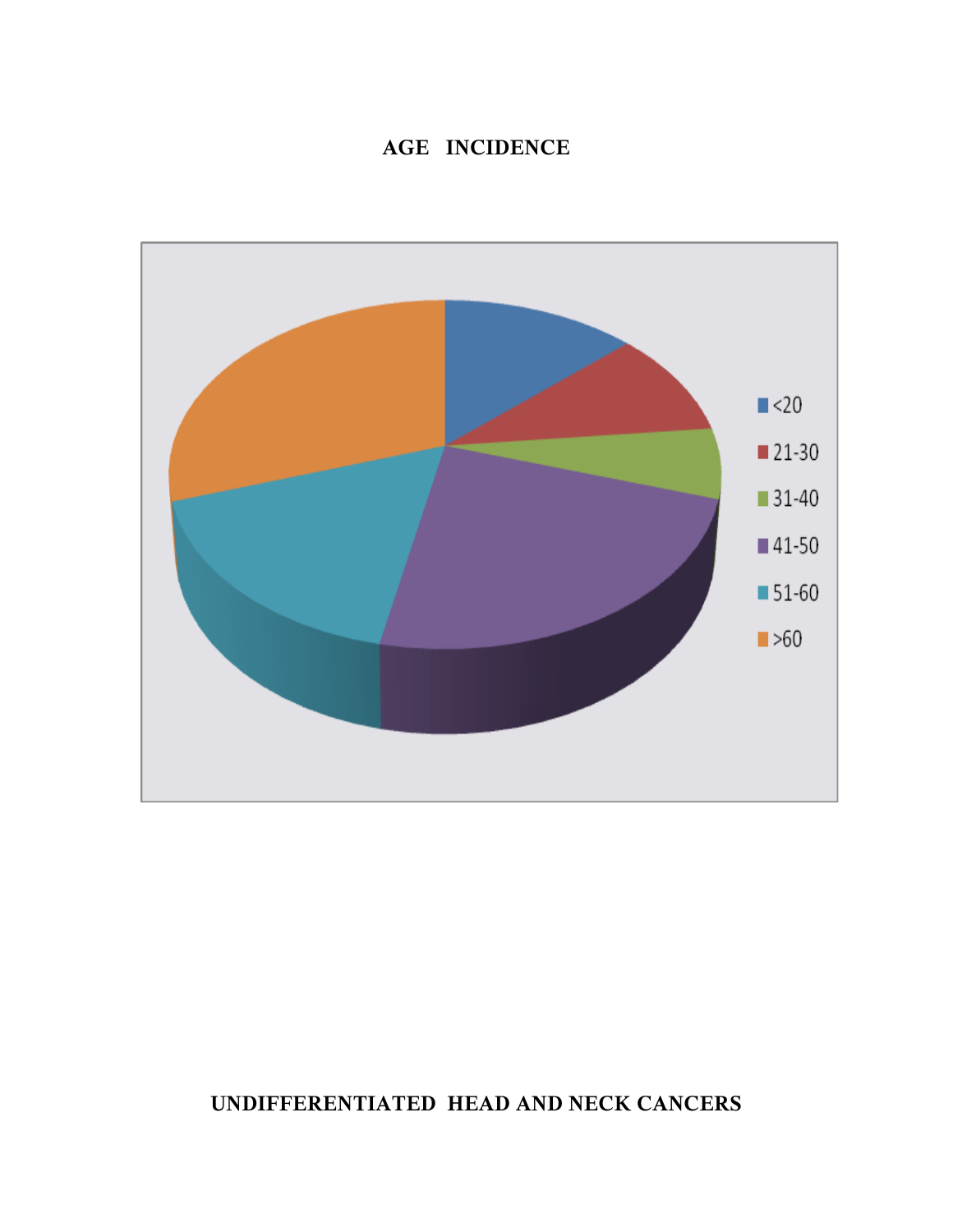## **AGE DISTRIBUTION**



# **UNDIFFERENTIATED HEAD AND NECK CANCERS**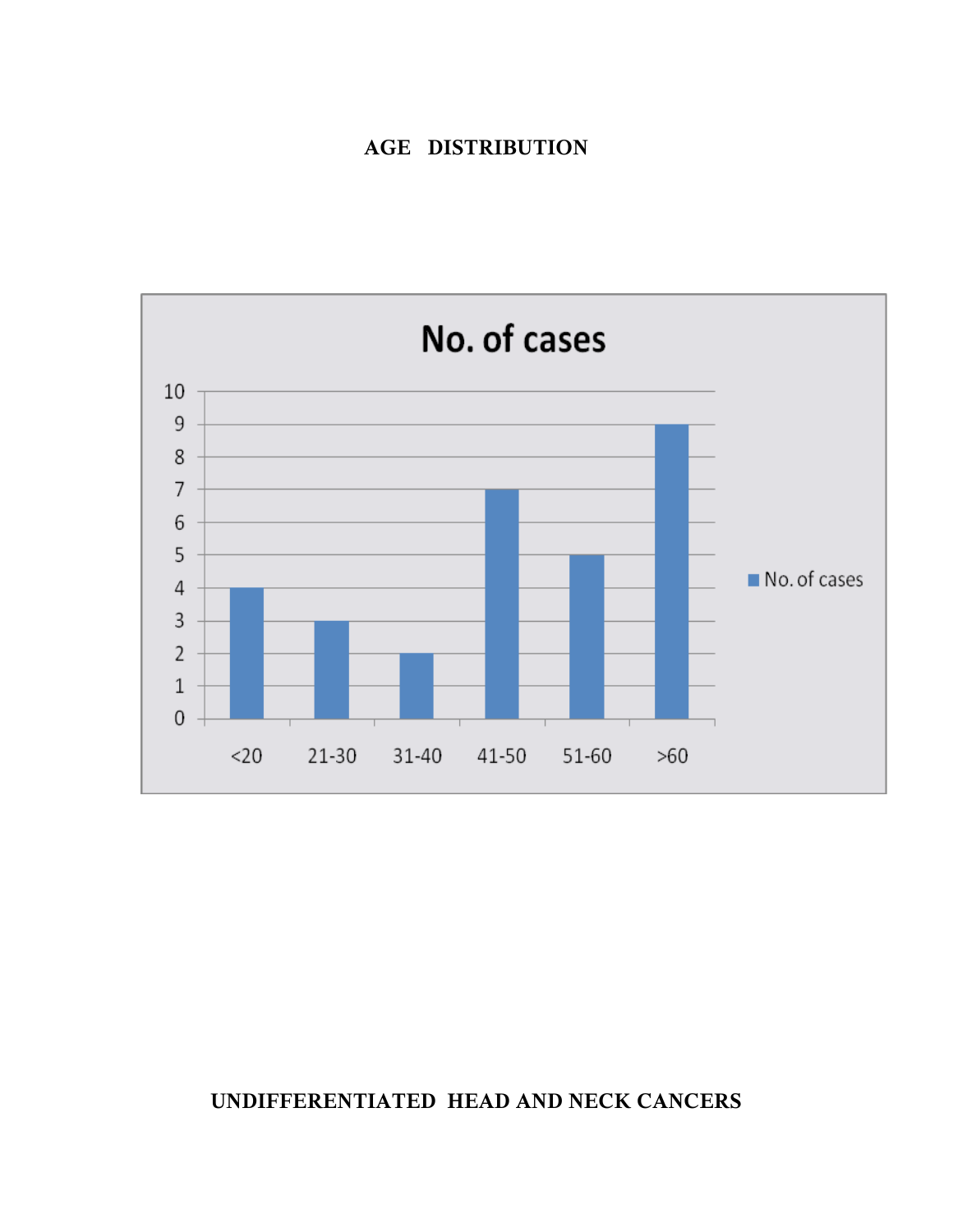# **SEX INCIDENCE**



# **BERNARD INSTITUTE OF RADIOLOGY AND ONCOLOGY STATISTICS**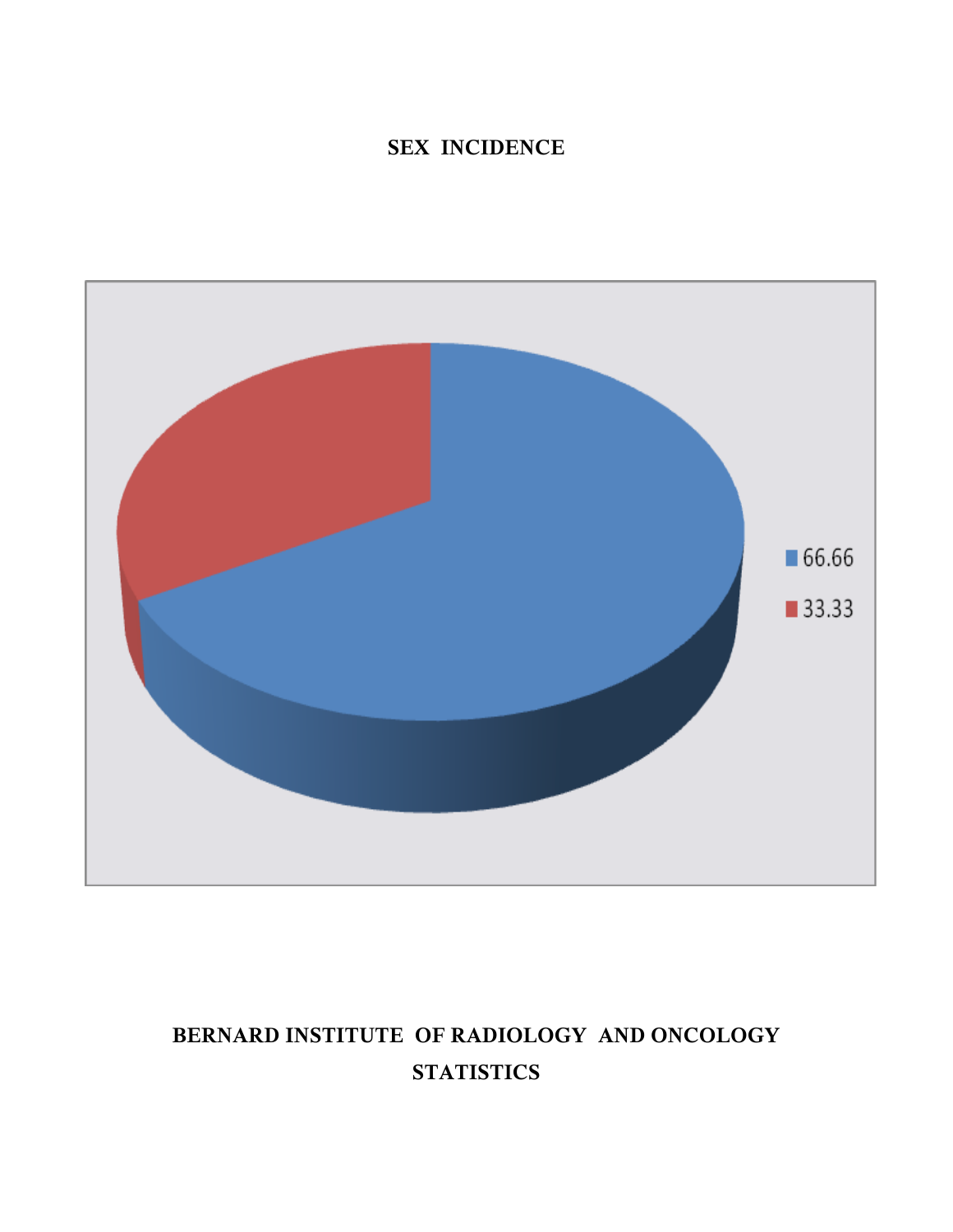| <b>Head and Neck</b>     | <b>Male</b>    | <b>Female</b>  | <b>Total</b> |
|--------------------------|----------------|----------------|--------------|
| Lip                      | $\overline{4}$ | $\overline{4}$ | 8            |
| <b>Alveolus</b>          | 18             | 9              | 27           |
| <b>Tongue</b>            | 70             | 29             | 99           |
| Floor of mouth           | 16             | $\overline{4}$ | 20           |
| <b>Cheek</b>             | 64             | 68             | 132          |
| Palate                   | 25             | 7              | 32           |
| Salivary gland           | 14             | 10             | 24           |
| Oropharynx               | 82             | 31             | 113          |
| Nasopharynx              | 18             | 8              | 26           |
| Laryngopharynx           | 87             | 59             | 146          |
| Larynx                   | 88             | 30             | 118          |
| Ear                      | $\overline{4}$ | $\mathbf{1}$   | 5            |
| <b>Nasal cavity</b>      | 13             | 8              | 21           |
| <b>Paranasal sinuses</b> | 12             | 7              | 19           |
| <b>Other sites</b>       | 32             | 19             | 51           |
| <b>Total</b>             | 547            | 284            | 841          |

 Among Head and neck tumors , undifferentiated tumor constitutes 3.57% , where males constitute 3.66% and females 3.52%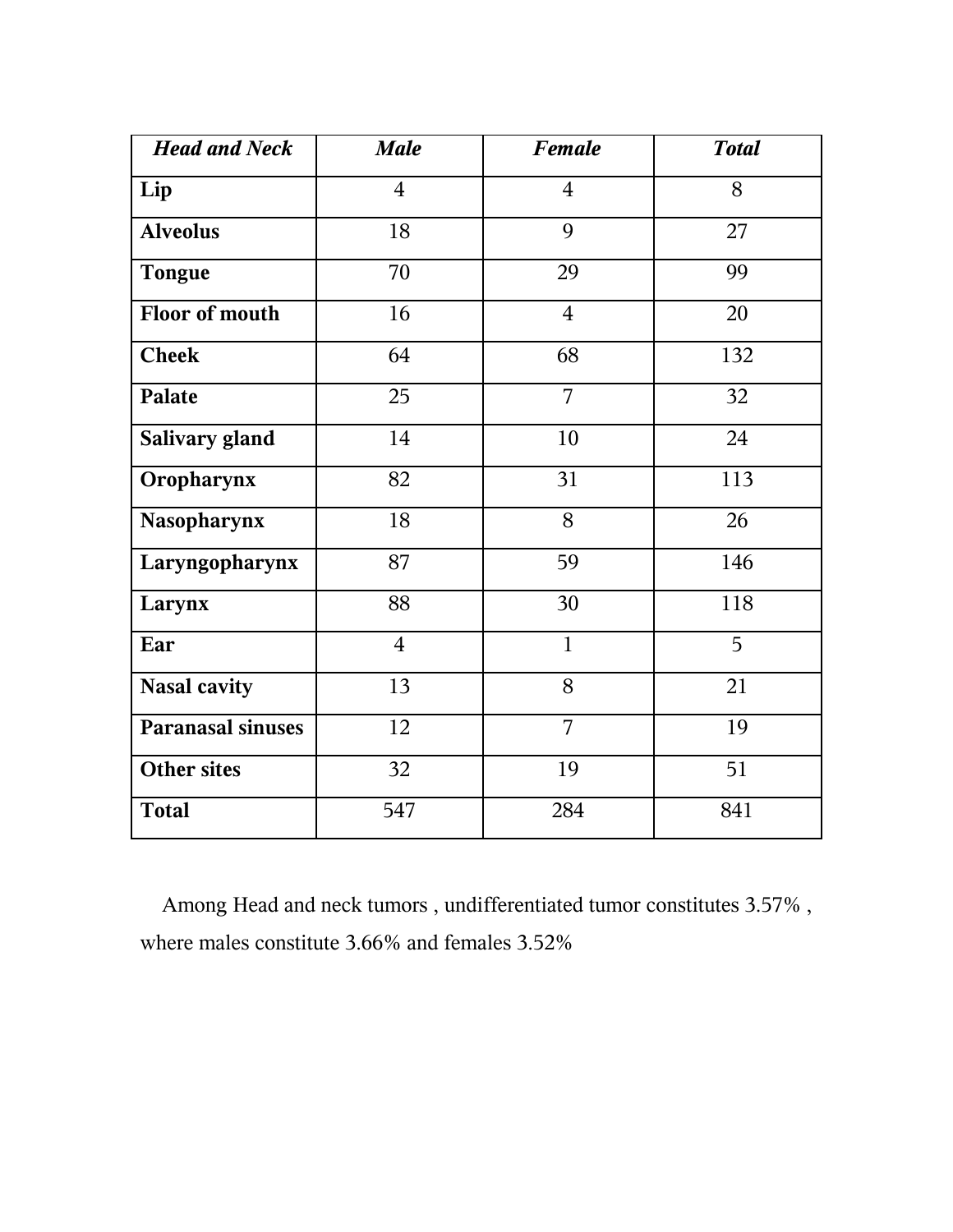## **SITE OF OCCURRENCE**

## **CLINICAL CLASSIFICATION OF PATIENTS**

| <b>SITE</b>        | <b>Male</b>    | <b>Female</b>  | <b>Total</b>   | Percentage |
|--------------------|----------------|----------------|----------------|------------|
| <b>Oral cavity</b> | 1              | $\overline{2}$ | 3              | 10         |
| Oropharynx         | 7              | $\theta$       | 7              | 23         |
| <b>Nasopharynx</b> | 3              | 3              | 6              | 20         |
| Hypopharynx        | $\overline{2}$ | $\overline{2}$ | $\overline{4}$ | 13         |
| Larynx             | $\mathbf 1$    | $\mathbf{1}$   | $\overline{2}$ | 6.5        |
| <b>Nose</b>        | 1              | $\overline{2}$ | 3              | 10         |
| Paranasal          | 3              |                | 3              | 10         |
| <b>Sinuses</b>     |                |                |                |            |
| <b>Others</b>      | $\overline{2}$ |                | 2              | 6.5        |
| <b>Total</b>       | 20             | 10             | 30             |            |

## **TABLE - III**

• Pharynx constitutes 56% of those, Oropharynx 23% which suggests The overall incidence of oropharyngeal tumor is high rather than its higher percentage. Because the percentage of undifferentiated oropharyngeal tumor compared with other oropharyngeal tumor is 6.19%.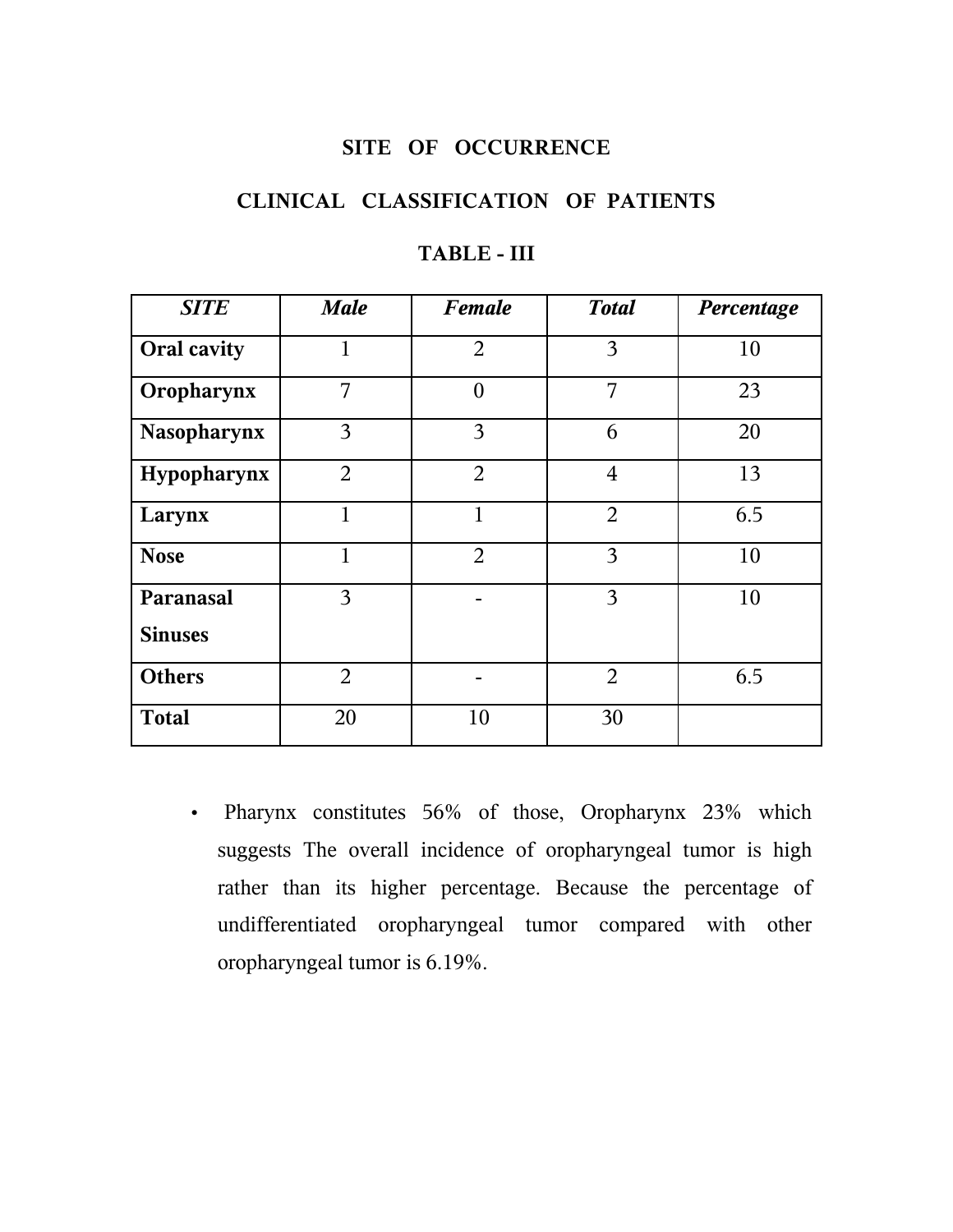# **PROPORTION OF UNDIFFERENTIATED TUMORS OF HEAD AND NECK**

## **TABLE - IV**

| <b>LOCATION</b> | <b>CANCER</b> | <b>UNDIFFERENTIATED</b> | <b>PERCENTAGE</b> |
|-----------------|---------------|-------------------------|-------------------|
|                 |               | <b>CANCER</b>           |                   |
| Oral cavity     | 179           | 3                       | 1.68%             |
| Oropharynx      | 113           | 7                       | 6.19%             |
| Nasopharynx     | 26            | 6                       | 23.08%            |
| Hypopharynx     | 146           | $\overline{4}$          | 2.74%             |
| Larynx          | 118           | $\overline{2}$          | 1.69%             |
| <b>Nose</b>     | 21            | 3                       | 14.29%            |
| Paranasal       | 19            | 3                       | 15.79%            |
| sinus           |               |                         |                   |

• Naso pharynx has highest proportion of undifferentiated tumor . that is 23%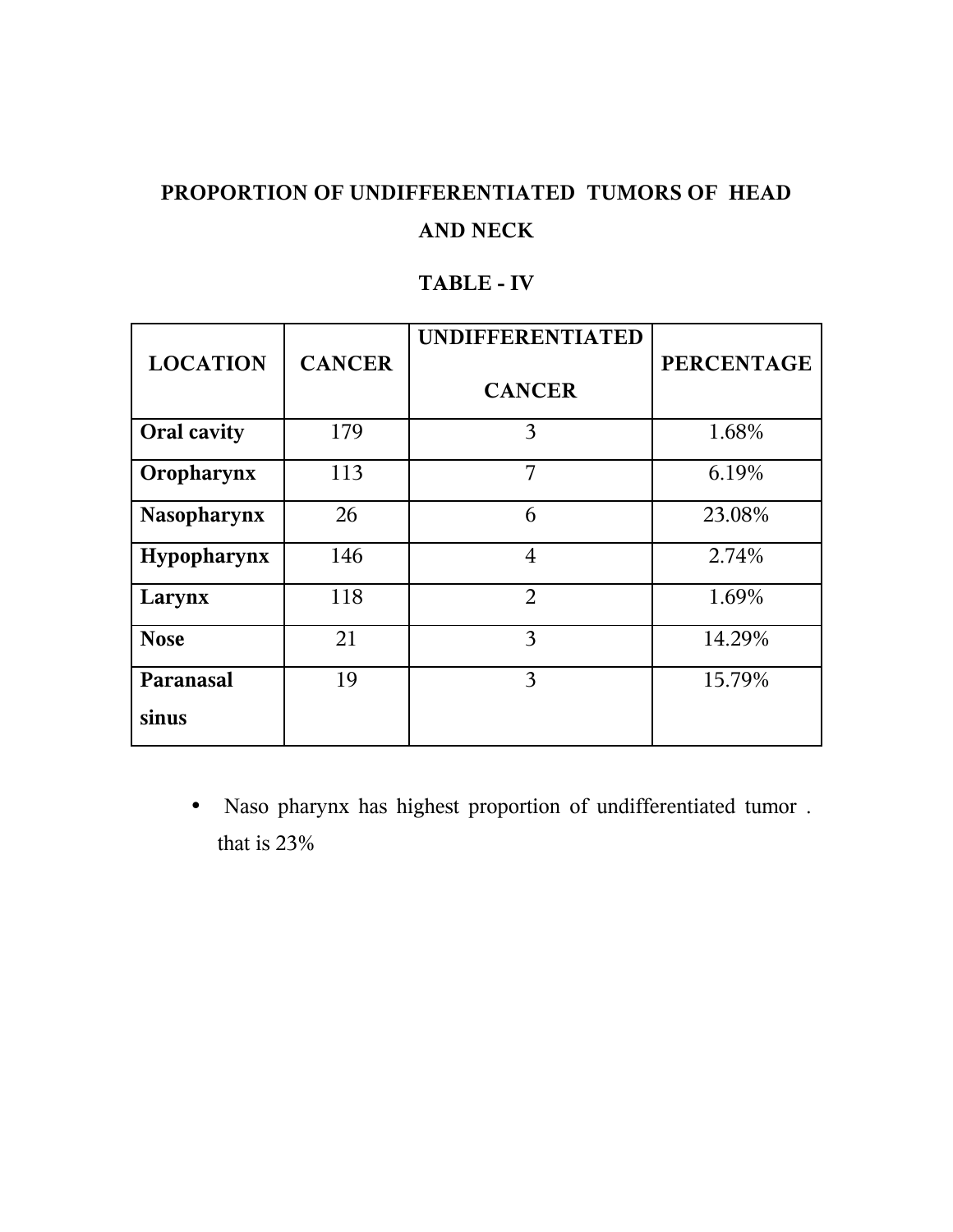# **IMMUNOHISTOCHEMISTRY RESULTS**

| <b>Tumor</b>       |                | Carcinoma   Lymphoma | <b>Others</b>  | <i><b>Inconclusive</b></i> | <b>Total</b>   |
|--------------------|----------------|----------------------|----------------|----------------------------|----------------|
| <b>Location</b>    |                |                      |                |                            |                |
| <b>Oral cavity</b> | 3              |                      |                |                            | 3              |
| Oropharynx         | $\overline{2}$ | $\overline{2}$       |                | 3                          | 7              |
| Nasopharynx        | $\overline{2}$ | $\overline{2}$       | 2              |                            | 6              |
| Hypopharynx        | 3              |                      |                | 1                          | $\overline{4}$ |
| Larynx             |                | $\mathbf{1}$         |                | 1                          | $\overline{2}$ |
| <b>Nose</b>        | $\mathbf{1}$   | 1                    | $\mathbf{1}$   |                            | 3              |
| Paranasal          | $\overline{2}$ | 1                    |                |                            | 3              |
| sinus              |                |                      |                |                            |                |
| <b>Others</b>      |                |                      | $\mathbf{1}$   | 1                          | $\overline{2}$ |
| <b>Total</b>       | 13             | 7                    | $\overline{4}$ | 6                          | 30             |

# **TABLE - V**

- In case of nasal cavity, S-100 positive olfactory neuroblastoma diagnosed.
- More numbers of lymphoma diagnosed in Oropharynx and Nasopharynx , 2 each.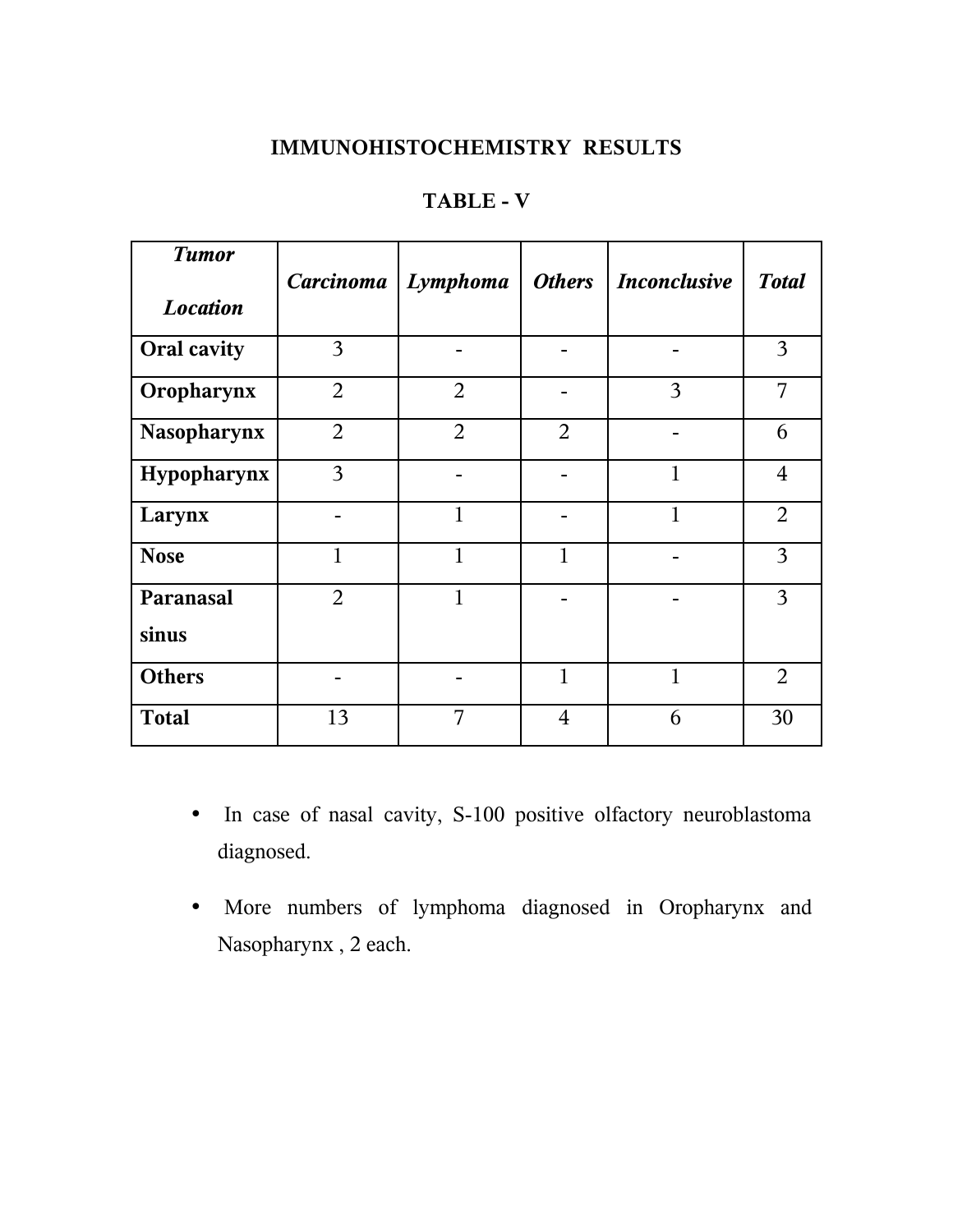# **TUMOR TYPES IN ACCORDANCE WITH**

# **AGE OF PATIENTS**

| AGE          | <b>Carcinoma</b> | Lymphoma       | <b>Others</b>  | <b>Inconclusive</b> | <b>Total</b>   |
|--------------|------------------|----------------|----------------|---------------------|----------------|
| 20 >         |                  | $\overline{2}$ | 1              |                     | $\overline{4}$ |
| 21 to 30     |                  | $\overline{2}$ |                |                     | 3              |
| 31to 40      |                  |                |                | 1                   | $\overline{2}$ |
| 41 to 50     | 2                | 1              | $\overline{2}$ | 2                   | 7              |
| 51 to 60     |                  |                |                | $\overline{2}$      | 5              |
| >61          | 7                |                |                |                     | 9              |
| <b>Total</b> | 13               | 7              | 4              | 6                   | 30             |

## **TABLE - VI**

• In younger age – Lymphoma is the dominant group.

• For above 60 years of age – carcinoma is the dominant type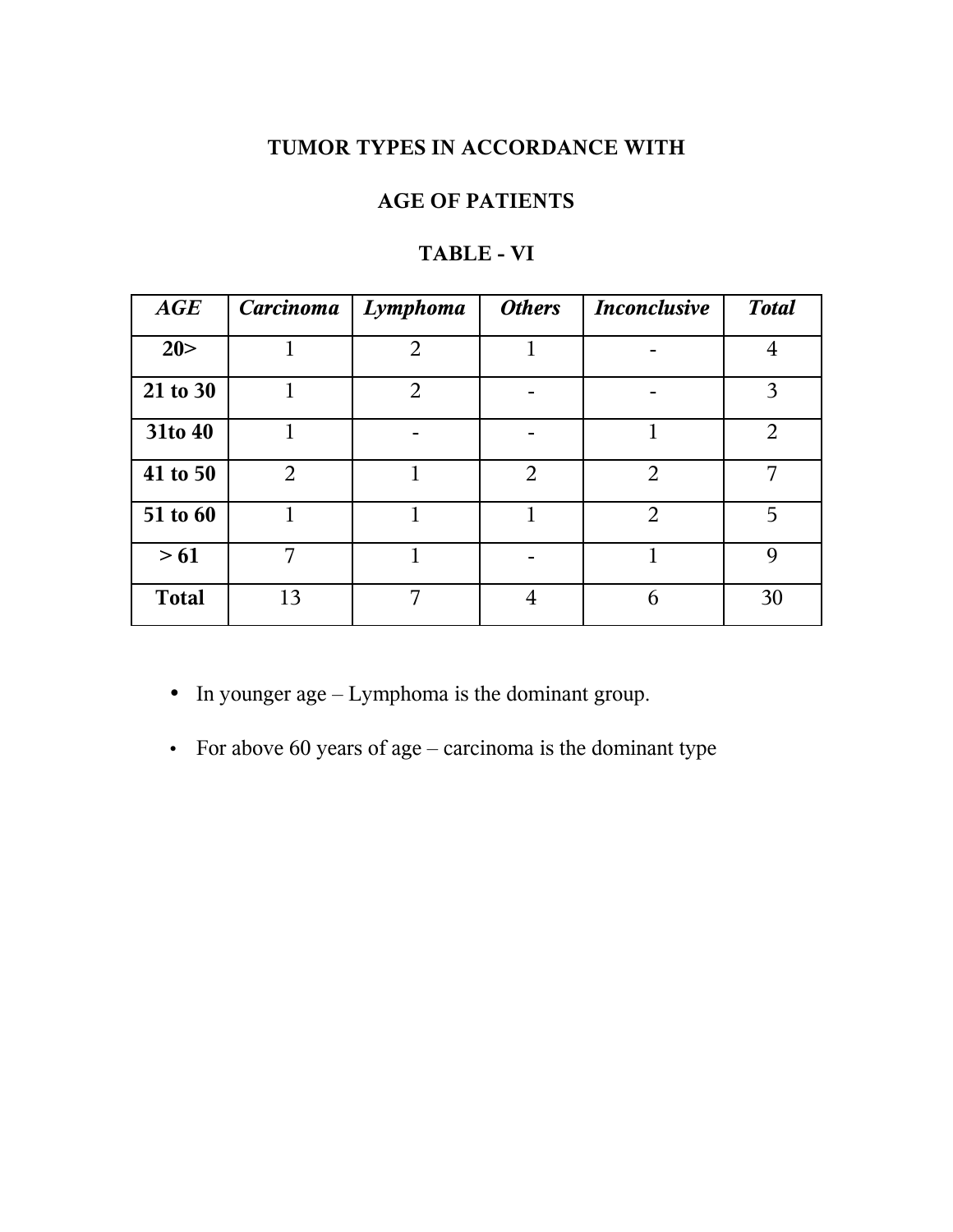## **PERCENTAGE OF TUMOR TYPES**

| <b>Type of Tumors</b> | <b>No.</b> of cases | Percentage |
|-----------------------|---------------------|------------|
| Carcinoma             | 13                  | 43.33 %    |
| Lymphoma              |                     | 23.33 %    |
| <b>Others</b>         |                     | 13.33 %    |
| Inconclusive          |                     | 20 %       |

#### **TABLE VII**

- Carcinoma is the major group followed by lymphoma
- Either conclusive or suggestive diagnosis of undifferentiated tumor was achieved on this study is 80%
- Inconclusive diagnosis that is not positive for any of the immunohistochemical panel (or) positive for carcinoma, lymphoma and mesenchymal markers, because of multiple epitopes is the main cause in this study.

## **PERCENTAGE OF TUMOR TYPES**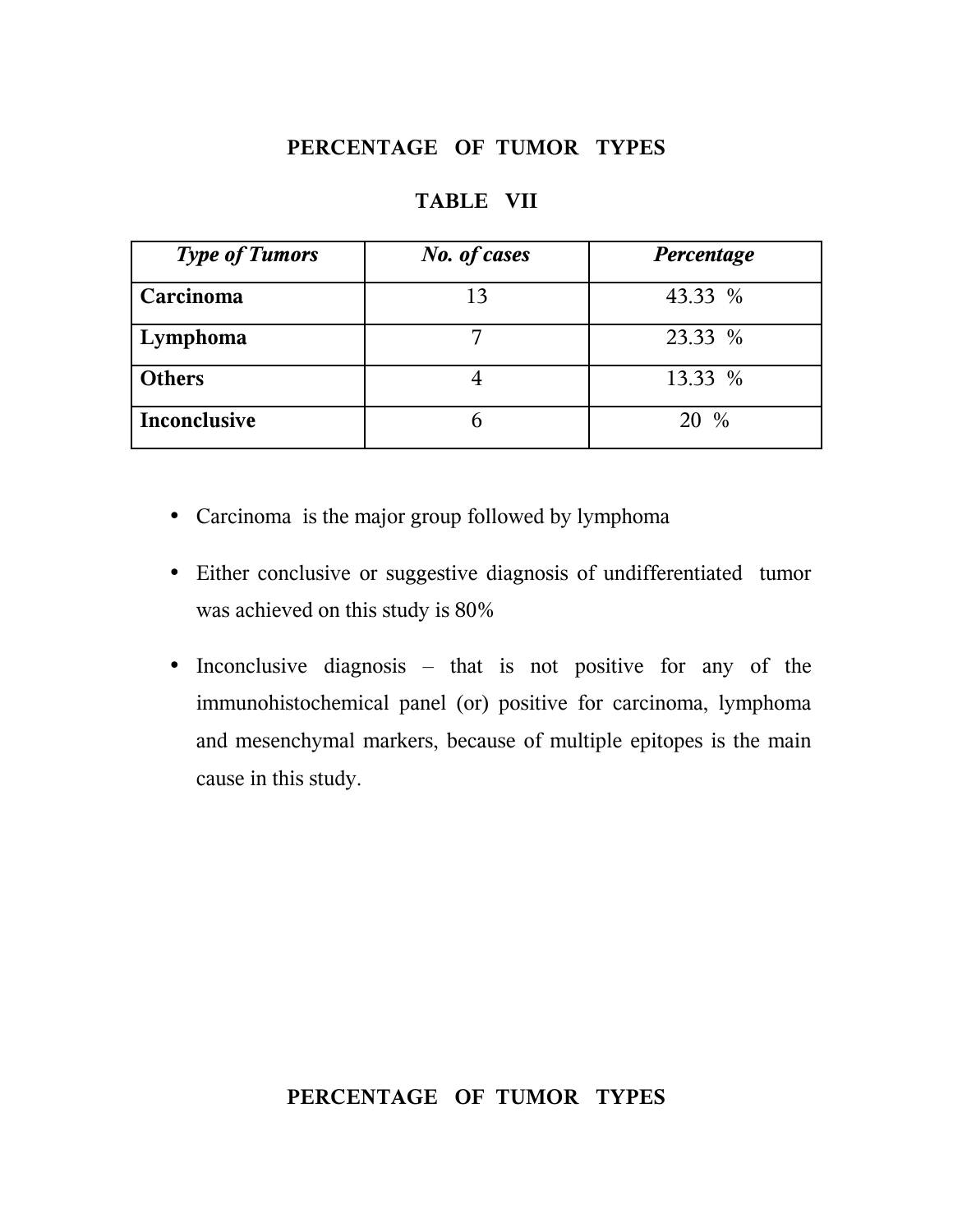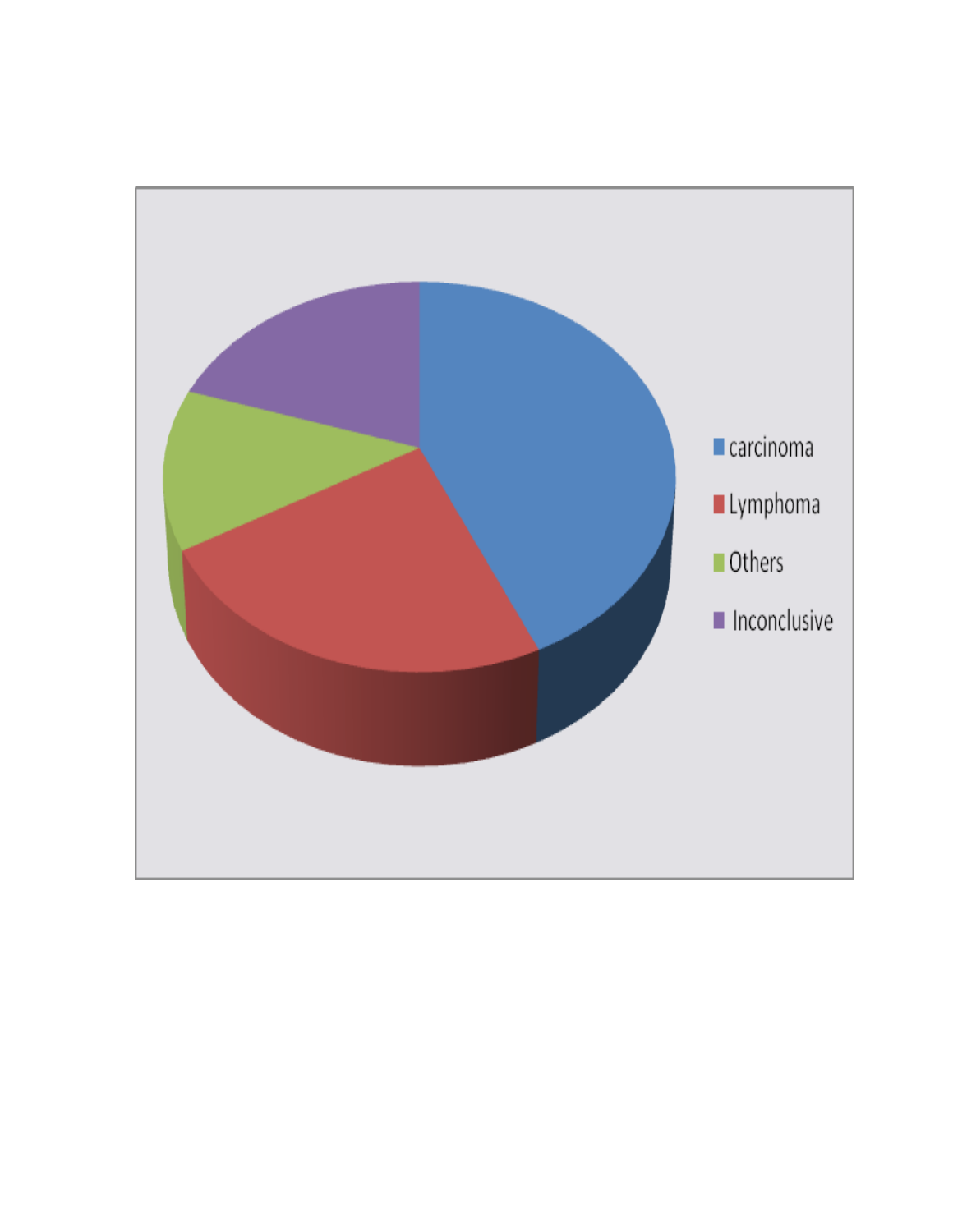# **IMMUNOHISTOCHEMICAL MARKER POSITIVITY WITH RELEVANCE TO TUMOR LOCATION**

# **TABLE VIII**

| <b>Tumor</b>       | CK             | CD3            | CD20           | CD45           | $S-100$      |
|--------------------|----------------|----------------|----------------|----------------|--------------|
| <b>location</b>    |                |                |                |                |              |
| <b>Oral Cavity</b> | $\overline{4}$ |                |                |                | $\mathbf{1}$ |
| Oropharynx         | $\overline{2}$ |                | $\overline{2}$ | $\overline{2}$ |              |
| <b>Nasopharynx</b> | $\overline{4}$ |                | 3              | 3              |              |
| Hypopharynx        | 3              |                |                |                |              |
| Larynx             |                | $\mathbf{1}$   |                | $\mathbf{1}$   |              |
| <b>Nose</b>        | 1              |                | $\mathbf{1}$   | $\mathbf{1}$   | 1            |
| Paranasal          | $\overline{2}$ | $\mathbf{1}$   |                |                |              |
| sinus              |                |                |                |                |              |
| <b>Others</b>      | $\overline{2}$ |                | $\overline{2}$ |                | $\mathbf{1}$ |
| <b>Total</b>       | 18             | $\overline{2}$ | 8              | 7              | 3            |

• Cytokeratin is indicative of the carcinoma

- CD20, CD45 positivity indicates the lymphoma which is of B-cell variety.
- CD3 positivity indicates T cell lymphoma (or) natural killer cell lymphoma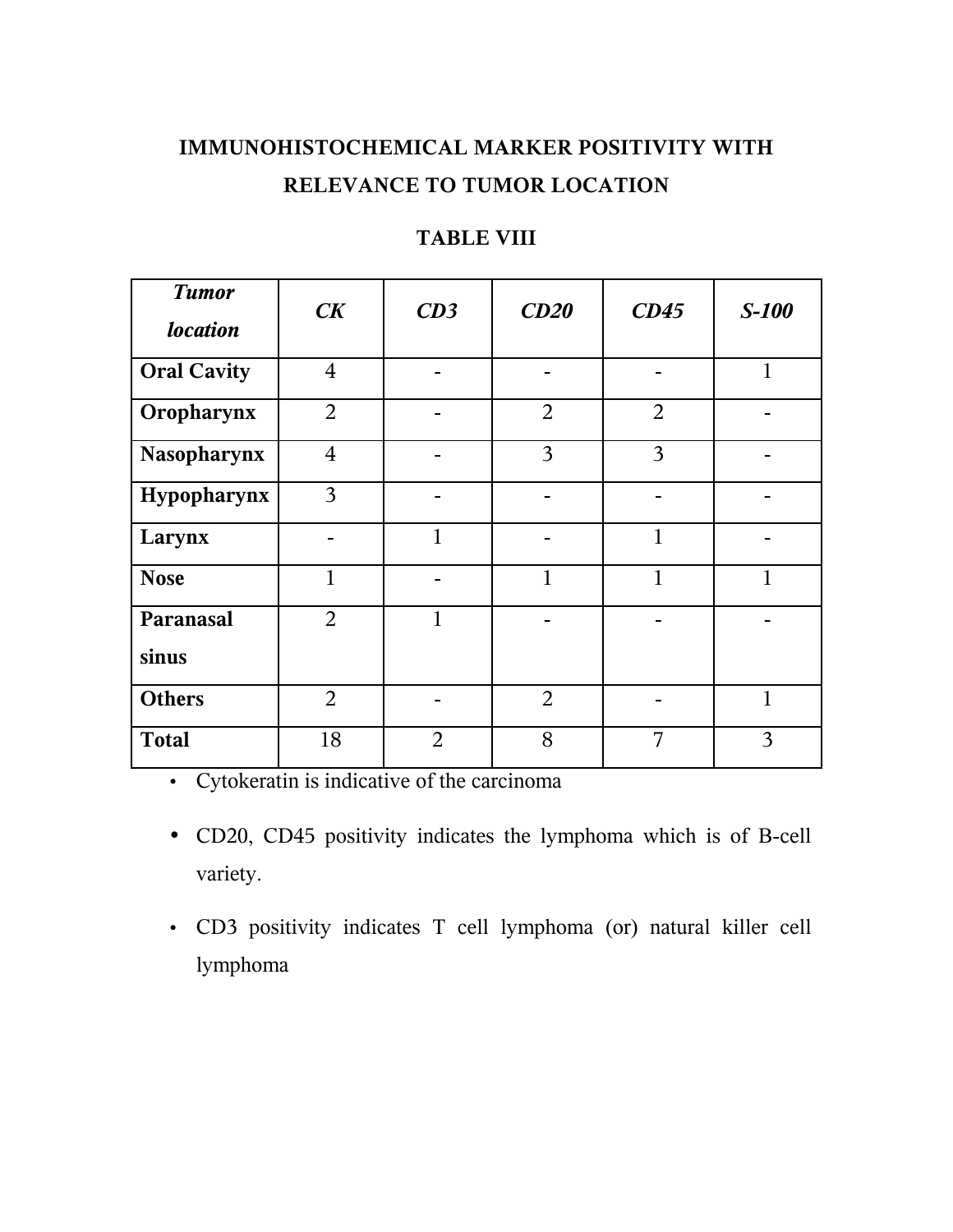# **CONCLUSIVE DIAGNOSIS BY IMMUNOHISTOCHEMICAL TECHNIQUES ACCORDING TO TUMOR LOCATION**

| Location           | Conclusive     | <b>Inconclusive</b> | <b>Total</b>   | Conclusive<br>percentage |
|--------------------|----------------|---------------------|----------------|--------------------------|
| <b>Oral Cavity</b> | 3              |                     | 3              | 100%                     |
| Oropharynx         | $\overline{4}$ | 3                   | 7              | 57.14%                   |
| <b>Nasopharynx</b> | 6              |                     | 6              | 100%                     |
| Hypopharynx        | 3              | 1                   | $\overline{4}$ | 75%                      |
| Larynx             | 1              | 1                   | $\overline{2}$ | 50%                      |
| <b>Nose</b>        | 3              |                     | 3              | 100%                     |
| Paranasal          | 3              |                     | 3              | 100%                     |
| sinus              |                |                     |                |                          |
| <b>Others</b>      | 1              | 1                   | 2              | 50%                      |

- 100% conclusive diagnosis was achieved in cases of oral cavity, Nasopharynx, nose and paranasal sinuses in this study
- In Larynx and oropharynx, the percentage of conclusive diagnosis is around 50%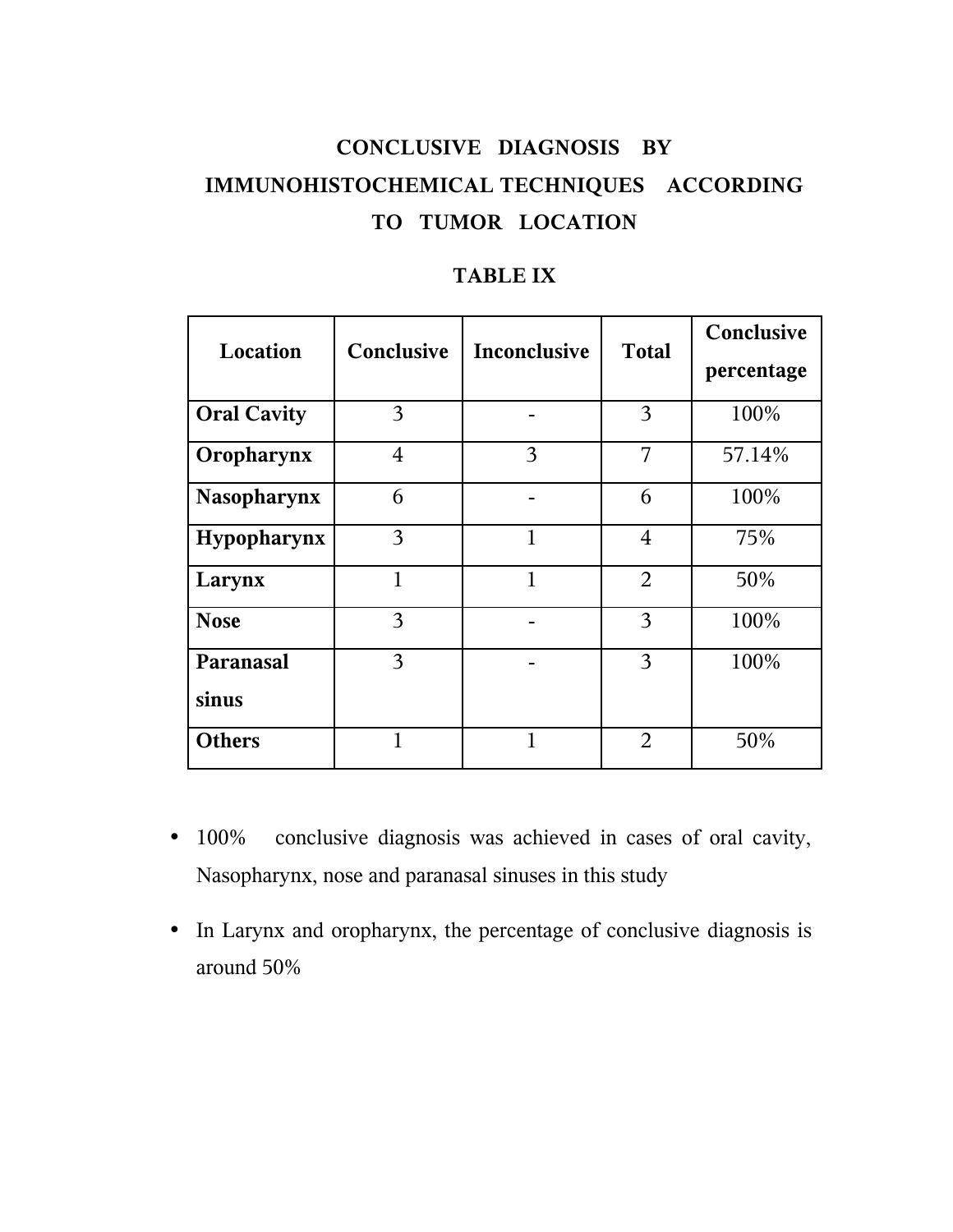## **DISCUSSION**

The poorly differentiated (or) undifferentiated tumors challenge routine histopathological classification, because of the absence of cell morphological differentiation. The diagnosis and classification of such tumors are fundamental, because suuitable therapy and prognosis for each case depends upon precise hisopathological diagnosis.

The immunohistochemical technique has revolutionized surgical pathology knowledge. The introduction of this method by coons et al in 1942 has become a powerful complementary tool in tumor analysis.

There are only few references in the literature to the immunohistochemical technique applied to the identification of undifferentiated head and neck tumors.

#### **Undifferentiated cancer incidence**

Head and neck tumors constitutes about 35% of all diagnosed cancers Undifferentiated tumors in the head and neck **represents 3.57%** of all tumors diagnosed in this study (30 cases out of 847 consecutive biopsies)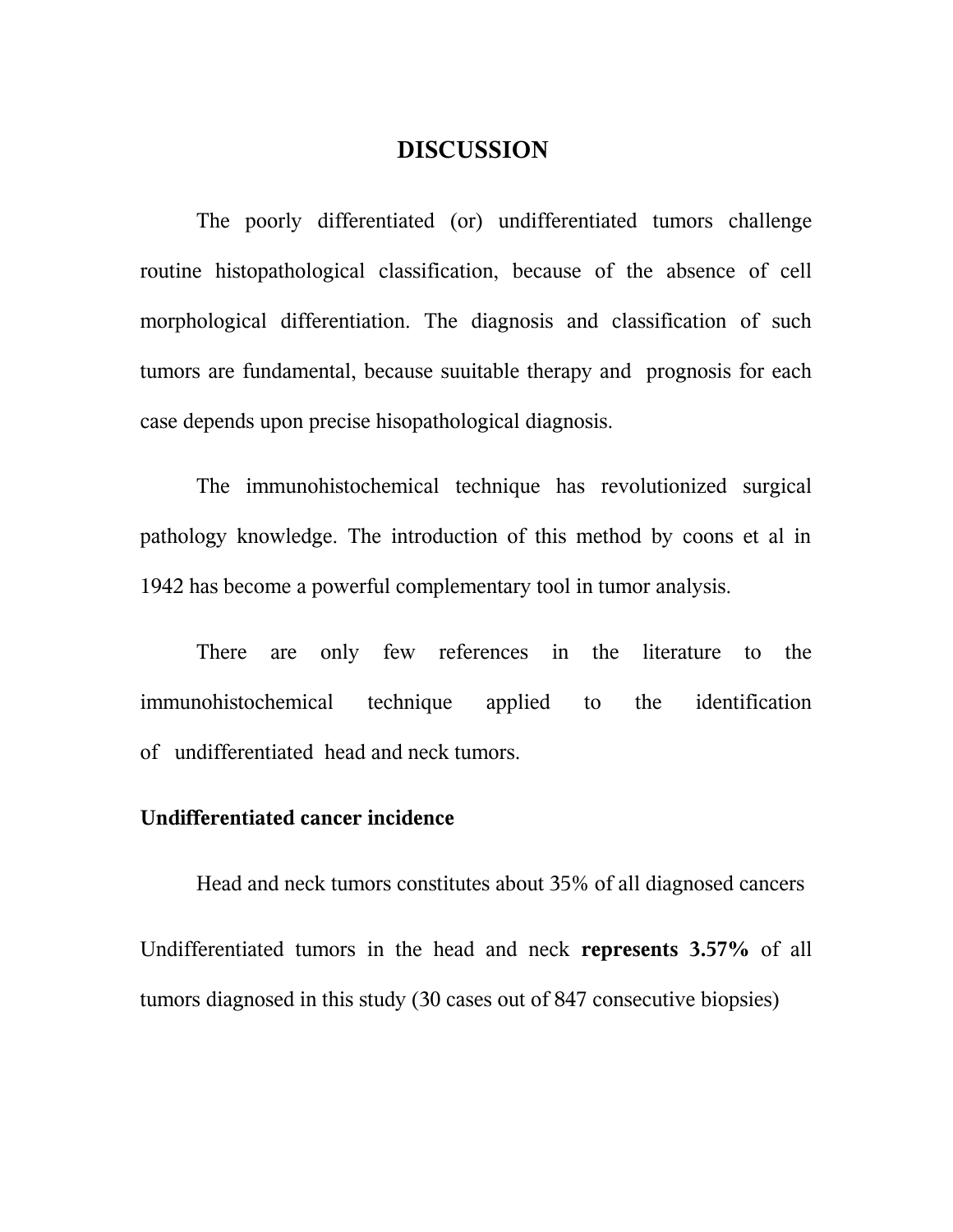Watlter Adriano bianchini (2003) in his study found the undifferentiated cancers constitutes 1.1% of all tumors diagnosed 43 cases out of 3,840.

#### **Sex Incidence**

There were **20 male (66%) , 10 female(33%)** cases in a proportion of 2:1 was found in this study

which was supported by AlbinaMaria Albermani in his study. Male and female ratio is 67.5% and female is 32.5%. Head and Neck cancers found predominantly in males than in females. Indian text books describe that most of the head and neck cancer ocurs predominantly in males.

#### **Age Incidence**

Head and Neck cancers and undifferentiated head and neck cancers were found predominantly in males.

Patients age ranged from 17 years to 72 years

These tumors were most prevalent in  $6<sup>th</sup>$  decade of life(30%) followed by  $4<sup>th</sup>$  decade of life(23%)

Robert.J.Carpenter in his study (1989) found that in head and neck cancers,  $60\%$  of his patients in  $5<sup>th</sup>$  and  $6<sup>th</sup>$  decade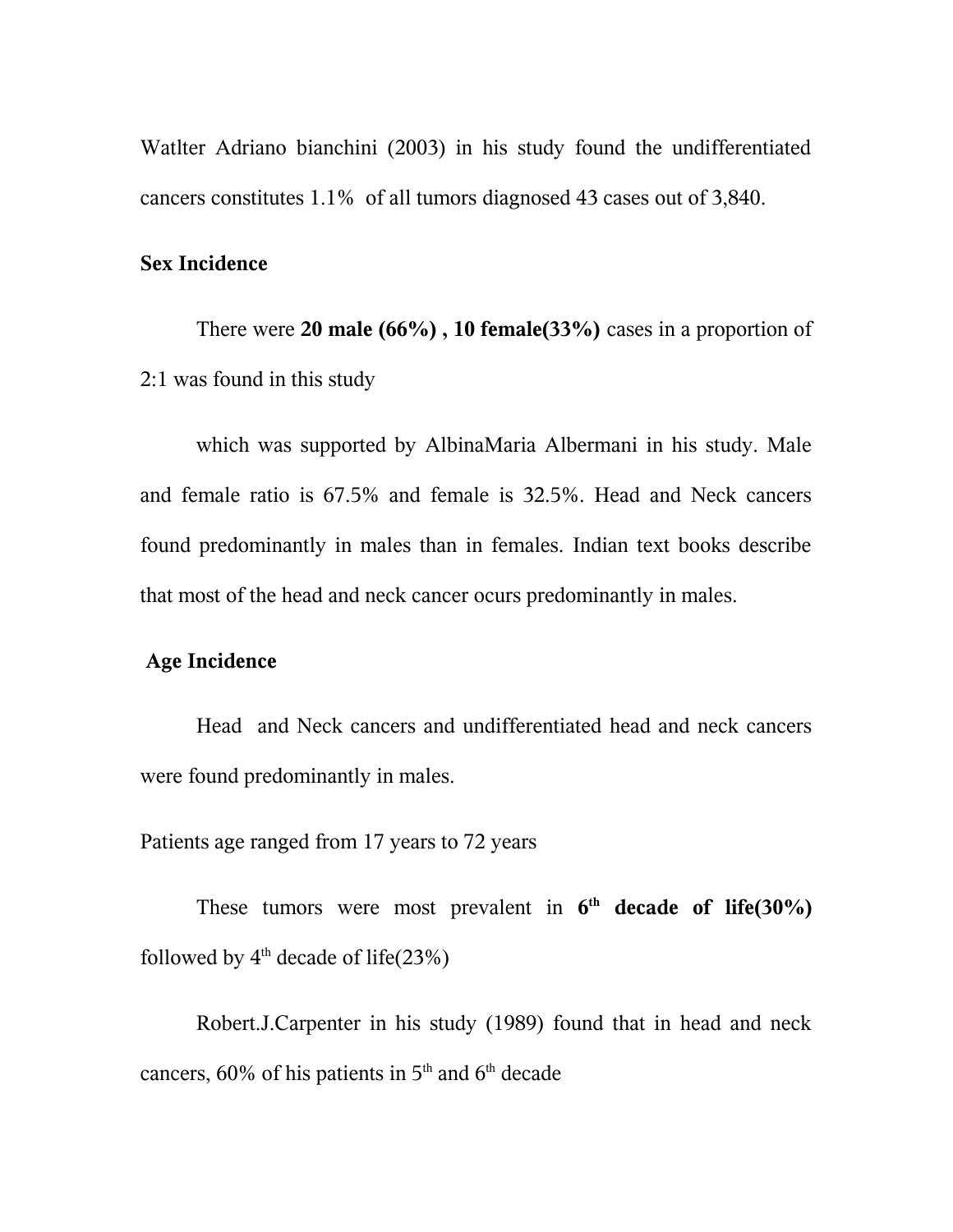Walter adriano bianchini and Jarge Rizzato Paschaal (2003) in their study, the prevalence rate of undifferentiated carcinoma is in the  $7<sup>th</sup>$  decade of life(34.9%)

Age of the patient ranged from 2 years to 89 years.

#### **Incidence of site of undifferentiated cancer**

Abemayor.E; Kessler DJ, Ward PH (1987) in their study the commonest site of occurrence of head and neck tumor was pharynx and neck(21%) , lymphnode(18%), paranasal sinus(14%)

Walter Adriano bianchini (2003) in their study the commonest site of occurrence in Lymphnode  $(20.9\%)$ , pharynx $(16.3\%)$ , Nose $(11.6\%)$  and PNS (9%)

In this study highest incidence was in **Oropharynx (23%), Nasopharynx (20%)** followed by Nose and **paranasal sinuses (20%),** hypopharynx(13%)

#### **Proportional incidence of the undifferentiated cancer**

When compared to the other tumor types of the same site, the proportion of undifferentiated head and neck cancer is as follows.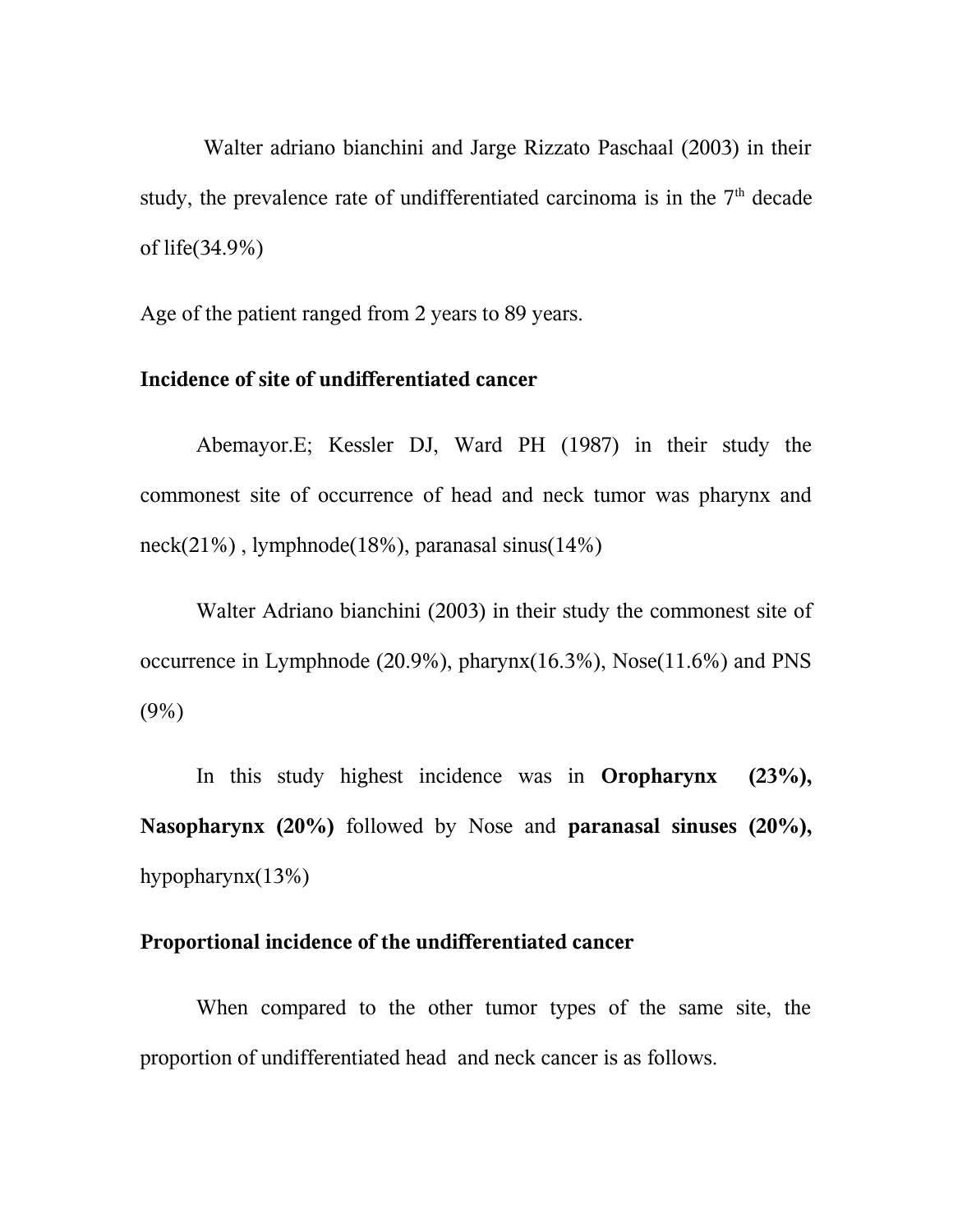**Nasopharynx(23%), Paranasal sinus(15.8%), nose(14%).** These data was supported by Gallo.O. Graziani et al (1993) – Nasopharynx(18%), Paranasal sinus(21%), nose (18%).

Subsite wise the more number of undifferentiated tumors found in posterior 1/3 of a tongue and nasopharynx.(six patients)

#### **Type of tumors diagnosed by Immunohistochemical methods**

The immunohistochemical technique was usseful in conclusive diagnosis of the tumors in the oral cavity (100%), nasopharynx(100%), nose and nasopharynx(100%).

Milroy CM. Ferlito A et al (1995) in his study , the conclusive diagnosis was as follows : oral cavity(100%), Paranasal sinus(100%), Lymphnodes(89.9%) and Nasopharynx(57%).

Galter et al (1985) and Coindre et al (1982) demonstrated greater incidence of lymphomas in undifferentiatied tumors in general.

Darrouzet .V et al (1989) in his study , the most frequent tumor is carcinoma(39%)

Walter Adriano Bianchini et al(2003) in his study , the most frequent tumor is carcinoma(27.9%) followed by lymphoma(20.93%)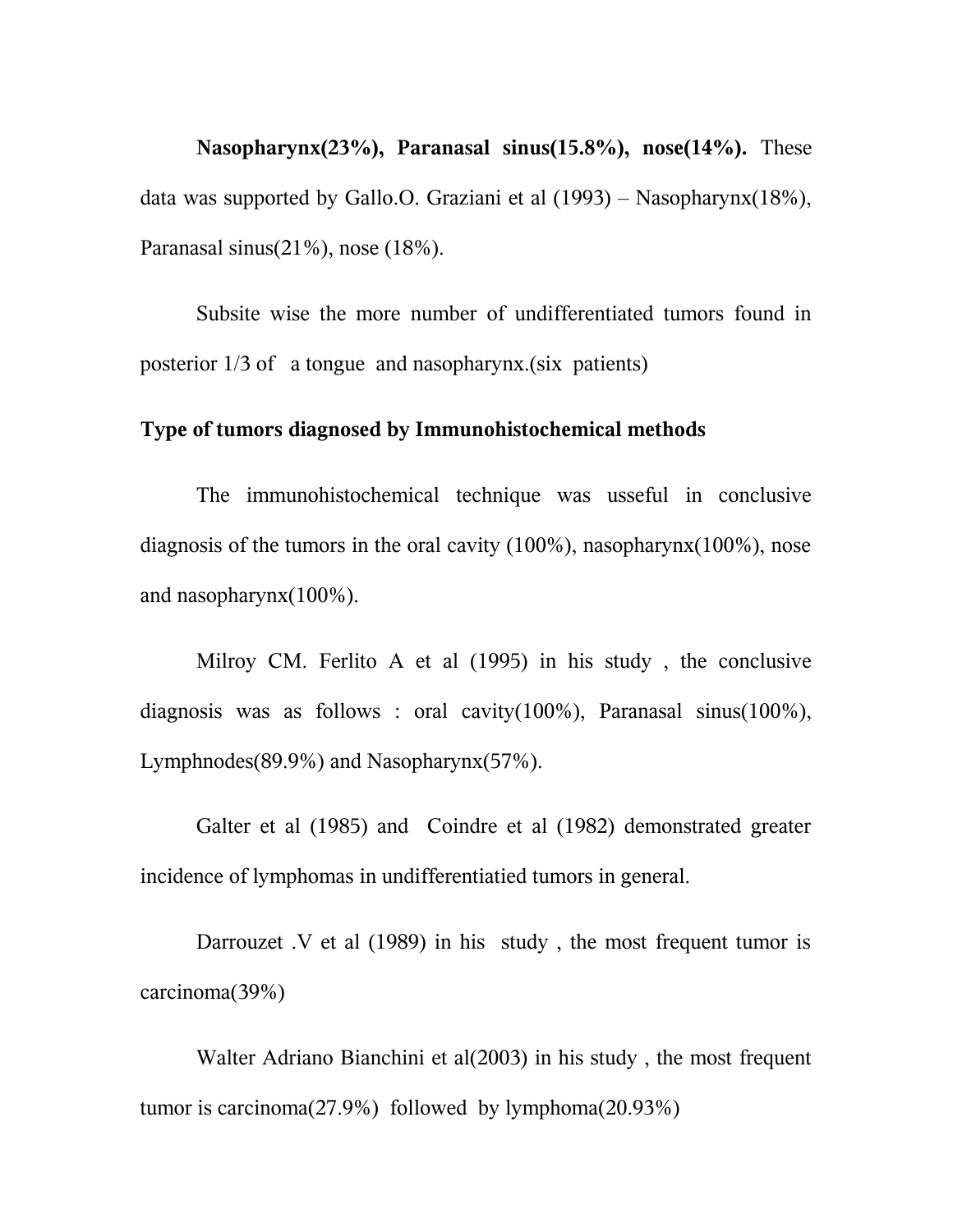In this study, the commonest tumor type diagnosed is **carcinoma** (**43%) followed by lymphoma (23%)**

Lymphoma was commonly found in the patients below the age of 30 years (4 cases ) -57%.

Carcinoma found in patients above 40 years of age (10 to 15 cases)  $-76.92\%$ .

Lymphomas commonly found in the oropharynx(Tonsil) and Nasopharynx, except 1 case, all are B cell Lymphoma.

#### **Sensitivity of the Immunohistochemistry**

Abemayor et al (1987) in his study using immunohistochemistry, the conclusive diagnosis was achieved in 86.4% patients. It was not possible in 13.6%.

Walter Adriano Bianchini et al (2003) in his study, using immunohistochemistry, the diagnostic guidance was obtained in 81.4% of patients(35 of 43). It was not possible in 18.6%( 8 of 43)

In this study, conclusive diagnosis obtained in **80% (24 of 30)** of the patient. The result was inconclusive in 6 of 30 patients (20%)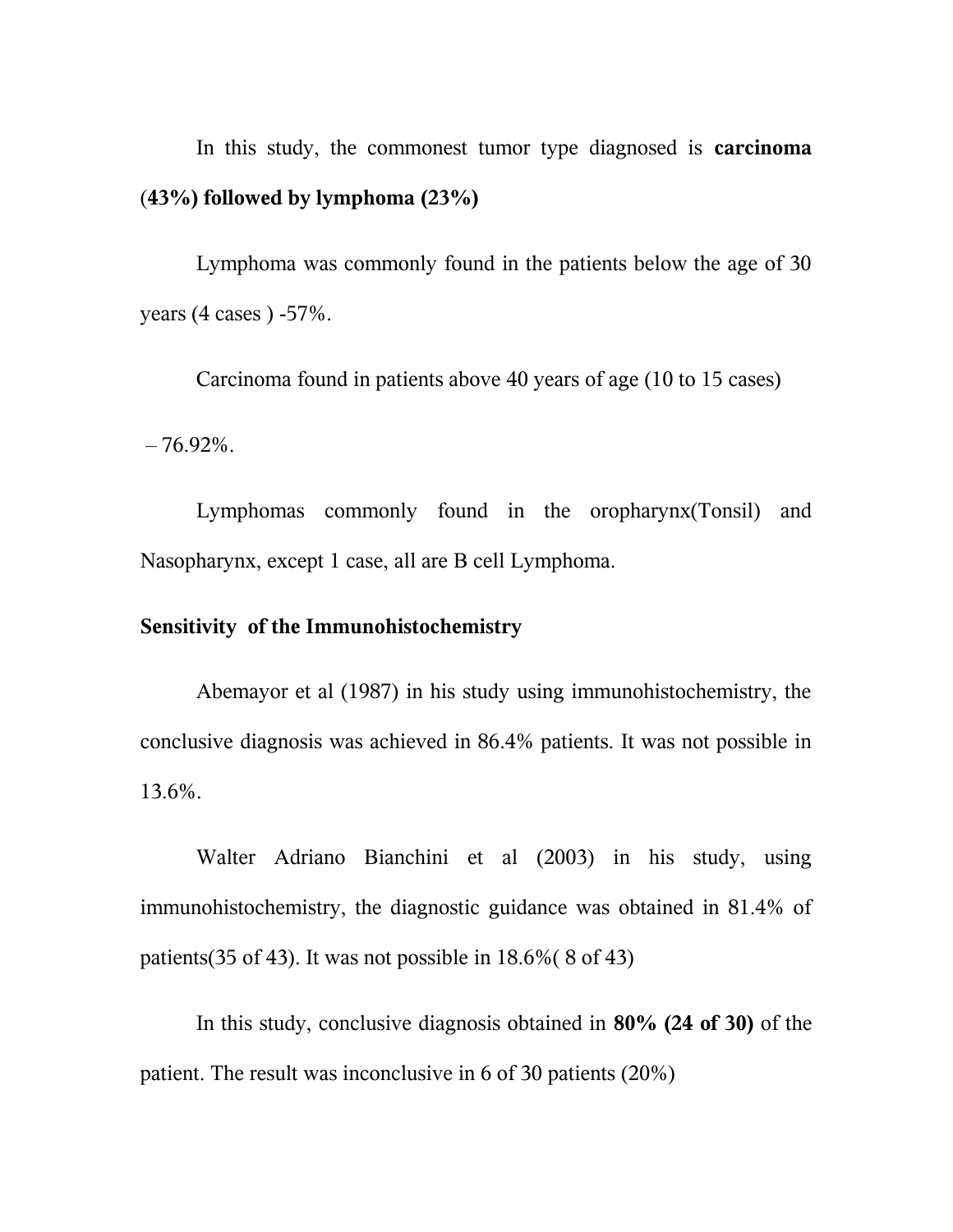The failure is probably due to limitations of the technique, lesser number of immunohistochemical panel of markers, Antigen changes during tissue fixation, true absence of cellular differentiation.

## **Immunohistochemical Markers (Panels)**

Gallo .O et al (1993) used 19 immunohistochemical markers as panel to study the undifferentiated cancer of nose and paranasal sinuses.

Walter Adriano et al (2003) used about 23 panel of immunohistochemical markers.

In this study, **5 immunohistochemical markers was used**. Cytokeratin positive cancers is the common pattern. 18 of 30 (60%), CD3 (8 of 30),CD45 (7 of 30), S-100(3 of 30).

Most of the head and neck tumors are of epithelial in origin,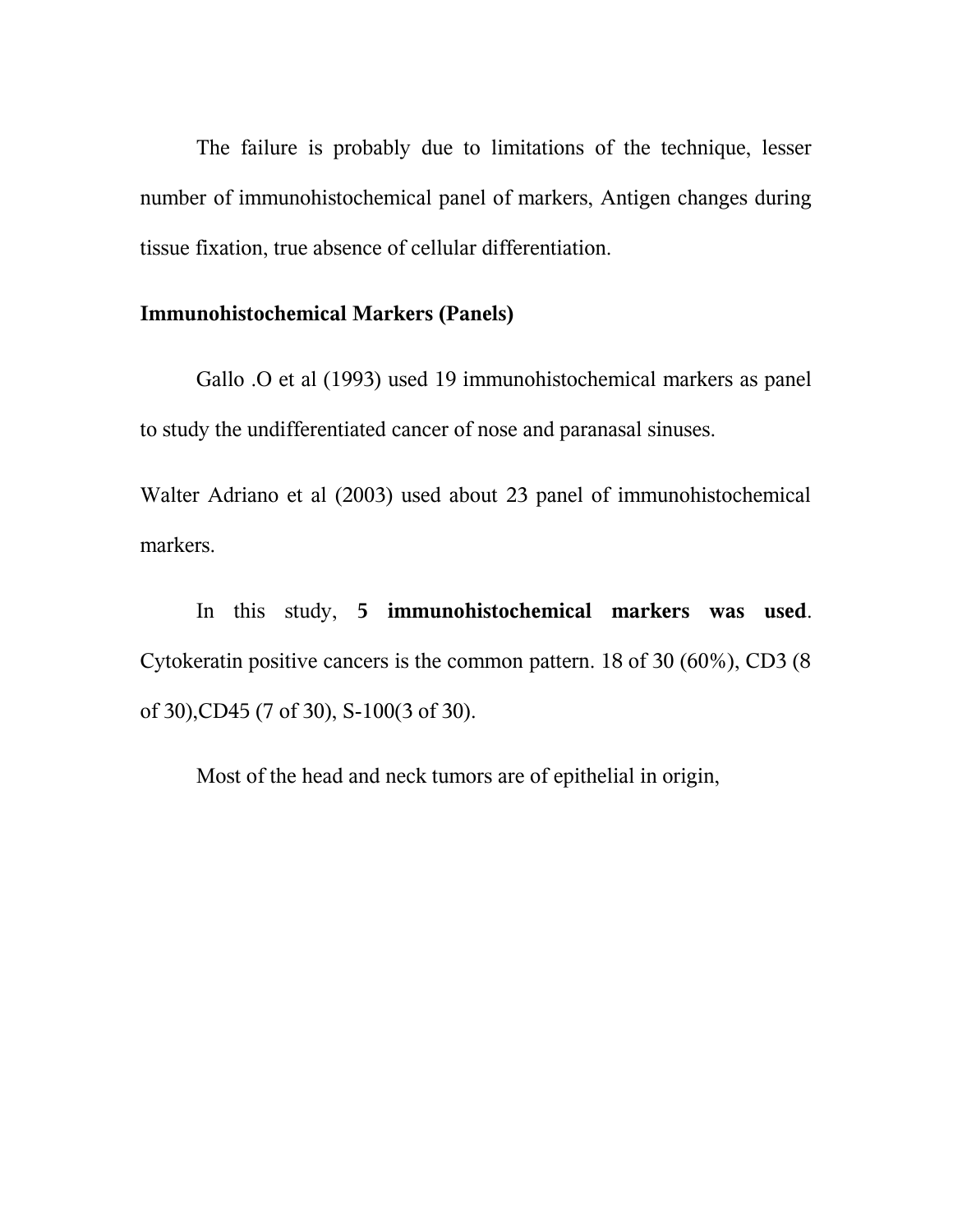## **CONCLUSIONS**

- 1. Undifferentiated cancers in the head and neck represents 3.57% of all tumors diagnosed in this study.
- 2. Undifferentiated head and neck cancers found predominantly in the males (66%) and highest incidence after the  $4<sup>th</sup>$  decade of life (68%).
- 3. Undifferentiated head and neck cancers most frequently occurs in the nasopharynx (23%), nose (14%) and paranasal sinuses(16%) in this study.
- 4. Immunohistochemical tehcnique is sensitive enough to conclusively diagnose 80% of the undifferentiated head and neck cancer.
- 5. The most common tumor type diagnosed in this study is carcinoma(43%) followed by lymphoma(23%)
- 6. 100% conclusive diagnosis achieved in oral cavity, Nasopharynx and Sinonasal cancers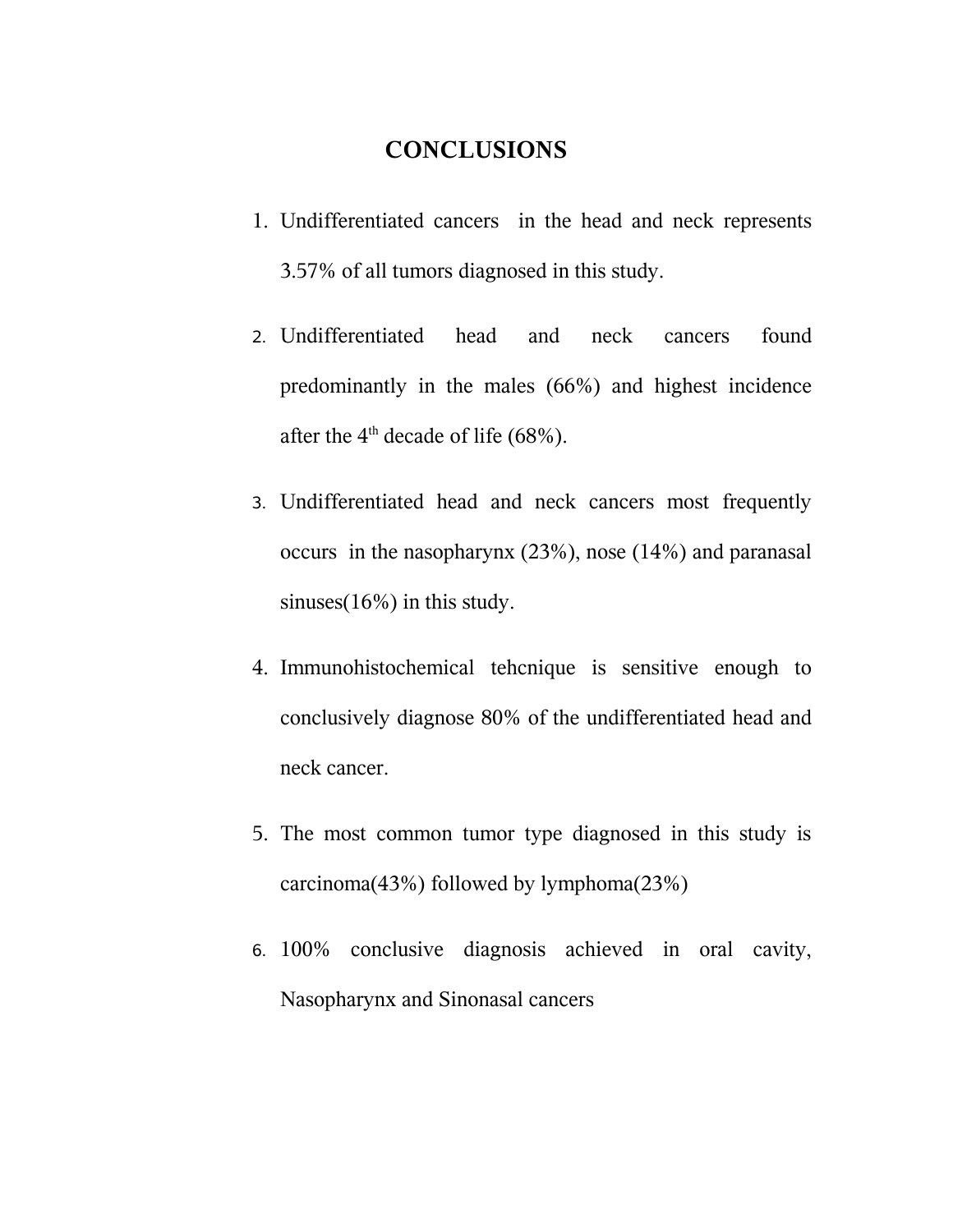**This study supports the notion that the immunohistochemical technique has a fundamental role in the investigation and definition of undifferentiated tumor origin, thus determining correct guidance for treatment and possibly improving the prognosis for head and neck oncological patients.**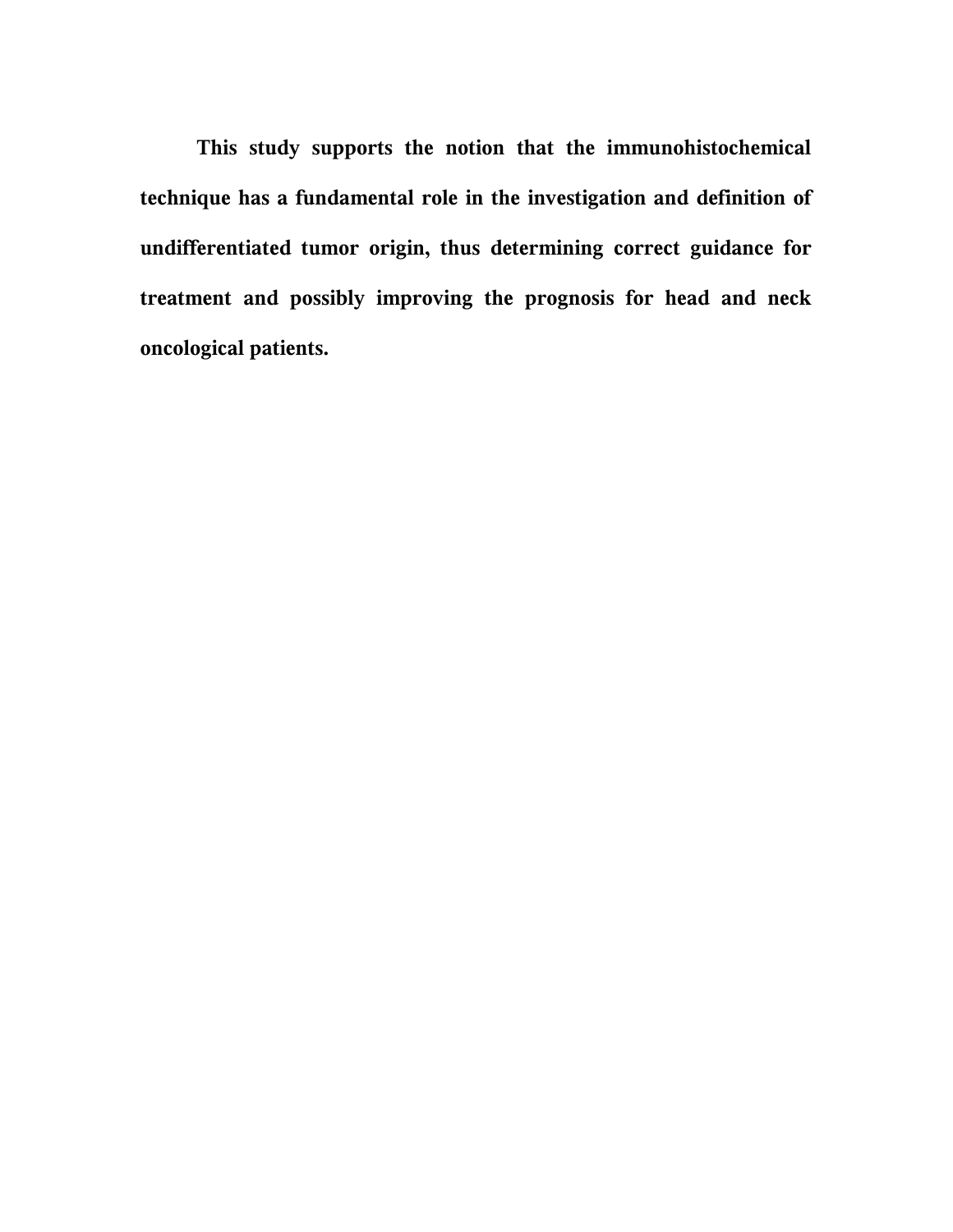## **BIBLIOGRAPHY**

- 1. Gaveriviere P, AI Saati T, Voigt JJ, Delsol G. Diagnostic of undifferentiated tumors by means of monoclonal antibodies on paraffin sections.
- 2. Gatter KC, AlcockC, Heryer A, et al. The differential diagnosis of routinely processed anaplastic tumors using monoclonal antibodies. Am J Clin Pathol 1984;82(10):33-43
- 3. Goodman MI, Pilch BZ. Tumors of the respiratory tract . In Fletcher CDM editor . Diagnosis Histopathology of tumors Edinbuirg; Churchill Livingstone 1995;p.79-126
- 4. Micheals L Neuroenctodermal tumours. In: Michaels1.ed Ear, Nose and Throat Histopathology. Berlin: Springer verlag 1987. . 89
- 5. Abemayor E, Kessler DJ Ward PH, Fu YS. Evaluation of poorly differentiated head and neck neoplasms. Immunocytochemistry techniques. Arch Otolaryngol Head neck surg 1987;113(5) 506- 9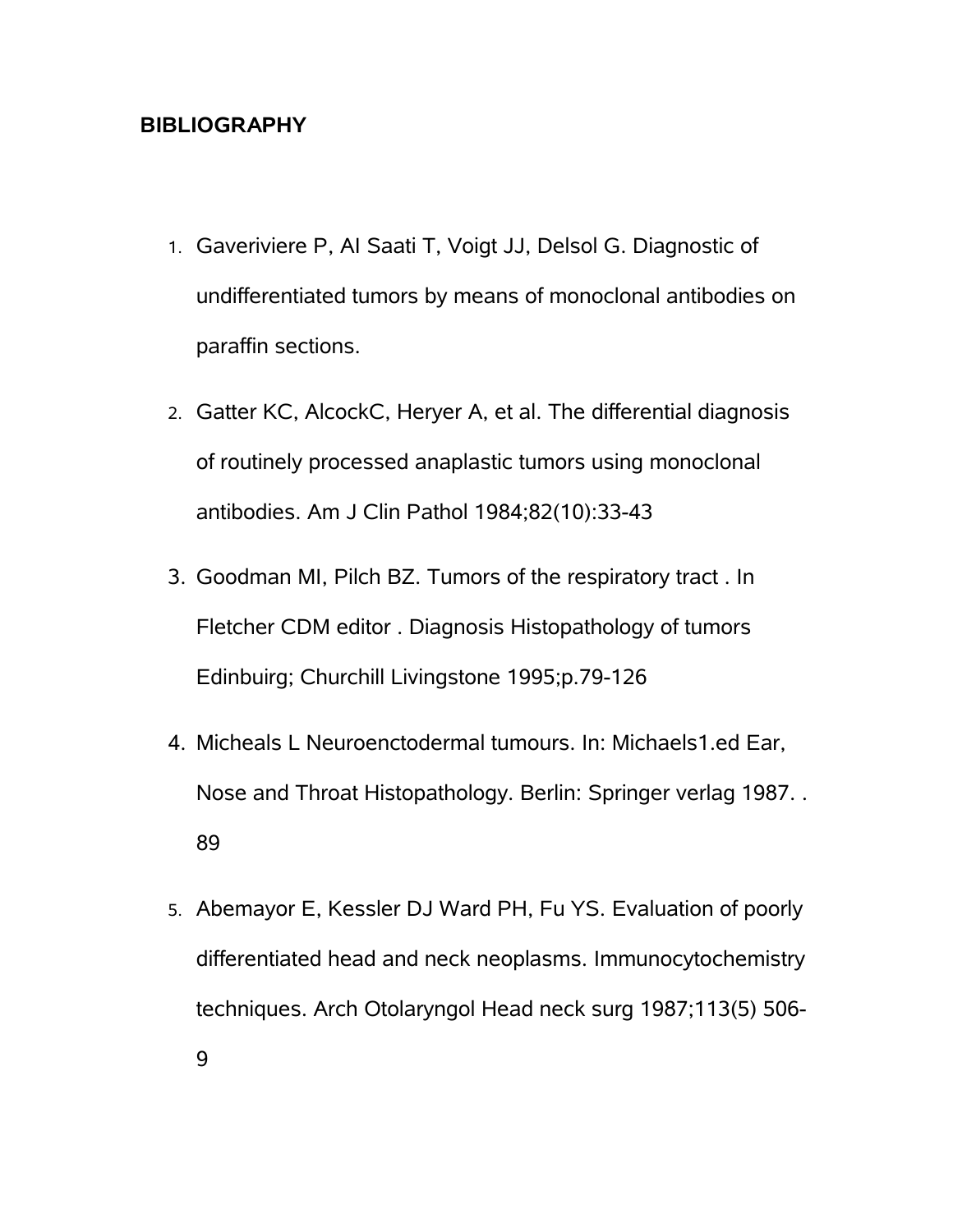- 6. Darrouzet v Stoll D,.Deminiere C Apport de immunohistochemistry to the diagnosis of cervicofacial cancers Rev Laryngol Otol Rhinol 1989;110(2) 201-4
- 7. Gallo O, Graziani P, Fini-Storchi O undifferentiated carcinoma of the nose and paranasal sinuses. An immunohistochemical and clinical study. Ear Nose Throat J 1993 72(9) 588-90
- 8. Milroy CM Ferlito A. Immunohistochemical markers in tne diagnosis of neuroendocrine neoplasms of the head and neck Ann Otol Rhinol Larngol 1995; 104 (5)413-8

- 9. Hau Am Raine L, Fanger H, U:se of avidin-biotin-peroxidase complex(ABC) in immunoperoxidase techniques a comparison between ABC and unlabeled antibody (PAP) procedures. J Histochem Cytochem 1981: 29(4); 577-80
- 10. Vege DS Soman CS Joshi UA Ganesh B, Yadav JN, undifferentiated tu;mours an immunohistochemical analysis on biopsies . J Surg Oncol 1994: 57(4) 273-6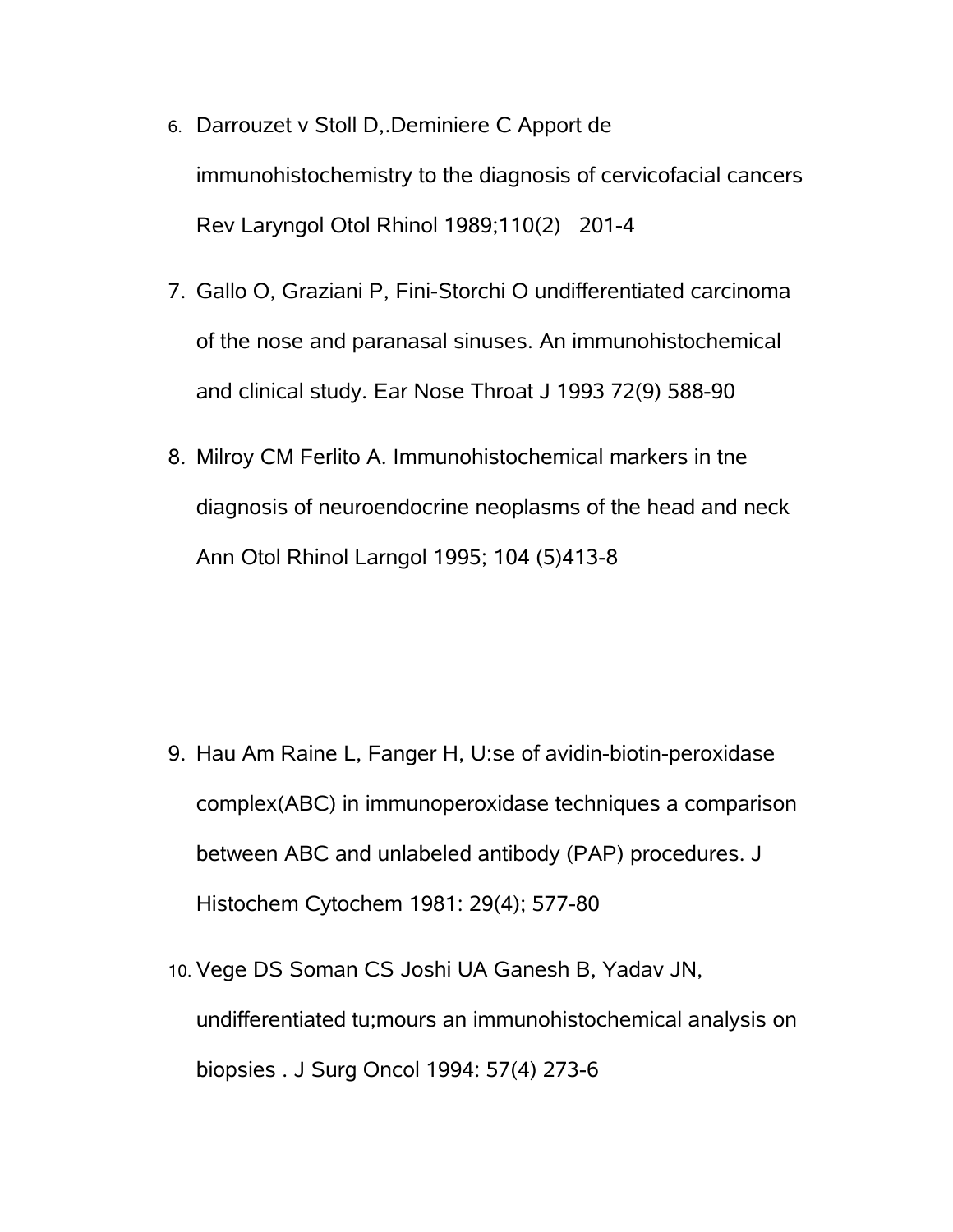- 11. Azar HA Epsinoza CG Richman AV Saba SR Wanmg T Undifferentiated Large cell malignancies an ultrastructureal and immunocytochemical study Hum Pathol,1982 323-33
- 12. Coindre JM Tanguy F, Merlio JP EDe Mascarel A Trojani The value of immunohistological techniques in undifferentiated cancers Tumour 1986 539-44
- 13. Gatter KC Alcock C Heryet A, Mason DY Clinical importance of analyzing malignant tumours of uncertain origin with immunohistological techniques. Lancer 1985;1302-05
- 14. Walter Adriano Bianchini, Albina Maria Altermani, Jorge Rizzalo Paschool, Undifferentiated head and neck tumours differential diagnosis using immunohistochemistry, Medical Journal Sai Oayki 2003; 244-47
- 15. Jasani, BN, Wynford- Thomas, D &Williams, E.D 1981 Use of monoclonal anti-hapten antibodies for immunolocalisation of tissue antigens. Journal of Clinical Pathology 1000-02
- 16. Miller K. D Modern methods in immunocytochemistry. Royal college of pathologists CPD Bulletin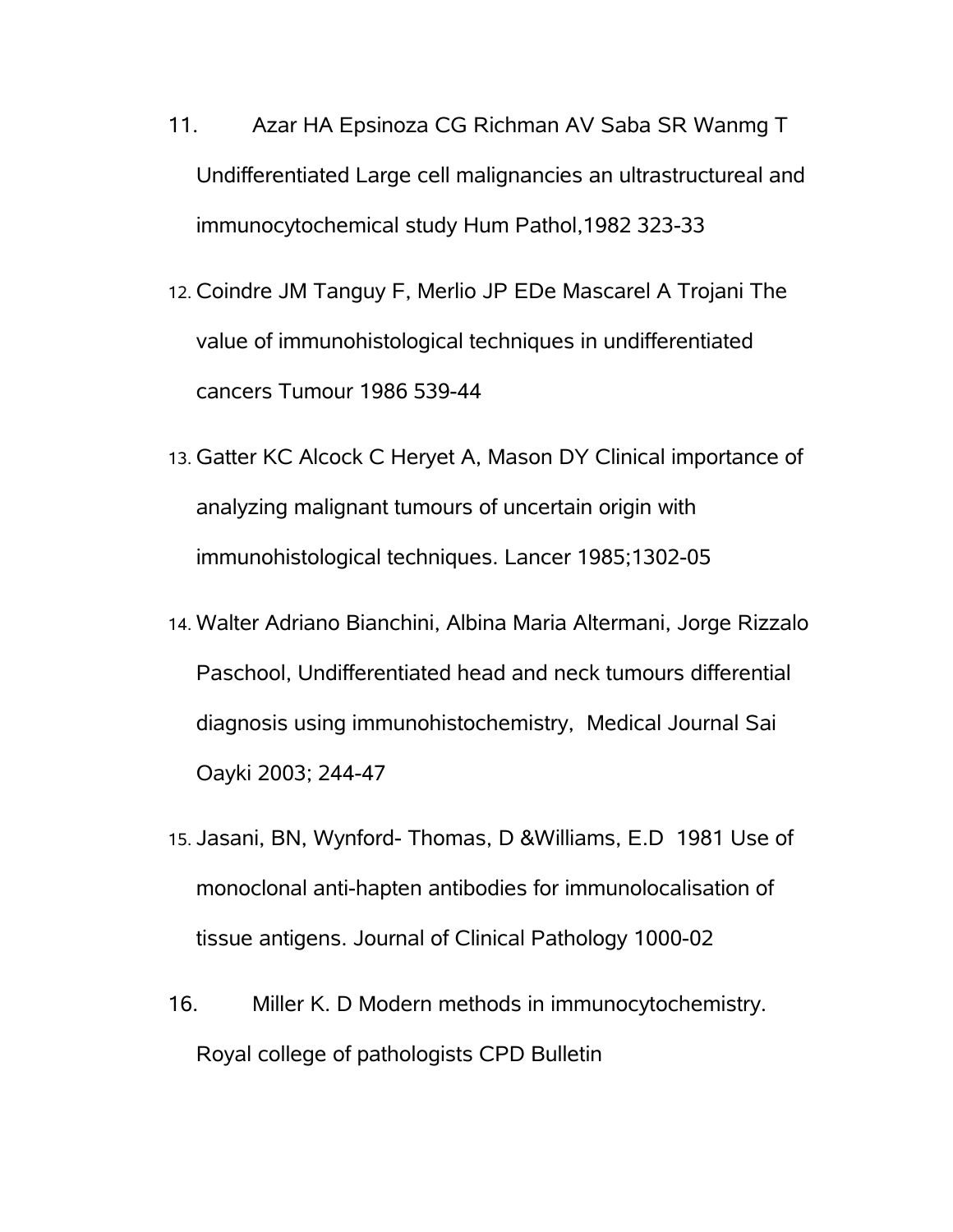- 17. Chan JKC. A newq classification of lympohomas sthe Revised european – Ajmerican Lymphoma Classification Adv Anat Pathol 1994 543-60
- 18. Morrison WH , Hoppe RT Weiss LM Small lymphocytic lymphoma a clinicopathologic analysis of 268 cases. Blood 1989 579-87
- 19. Baek C H., Kim Ks and Kang Primary mucosal melanoma of the nasal cavity 582-3
- 20. Cleary KR and Batsakis JGF Pathology consultation Sinonasal lymphomas Ann Otol Rhinol Laryngol 103
- 21. Poon Yf AND Lau WH (1998) Current management of carcinoma of the nasopharynx in Current Radiation Oncology 3 (JS Tobias and PRM Thomas eds) Arnold London pp 146-76

22.King G(1994) microwave heating as amethod of unmasking immunoglobin lightchain paraffin section UK NEQAS newsletter 3-11